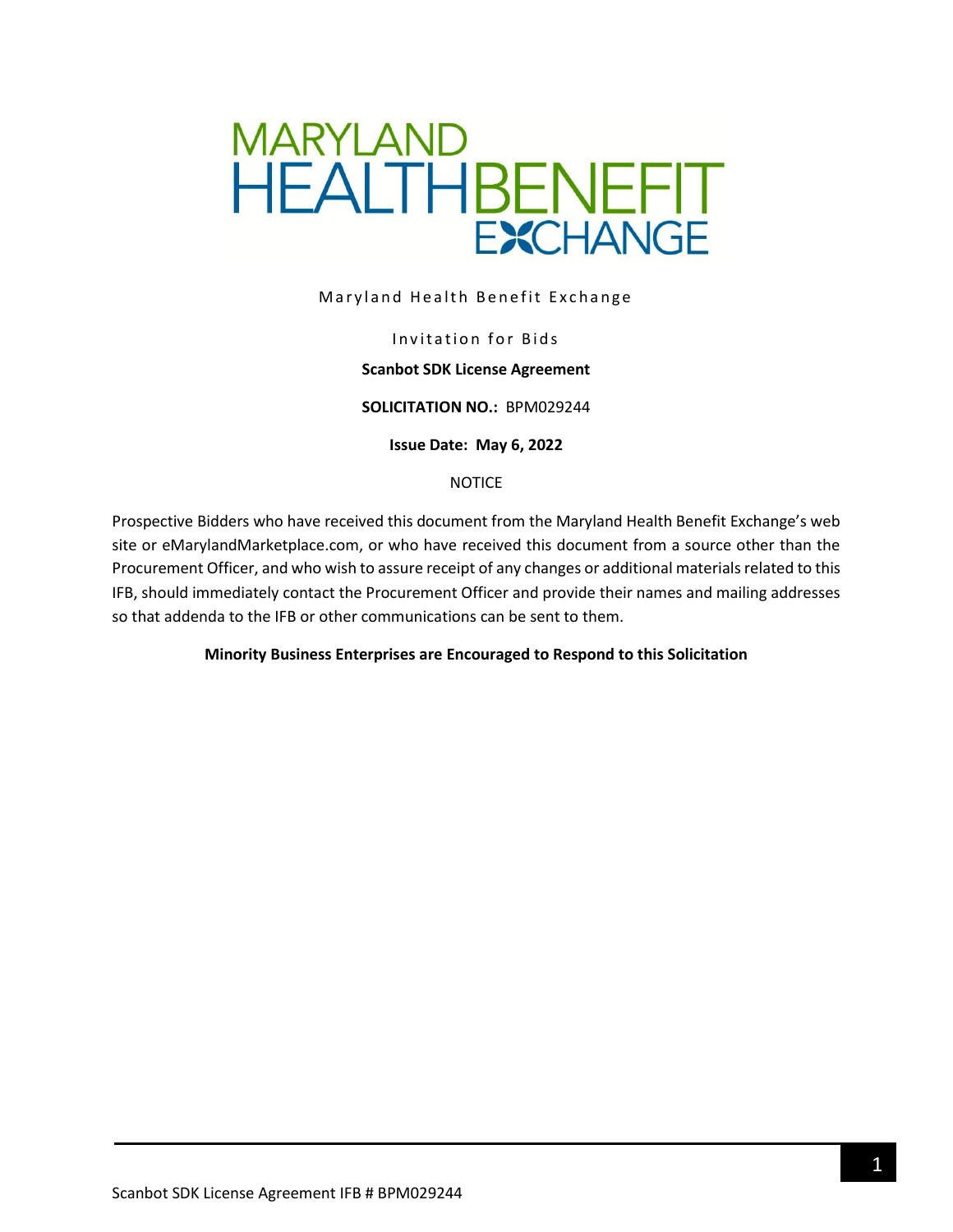## **MARYLAND HEALTH BENEFIT EXCHANGE KEY INFORMATION SUMMARY SHEET Scanbot SDK License Agreement Invitation for Bids # - BPM029244**

| <b>Invitation For Bids:</b>                                    | Scanbot SDK License Agreement                                                                                                                                                  |  |
|----------------------------------------------------------------|--------------------------------------------------------------------------------------------------------------------------------------------------------------------------------|--|
| <b>Issue Date:</b>                                             | May 6, 2022                                                                                                                                                                    |  |
| <b>Procurement Officer:</b>                                    | Tracey D. Gamble<br><b>Procurement Officer</b><br>750 E. Pratt Street<br>6th Floor<br>Baltimore, MD 21202<br>Phone Number: 410-547-8152<br>Email: hix.procurement@maryland.gov |  |
| <b>Contract Monitor:</b>                                       | Mr. Greg Yaculak<br>750 East Pratt Street<br>6 <sup>th</sup> Floor<br>Baltimore, MD 21202<br>greg.yaculak@maryland.gov                                                         |  |
| <b>Procurement Method:</b>                                     | Competitive Sealed Bids (Firm Fixed Price)                                                                                                                                     |  |
| Bids are to be sent to (email<br>delivery strongly preferred): | Maryland Health Benefit Exchange<br>750 East Pratt Street<br>$6th$ Floor<br>Baltimore, MD 21202<br>Attn: Tracey D. Gamble<br>or via email in pdf format                        |  |
|                                                                | https://marylandhealthconnection.sharefile.com/r-r10275c9950f64444b6a3e075f92dec8b                                                                                             |  |

A confirmation email will be sent within 24 hours of receipt of bid.

| <b>Closing Date and Time:</b>     | 1:00 PM Eastern Standard Time (EST) on 06/07/2022                                                                                               |
|-----------------------------------|-------------------------------------------------------------------------------------------------------------------------------------------------|
| <b>Bid Opening Date and Time:</b> | 1:30 PM Eastern Standard Time (EST) on 06/07/2022 at 750 E. Pratt<br>Street, 6 <sup>th</sup> Floor, Baltimore, MD 21202 (Registration Required) |
| <b>MBE Subcontracting Goal:</b>   | $0\%$                                                                                                                                           |

NOTE: Bidders must agree to the terms and conditions of the IFB including Attachment A – Contract. MHBE is issuing this IFB separate from any other State Master Contract. In addition, Bidders must complete Attachment D – Bid Form as is, please see bid form instruction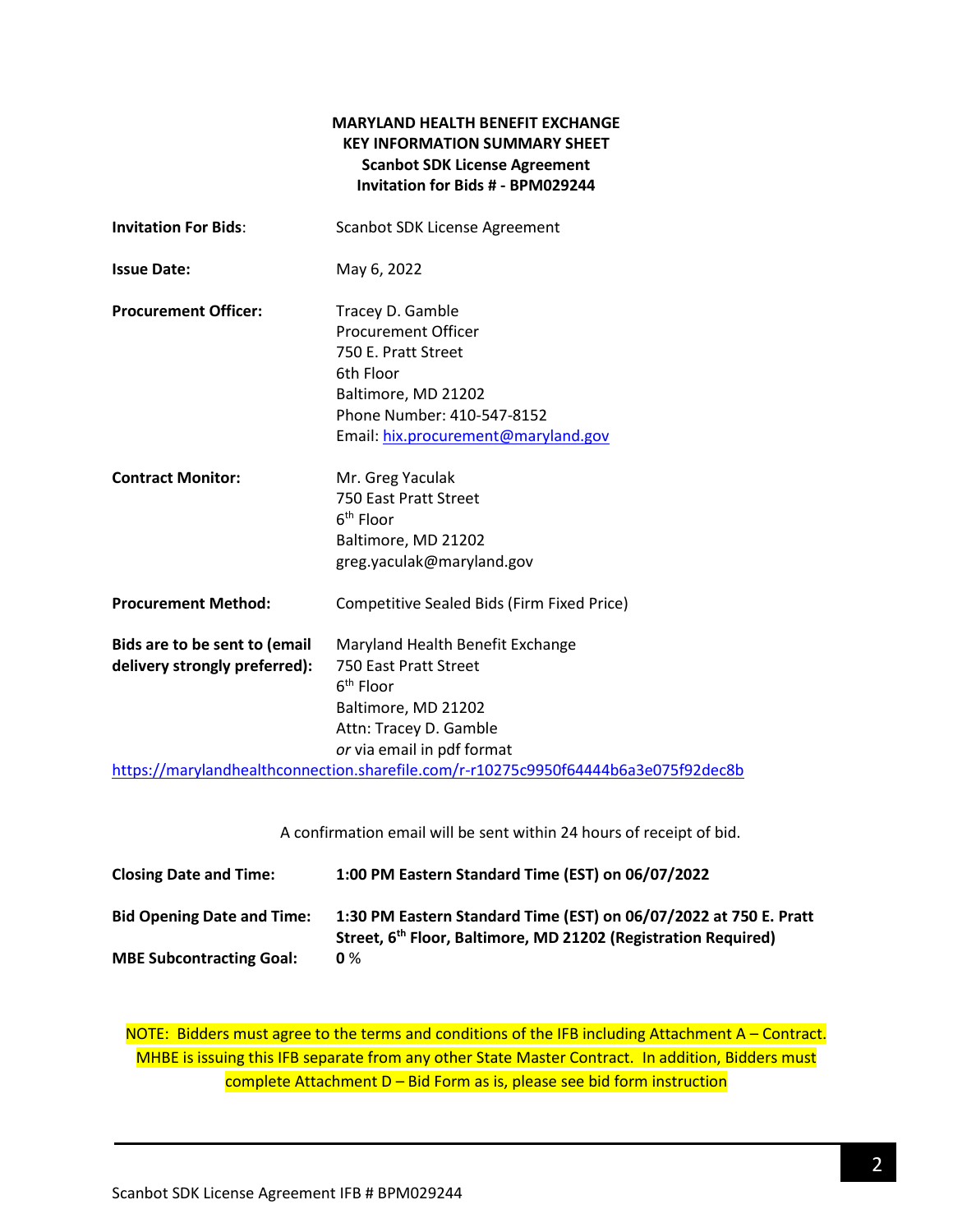# **Table of Contents**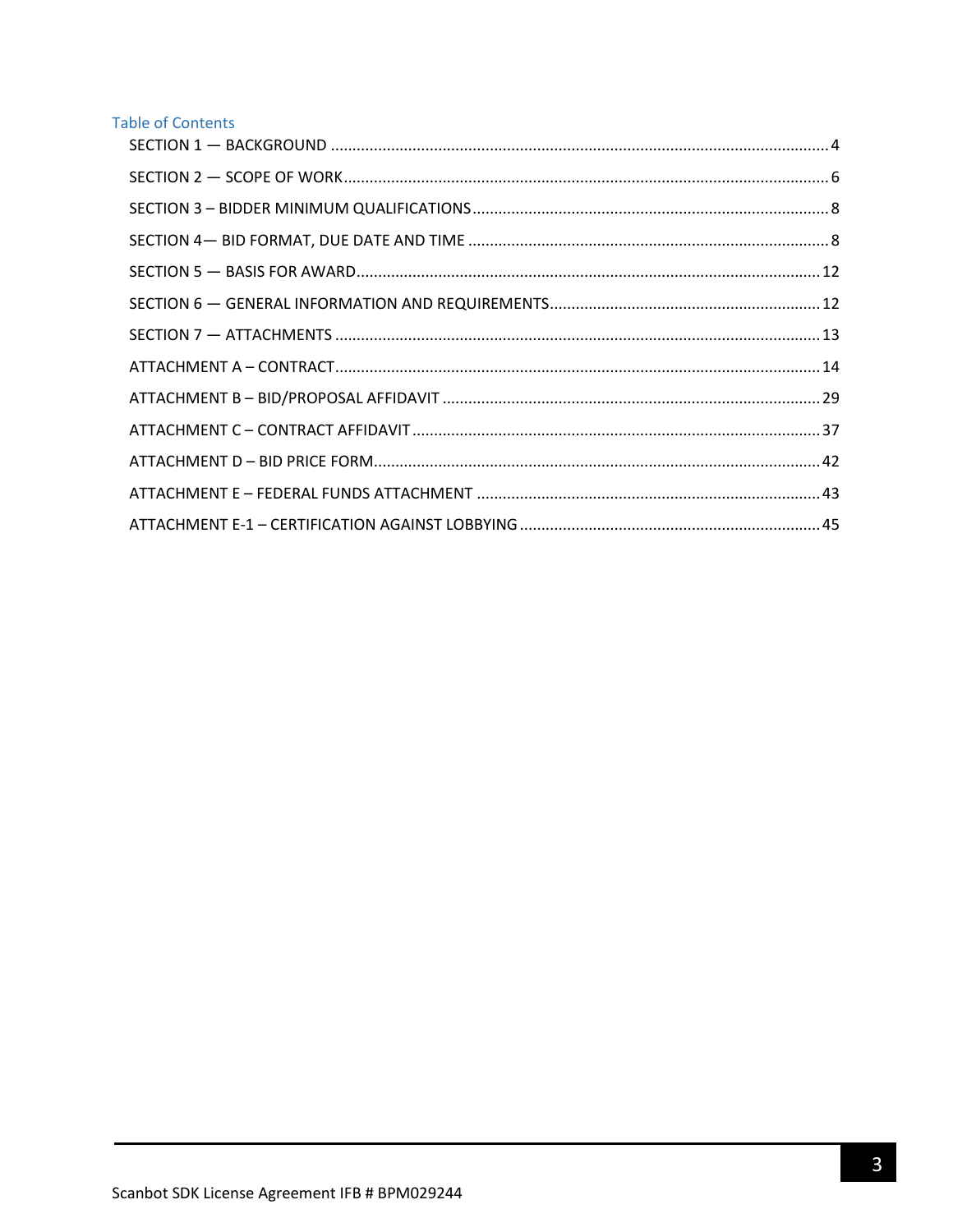## **SECTION 1 — BACKGROUND**

## <span id="page-3-0"></span>**1.1 Background on the Affordable Care Act**

The Maryland Health Benefit Exchange ("MHBE") is an independent unit of State government established to provide Maryland's residents and small businesses with the opportunity to compare rates, benefits, and quality among health insurance plans and to facilitate individuals' enrollment in plans that best suit their needs. MHBE also evaluates eligibility for expanded Medicaid coverage, advanced premium tax credits ("APTC") and other cost-sharing programs designed to make coverage more affordable for individuals with household incomes below 400 percent of the federal poverty level ("FPL").

## **1.2 Background on Maryland Health Benefit Exchange Procurement**

Under § 31-103 of the Insurance Article of the Maryland Code, the MHBE is subject to the provisions of State law governing procurement by "exempt units." See Md. Code Ann., State Fin. & Proc. § 12-401. The principal body that oversees MHBE procurements is the Maryland Health Benefit Exchange Board of Trustees. This particular procurement method is Competitive Sealed Bidding (Firm Fixed Price) as allowed under II. A. of the Maryland Health Benefit Exchange Procurement Policies and Procedures, which the Board of Trustees adopted in a resolution dated June 27, 2011.

## **1.3 Federal Funding Acknowledgement**

This particular procurement contains federal funds from the following source: Medicaid Funds, CFDA number 93.778. Execution of a Contract awarded as a result of this bid indicates the Contractor's agreement with all federal funding terms and conditions that apply to contractors receiving federal funds from these sources, including the applicable provisions described in Attachment E.

### **1.4 Receipt, Opening and Recording of Bids**

- 1.4.1 Upon receipt, each Bid and any timely modification(s) to a Bid shall remain unopened until the time and date set for Bid opening. Before Bid opening, the State may not disclose the identity of any Bidder.
- 1.4.2 Bids and timely modifications to Bids shall be opened publicly, at the time, date and place set forth in the Key Information Summary Sheet. The name of each Bidder, the Total Bid Price, and such other information as is deemed appropriate shall be read aloud or otherwise made available. The MHBE requests that Bidders interested in attending the Bid Opening inform the MHBE via email 2 days prior to the Bid Opening Date identified in the Key Information Summary Sheet. Registration to attend the Bid opening is required.

### **1.5 Confidentiality of Bids**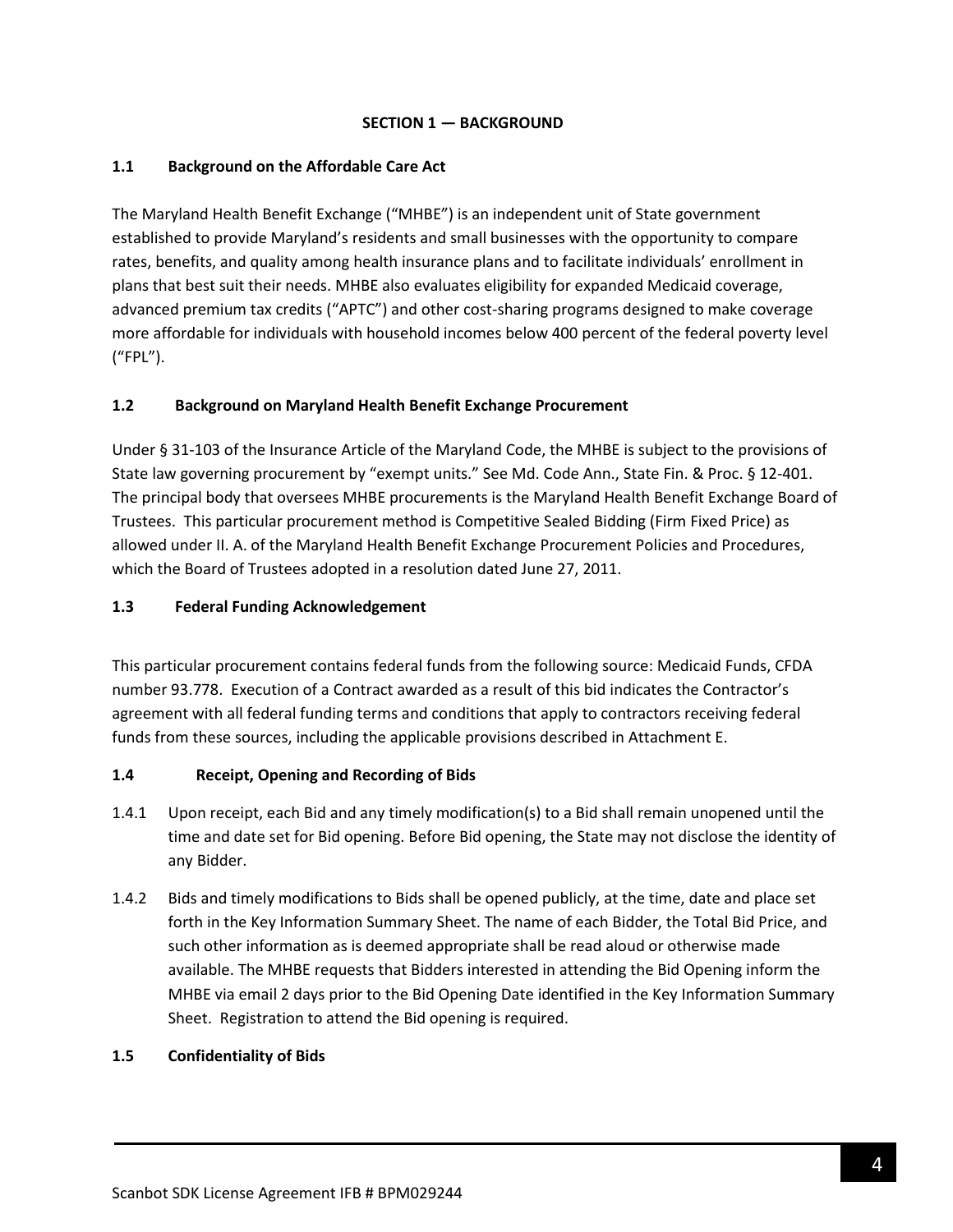1.5.1 The Bids shall be tabulated, or a Bid abstract made. The opened Bids shall be available for public inspection at a reasonable time after Bid opening, but in any case, before Contract award, except to the extent the Bidder designates trade secrets or other proprietary data to be confidential as set forth in this solicitation. See Sections 1.6, 4.1.3 for further information.

#### **1.6 Public Information Act Notice**

1.6.1 A Bidder should give specific attention to the clear identification of those portions of its submission that it considers confidential and/or proprietary commercial information or trade secrets, and provide justification why such materials, upon request, should not be disclosed by the State under the Public Information Act, Md. Code Ann., General Provisions Article, Title 4.

Bidders are advised that, upon request for this information from a third party, the MHBE is required to make an independent determination whether the information must be disclosed.

### **1.7 Protest/Disputes**

Any protest or dispute related, respectively, to this solicitation or the resulting Contract shall be subject to the provisions of Section VII of the MHBE Procurement Policies & Procedures and the Dispute provisions of the Contract resulting from this IFB (Refer to IFB Attachment A).

### **REMAINDER OF PAGE INTENTIONALLY LEFT BLANK**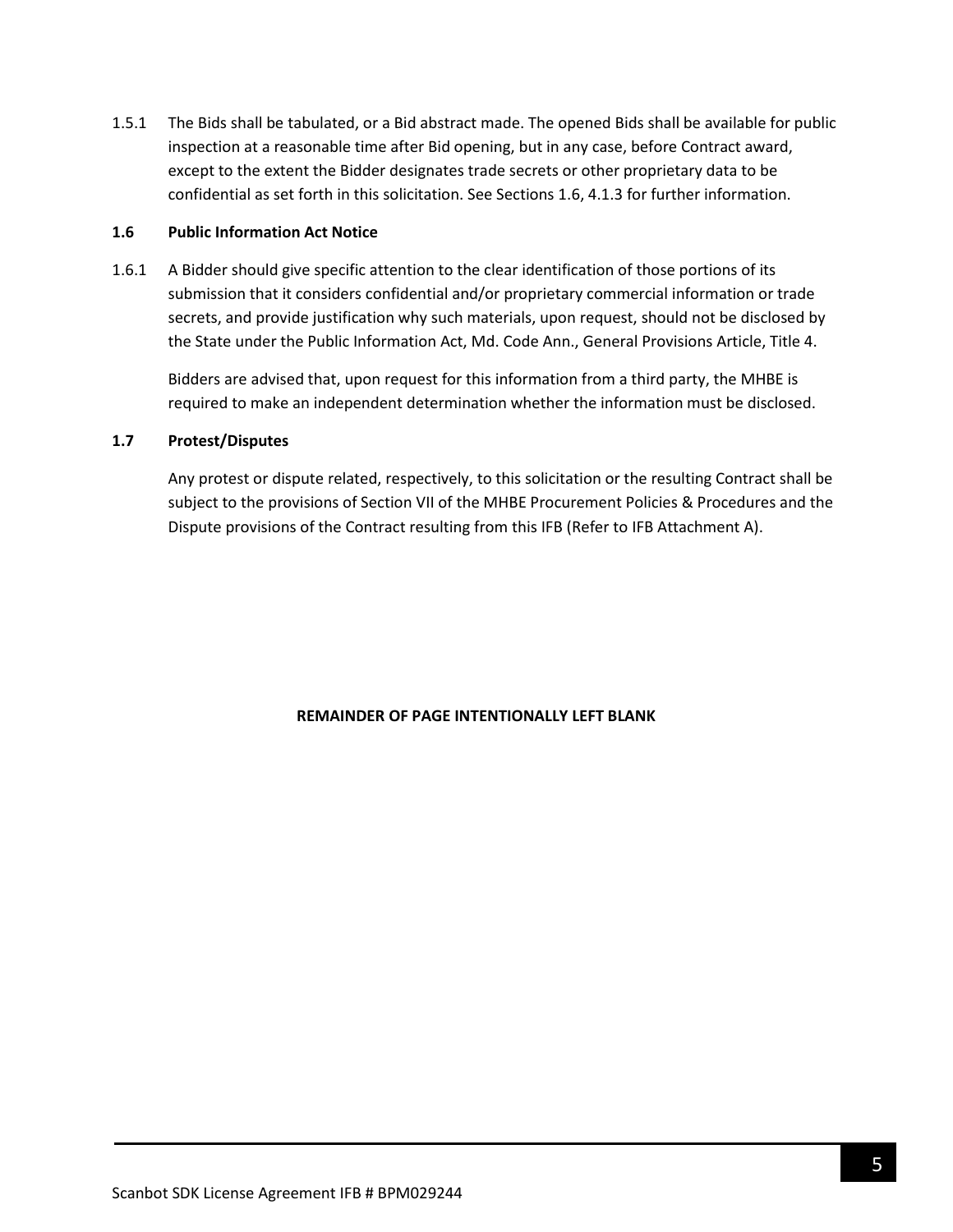## **SECTION 2 — SCOPE OF WORK**

## <span id="page-5-0"></span>**Section 2.1 Purpose:**

Scanner App-PDF Document and Photo Scan Technologies, Inc offer a technology for scanning documents and for Optical Character Recognition (OCR). The purpose of this solicitation is for MHBE to integrate its mobile applications with this technology by acquiring a 12-month license agreement for Scanbot Software Development Kit (SDK).

## **Section 2.2 Requirements:**

The vendor shall provide the following Scanbot Licenses to the MHBE for a 12-month period:

| Product                | Scanbot SDK for React Native (iOS and Android), Package II |                                                                                                                                                                                                                        |  |  |  |
|------------------------|------------------------------------------------------------|------------------------------------------------------------------------------------------------------------------------------------------------------------------------------------------------------------------------|--|--|--|
| License Period         |                                                            | Yearly license                                                                                                                                                                                                         |  |  |  |
|                        |                                                            | <b>Package II Specifications</b>                                                                                                                                                                                       |  |  |  |
| Supported<br>platforms |                                                            | iOS & Android (React Native)                                                                                                                                                                                           |  |  |  |
| Features               | 1.                                                         | Document detection                                                                                                                                                                                                     |  |  |  |
|                        | 2.                                                         | QR- and Barcode detection                                                                                                                                                                                              |  |  |  |
|                        | 3.                                                         | Supported barcode symbologies: Aztec, CodaBr, Code 39, Code 93,<br>Code 128, Data Matrix, EAN-8, EAN-13, ITF, PDF-417, QR-Code,<br>UPC-A, UPC-E, MSI Plessey                                                           |  |  |  |
|                        | 4.                                                         | <b>Batch Barcode Scanner</b>                                                                                                                                                                                           |  |  |  |
|                        | 5.                                                         | <b>Multiple Barcode Detection</b>                                                                                                                                                                                      |  |  |  |
|                        | 6.                                                         | Auto-cropping (including perspective correction and auto-snapping)                                                                                                                                                     |  |  |  |
|                        | 7.                                                         | Scanning UI (user guidance)                                                                                                                                                                                            |  |  |  |
|                        | 8.                                                         | Image and document preparation (filtering, image optimization)                                                                                                                                                         |  |  |  |
|                        | 9.                                                         | PDF and TIFF creation                                                                                                                                                                                                  |  |  |  |
|                        | 10.                                                        | RTU-UI Components: Ready-to-use UI screen components are a set of<br>easy to integrate and customize high-level UI screens for the most<br>common tasks like e.g., document scanning, cropping or barcode<br>scanning. |  |  |  |
|                        | 11.                                                        | Classical SDK Components: Very flexible and fully customizable<br>modules that allow building custom UI screens and features for<br>scanning and image processing purposes.                                            |  |  |  |
|                        | 12.                                                        | OCR (based on Open Source project Tesseract engine with extensive<br>proprietary modifications and enhancements; highly scalable; no<br>license fee beyond Licensor license)                                           |  |  |  |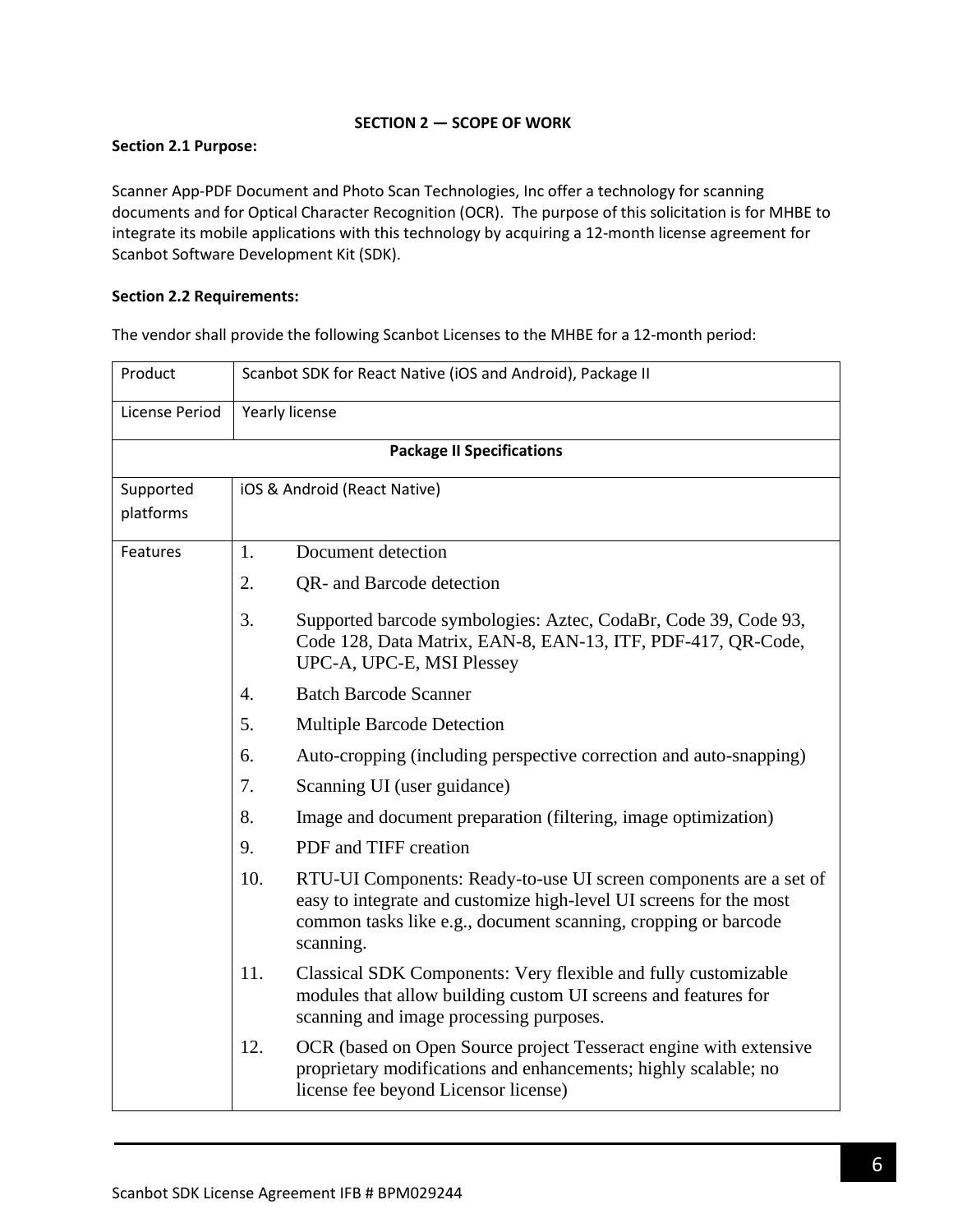| 13. | Document finishing (PDF creation and sandwiching the OCR-text layer) |
|-----|----------------------------------------------------------------------|
| 14. | MRZ recognition and extraction                                       |
| 15. | Multi-Object Detector                                                |
| 16. | Online help and documentation                                        |
| 17. | Online implementation guide                                          |
| 18. | Comprehensive example projects                                       |
| 19. | Support via email and/or Slack                                       |
| 20. | Bugfix releases                                                      |

## **Section 2.3: Scope of Maintenance Support**

Scanner App – PDF Document and Photo Scan Technologies, Inc. shall use commercially reasonable efforts during the term to provide updated versions of the SDK to MHBE within a reasonable time after new major releases for the iOS and Android platforms. Scanner App – PDF Document and Photo Scan Technologies, Inc. will also use reasonable efforts to provide support services to the MHBE during its normal business hours 9am to 6pm (GMT +1) in the form of responding to the emails and/or Slack messages related to technical implementation questions of the SDK. In addition, a dedicated customer success manager will be assigned to MHBE to act as a liaison and point of contact between MHBE and Scanner App – PDF Document and Photo Scan Technologies, Inc.

MHBE will determine the severity of issues and the table below provides the SLAs for the different severity classes:

| Class          | Level  | Response time | Includes                                                                                                                                                                                                                          |
|----------------|--------|---------------|-----------------------------------------------------------------------------------------------------------------------------------------------------------------------------------------------------------------------------------|
| 1              | High   | 2 hours       | The Scanbot SDK is non-functional.<br>Corresponding malfunctions have the need<br>of an immediate reaction from Scanner<br>App – PDF Document and Photo Scan<br>Technologies, Inc. and are to be treated<br>with highest priority |
| $\mathfrak{p}$ | Medium | 48 hours      | Partial failure of the Scanbot SDK, such as,<br>among others:<br>- poor performance,<br>- unexpected error messages.                                                                                                              |
| 3              | Low    | 48 hours      | Malfunctions that do not restrict the use of<br>the SDK in any way.                                                                                                                                                               |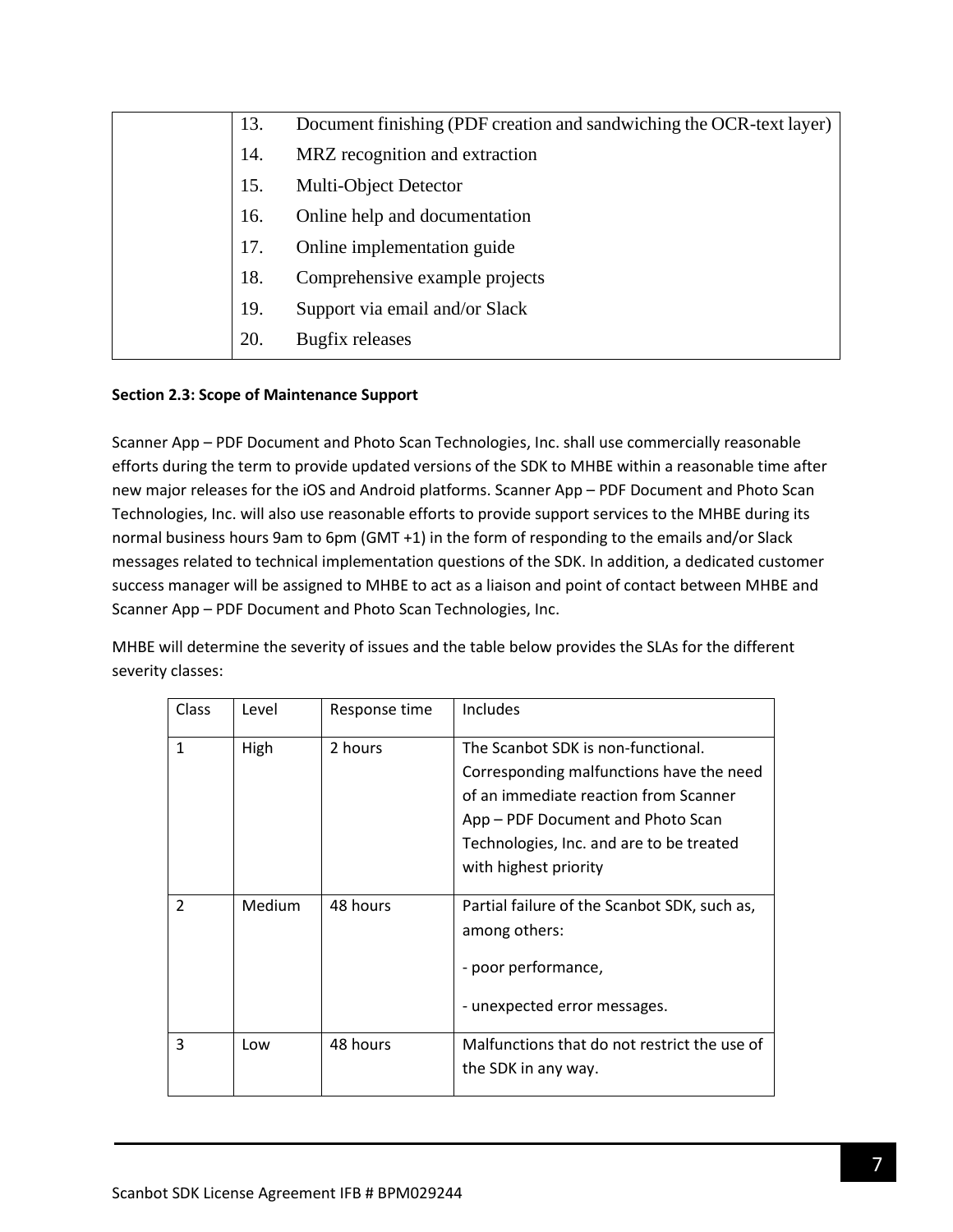Scanner App – PDF Document and Photo Scan Technologies, Inc. shall guarantee the response times in the table above. Response time is defined as the period between the receipt of the notification of a malfunction by Scanner App – PDF Document and Photo Scan Technologies, Inc. and the first qualified feedback from Scanner App – PDF Document and Photo Scan Technologies, Inc. to the MHBE. Qualified feedback shall contain at least a statement about the limitation of the malfunction, it's probable causes and effects as well as about the content and duration of the probable efforts for recovery. In an event the messages are outside the support time, the response time shall not begin until the next support window but shall then continue uninterrupted outside the support time in the case of class 1 and 2 issues.

## **2.4 Invoicing**

All invoices shall be submitted by the Contractor within 30 days of receipt of equipment, software or services and shall include, at the minimum, the following information:

- Name and address of the MHBE
- Contractor name
- Products(s) and/or service(s) purchased listed separately including the amount for each individual charge (i.e., 5 – ABC Hardware @ \$2,000 Total \$10,000.00, Support @ \$100.00 Total \$200.00)
- Supporting Documentation
- E-mail address/phone number of Contractor's POC
- Remittance address
- Federal taxpayer identification or (if owned by an individual) Contractor's social security number
- Invoice period, invoice date, invoice number and amount due
- Purchase Order # being billed

Invoices submitted without the required information will not be processed for payment until the Contractor provides the required information. The MHBE is generally exempt from Federal excise taxes, Maryland sales and use taxes, District of Columbia sales taxes and transportation taxes. The Contractor, however, is not exempt from such sales and use taxes and may be liable for the same.

### **SECTION 3 – BIDDER MINIMUM QUALIFICATIONS**

<span id="page-7-1"></span><span id="page-7-0"></span>The Bidder must be an authorized reseller of Scanbot SDK. As proof, the Bidder must submit with the bid a letter of authorization from the manufacturer or providing evidence of the rights to resell all products and services required by this IFB.

### **SECTION 4— BID FORMAT, DUE DATE AND TIME**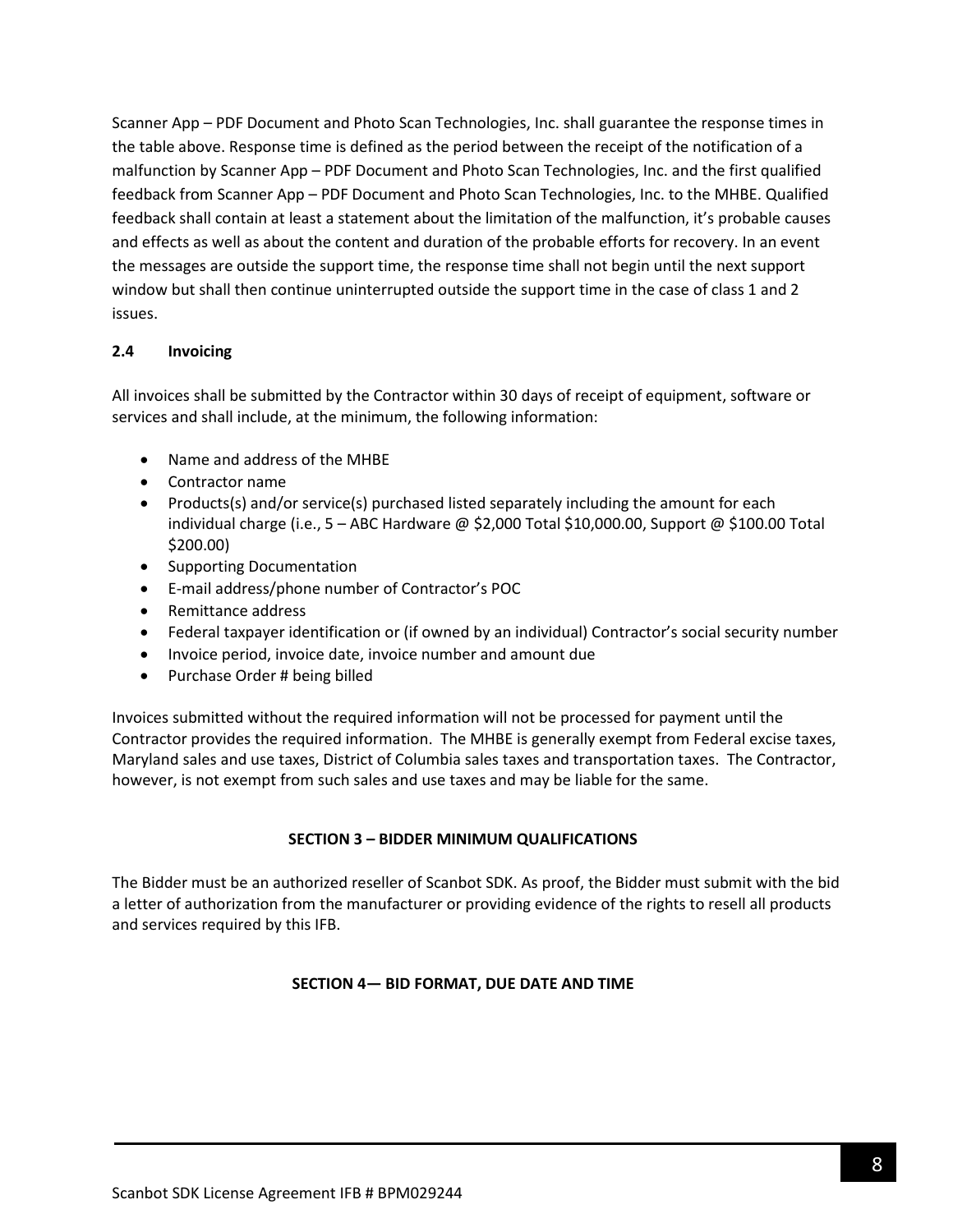## **4.1 One Part Submission**

## 4.1.1 **To minimize duplication costs, MHBE strongly desires e-mail delivery of Bids***.*

- 4.1.2 Bidders submitting via email must submit their bids and all required attachments in pdf format to <https://marylandhealthconnection.sharefile.com/r-r10275c9950f64444b6a3e075f92dec8b> Bidders must submit with their Bid the required minimum qualification documentation (see Section 3), and any required bid submissions (see Section 4.2.4) with one document clearly labeled as "Bid, Scanbot SDK License Agreement # BPM029244" in time to be received by **1:00 PM, Eastern Standard Time, June 07, 2022**.
- 4.1.3 A second attachment labeled "Bid, Scanbot SDK License Agreement # BPM029244 PIA", in searchable Adobe .pdf format for Public Information Act (PIA) requests (this copy shall be redacted so that confidential and/or proprietary information has been removed (see Section 1.6 "Public Information Act Notice"). If a Bidder chooses to submit its Bid without identifying any information that is confidential/proprietary, it should still provide the second attachment required here and label it "PIA", even though no information therein will be redacted.
- 4.1.4 Bidders choosing to provide paper submissions shall email the Procurement Officer at the email address specified in the Key Information summary sheet for submission instructions.

## 4.1.5 **Bids delivered by facsimile shall not be considered**.

4.1.6 The Procurement Officer must receive all files by the IFB due date and time specified in the Key Information Summary Sheet and Section 4.1.2. If submitted via e-mail, the date and time of submission is determined by the date and time of arrival in the <https://marylandhealthconnection.sharefile.com/r-r10275c9950f64444b6a3e075f92dec8b> e-mail box. Requests for extension of this date and time will not be granted. Except as provided in COMAR 21.05.02.10, Bids received by the Procurement Officer after the due date will not be considered.

### **4.2 Required Bid Submissions**

Bidders shall include the following with their Bid:

## 4.2.1 **Transmittal Letter:**

A Transmittal Letter shall accompany the Bid. The purpose of this letter is to transmit the Bid and acknowledge the receipt of any addenda. The Transmittal Letter should be brief and signed by an individual who is authorized to commit the Bidder to the services and requirements as stated in this IFB. The Transmittal Letter should include the following:

- Name and address of the Bidder;
- Name, title, e-mail address, and telephone number of primary contact for the Bidder;
- "Scanbot SDK License Agreement # BPM029244" and Solicitation Number that the Bid is in response to;
- Signature, typed name, and title of an individual authorized to commit the Bidder to its Bid;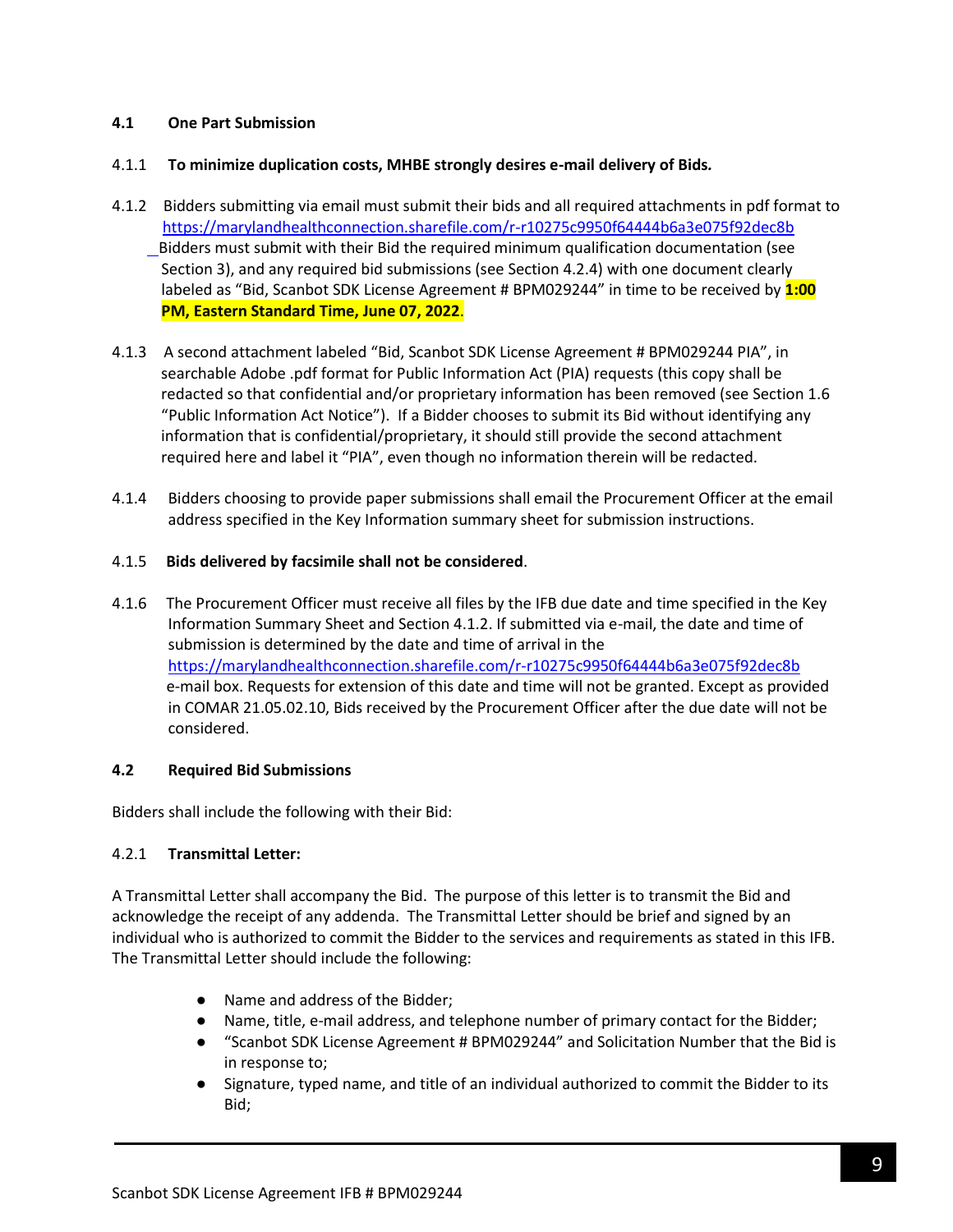- Federal Employer Identification Number (FEIN) of the Bidder, or if a single individual, that individual's Social Security Number (SSN);
- Bidder's eMMA number;
- Bidder's MBE certification number (if applicable);
- Acceptance of all State IFB and Contract terms and conditions; and
- Acknowledgement of all addenda to this IFB.

## 4.2.2 **Minimum Qualifications Documentation:**

The Bidder shall submit any Minimum Qualifications documentation that may be required, as forth in Section 3 "Bidder Minimum Qualifications."

## 4.2.3 **Bid Price Form**

The Bid shall contain all price information in the format specified on **IFB Attachment D - Bid Form.** Complete the Bid Form only as provided in the Bid Pricing Instructions. **Do not amend, alter, or leave blank any items on the Bid Form or include additional clarifying or contingent language on or attached to the Bid Form**. Failure to adhere to any of these instructions may result in the Bid being determined to be non-responsive and rejected by MHBE.

## 4.2.4 **Completed Required Attachments**

For email submissions, submit one (1) copy of each with original signatures.

- Attachment B Bid/Proposal Affidavit
- Attachment E Federal Funds Attachment, **including E-1 and E-2**

## **4.3 Electronic Transactions Authorized**

- 4.3.1 This procurement authorizes electronic transactions in keeping with COMAR 21.03.05 *et seq*. and pursuant to the Maryland Uniform Electronic Transactions Act, Maryland Code Annotated, Commercial Law Article, Title 21.
- 4.3.2 In addition to specific electronic transactions specifically authorized in other sections of this IFB, including its attachments (e.g., Sections 4.1 (One Part Submission Via Email Preferred) and 6 (Bidder agrees to accept payments by electronic funds transfer)) and subject to the exclusions noted in Section 4.3.3, below, the following transactions are authorized to be conducted by electronic means on the terms described:
	- A. The Procurement Officer may conduct the procurement using eMMA, the Maryland Health Benefit Exchange website a[t http://www.marylandhbe.com/about-us/procurement/](http://www.marylandhbe.com/about-us/procurement/) or email to issue:
		- a) the solicitation (e.g., the IFB/RFP);
		- b) any amendments;
		- c) pre-Bid/Proposal conference documents;
		- d) questions and responses;
		- e) communications regarding the solicitation or Bid/Proposal to any Bidder/Offeror or potential Bidder/Offeror;
		- f) notices of award selection or non-selection; and
		- g) the Procurement Officer's decision on any Bid protest or Contract claim.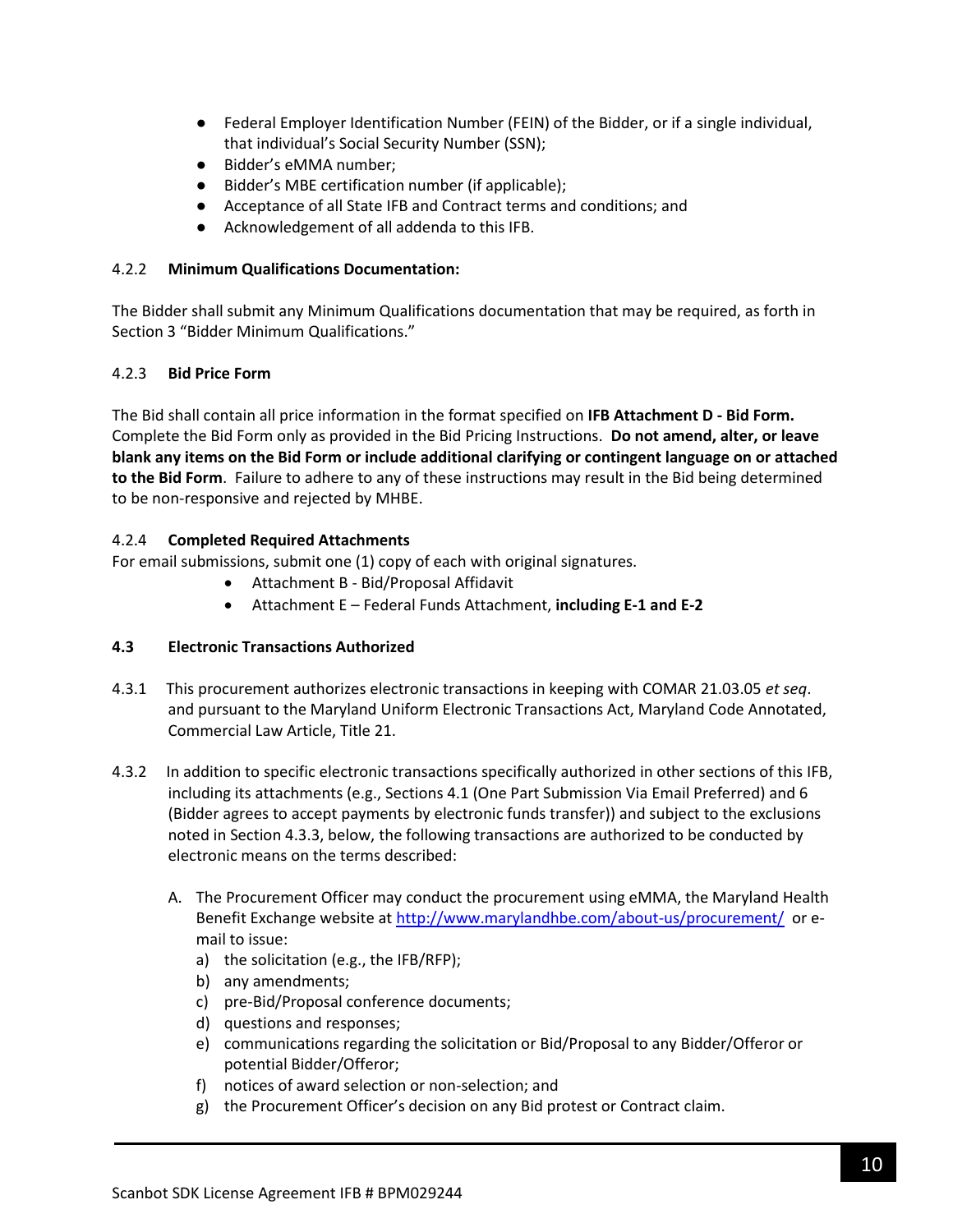- h) Contract award
- i) Contract Modifications
- B. A Bidder/Offeror or potential Bidder/Offeror may use e-mail to:
	- a) submission of initial Bids or Proposals;
	- b) ask questions regarding the solicitation;
	- c) reply to any material received from the Procurement Officer by electronic means that includes a Procurement Officer's request or direction to reply by e-mail or facsimile, but only on the terms specifically approved and directed by the Procurement Officer;
	- d) submit a "No Bid/Proposal Response" to the solicitation.
	- e) submit a Pre-Proposal Conference Response Form
	- f) submit a signed Contract, Contract Affidavit, Non-Exchange Entity Agreement, Non-Disclosure Agreement or other attachment required to be returned with an executed Contract or within five days of award
	- g) submit a signed Contract Modification
- C. The Procurement Officer, the Contract Monitor, and the Contractor may conduct day-to-day Contract administration, except as outlined in Section E of this subsection utilizing e-mail, facsimile, or other electronic means if authorized by the Procurement Officer or Contract Monitor.
- 4.3.3 The following transactions related to this procurement and any Contract awarded pursuant to it are *not authorized* to be conducted by electronic means:
	- a) filing of Bid Protests;
	- b) filing of Contract Claims; or
	- c) any transaction, submission, or communication where the Procurement Officer has specifically directed that a response from the Contractor or Bidder/Offeror be provided in writing or hard copy.
- 4.3.4 Any facsimile or e-mail transmission is only authorized to the facsimile numbers or e-mail addresses for the identified person as provided in the solicitation, the Contract, or in the direction from the Procurement Officer or Contract Monitor.
- 4.3.5 MHBE requires original signatures on all submissions that this IFB or the document form requires to be signed, including but not limited to all Transmittal Letters, Bids, the Contract or Contract Modifications resulting from this IFB. However, the Contractor may scan and submit electronically any document containing such original signature(s). The Contract and other contractual documents each may be signed by the Parties in counterparts, each of which shall be deemed to be an original but all of which, taken together, shall constitute one and the same Contract.

## **4.4 Documents Required upon Notice of Recommendation for Contract Award**

Upon receipt of a Notification of Recommendation for Contract Award, the following documents shall be completed and submitted electronically, via email, by the recommended awardee within five (5) Business Days, unless noted otherwise:

- Attachment A Standard Contract
- Attachment C Contract Affidavit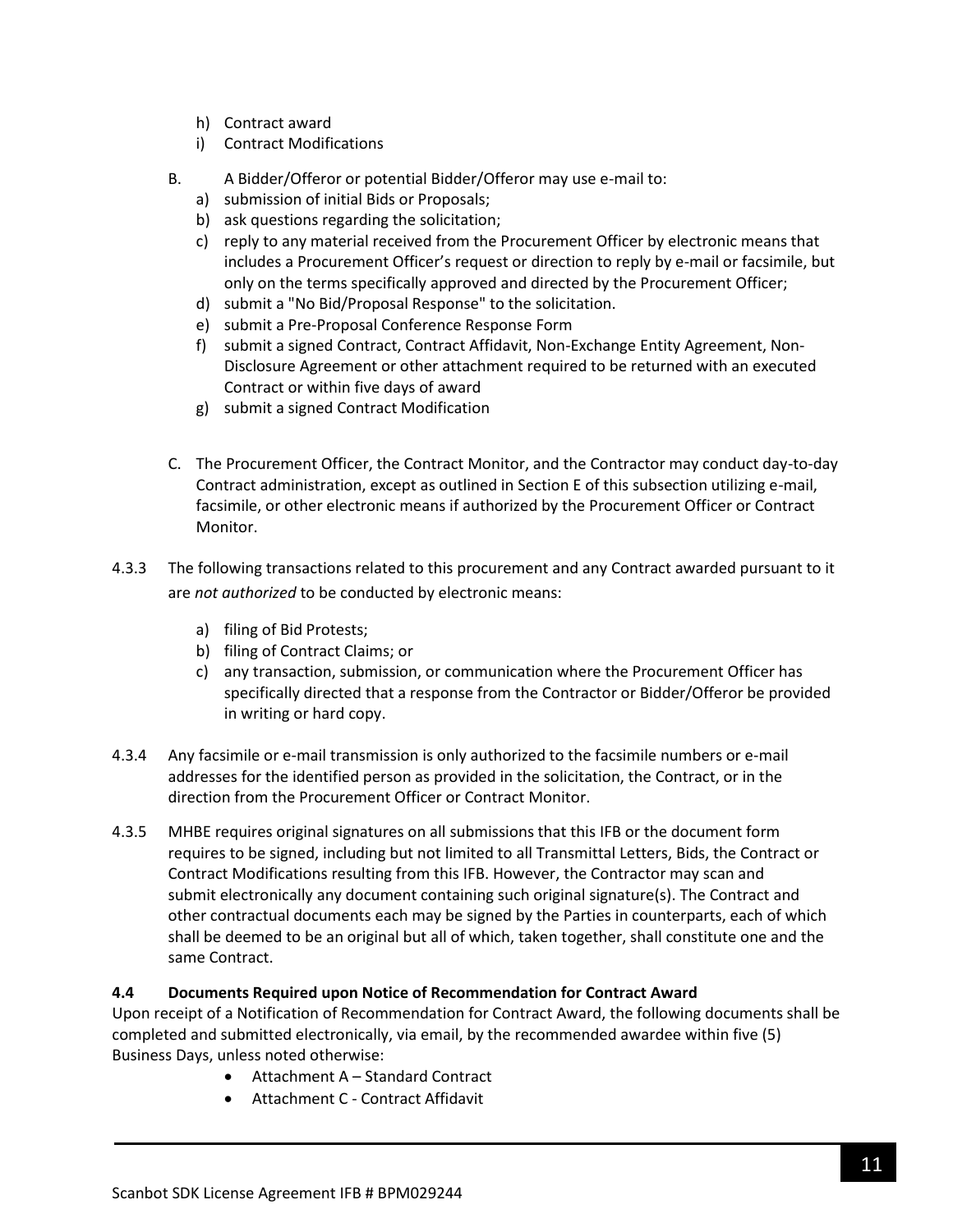### **SECTION 5 — BASIS FOR AWARD**

<span id="page-11-0"></span>A contract shall be awarded to the responsible Bidder submitting a responsive Bid with the most favorable Total Bid Price for providing the products/services as specified in this IFB. **The most favorable Total Bid Price will be the lowest price on IFB Attachment D - Bid Form.**

### **SECTION 6 — GENERAL INFORMATION AND REQUIREMENTS**

- <span id="page-11-1"></span>• The Contract that results from this IFB shall be a firm fixed price contract.
- The Contract resulting from this IFB shall commence as of the date of the full execution by the Parties and, from that date, run a full 12 months. The anticipated end date is at or around June 15, 2023. The Contractor shall provide services upon receipt of a written Notice to Proceed. Audit, confidentiality, document retention, patents, copyrights & intellectual property, warranty and indemnification obligations under the Contract and any other obligations specifically identified in the Contract shall survive termination of the Contract.
- If it becomes necessary to revise this IFB before the due date for bids, addenda will be provided to all prospective Bidders who were sent this IFB or otherwise are known by the Procurement Officer to have obtained this IFB. In addition, addenda to the IFB will be posted on the MHBE web page and through eMaryland Marketplace Advantage. Addenda made after the due date for bids will be sent only to those Bidders who submitted a timely bid.
- The MHBE reserves the right to cancel this IFB, accept or reject any and all bids (in whole or in part) received in response to this IFB, to waive or permit cure of minor irregularities. The MHBE also reserves the right, in its sole discretion, to award a Contract based upon the written bids received without prior discussions or negotiations.
- The MHBE is not responsible for Contractor's costs incurred in preparing and submitting a bid or in performing any other activities relative to this solicitation.
- By submitting a response to this solicitation, the Bidder agrees to accept payments by electronic funds transfer if selected for Contract unless the State Comptroller's Office grants an exemption. Payment by electronic funds transfer is mandatory for contracts exceeding \$100,000. The selected Contractor shall register using the COT/GAD X-10 Vendor Electronic Funds (EFT) Registration.
- Request Form. Any request for exemption must be submitted to the State Comptroller's Office for approval at the address specified on the COT/GAD X-10 form and must include the business identification information as stated on the form and include the reason for the exemption. The COT/GAD X-10 form can be downloaded at[: http://compnet.comp.state.md.us/gad/pdf/GADX-10.pdf.](http://compnet.comp.state.md.us/gad/pdf/GADX-10.pdf)
- The sole point of contact at the MHBE for purposes of this IFB, prior to the award of any contract, is the Procurement Officer at the address listed below: Tracey D. Gamble Title: Procurement Officer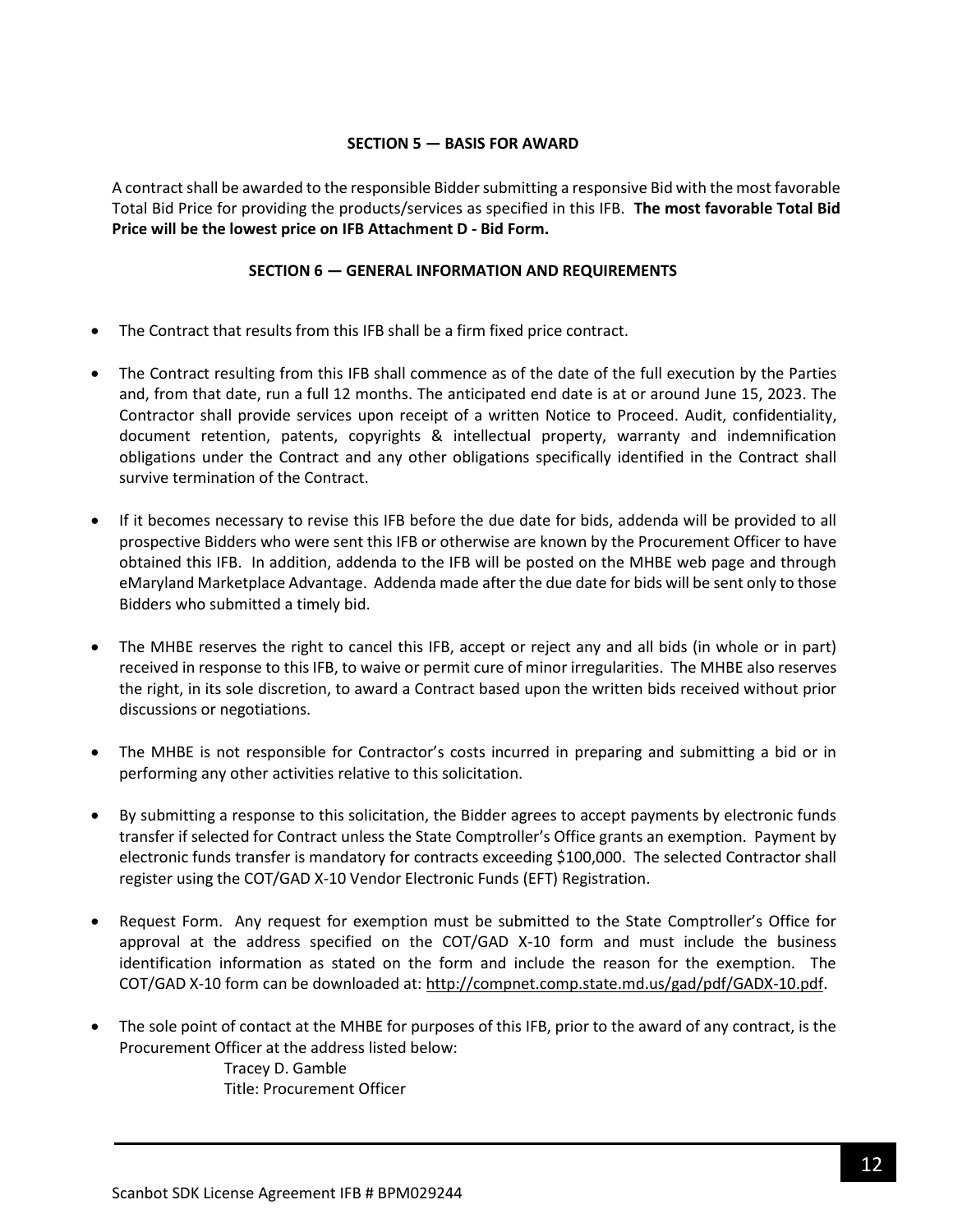Address: 750 E. Pratt Street, 6th Floor, Baltimore, MD 21202 Email Address: [hix.procurement@maryland.gov](mailto:hix.procurement@maryland.gov)

- The MHBE may change the Procurement Officer and/or the Contract Monitor at any time by written notice.
- The individual responsible for day-to-day administration and management of the Contract issued pursuant to this IFB shall be the Contract Monitor identified below:

Name: Greg Yaculak Address: 750 East Pratt Street, 6<sup>th</sup> Floor, Baltimore, MD 21202 Email address: [greg.yaculak@maryland.gov](mailto:greg.yaculak@maryland.gov) 

- The MHBE may change the Procurement Officer and/or the Contract Monitor at any time by written notice.
- Bids submitted in response to this IFB are irrevocable for 120 days following the closing date of bids. This period may be extended at the Procurement Officer's request only with the Bidder's written agreement.

### **SECTION 7 — ATTACHMENTS**

- <span id="page-12-0"></span>• Attachment A - Standard Contract – Must be signed and submitted within five (5) business days of notification of proposed Contract award
- Attachment B Bid/Proposal Affidavit Must be completed and submitted with the Bid
- Attachment C State Contract Affidavit Must be completed and submitted within five (5) business days of notification of proposed Contract award
- Attachment D Bid Form Must be completed and submitted with the Bid
- Attachment E Federal Funds Attachment This attachment describes requirements and restrictions associated with the federal funds to be used in this Contract. Execution of a Contract awarded as a result of this IFB indicates a Contractor's agreement with all applicable requirements and restrictions. This attachment must be completed and submitted with the Bid.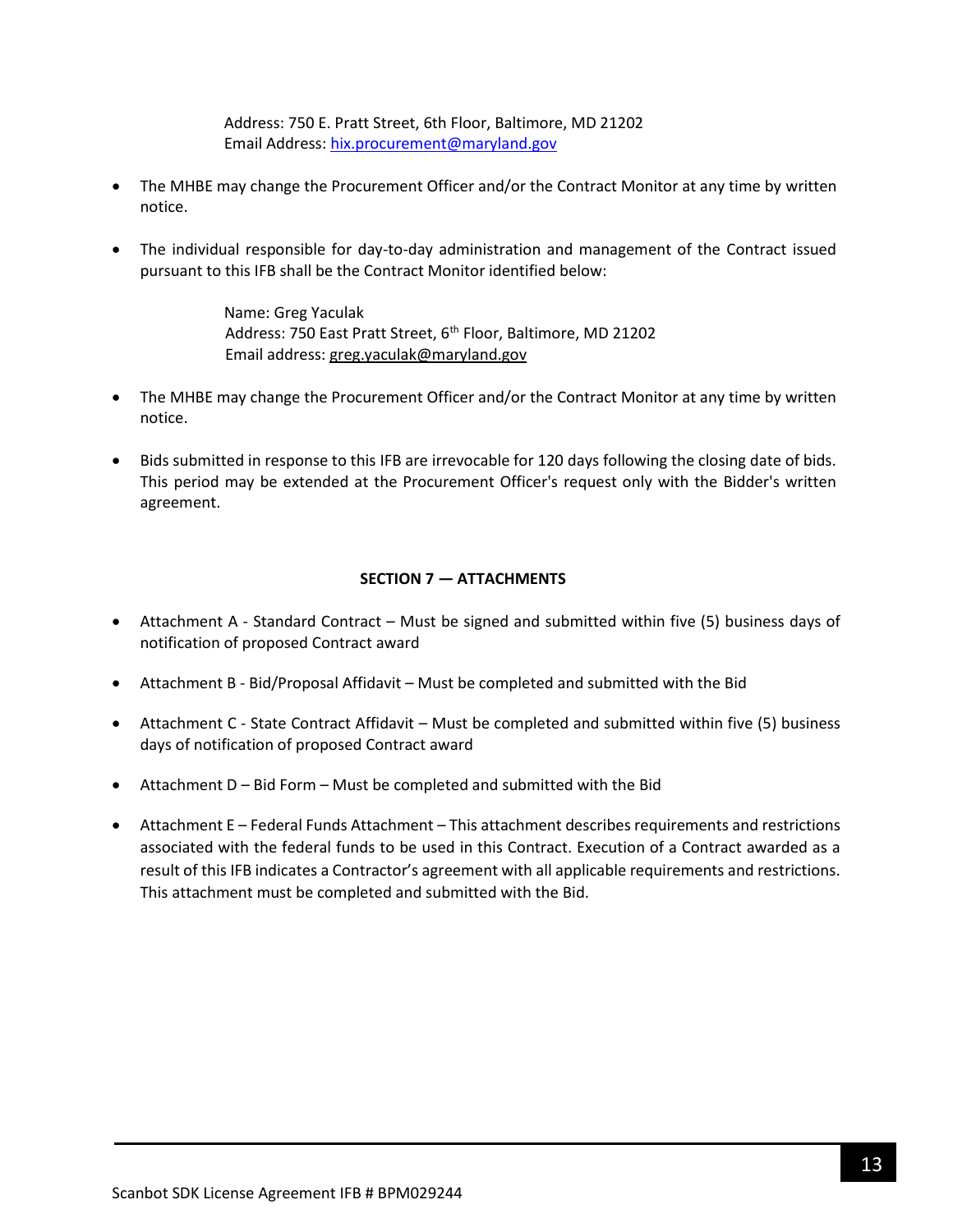# **ATTACHMENT A – CONTRACT Scanbot SDK License Agreement IFB # BPM029244**

<span id="page-13-0"></span>THIS CONTRACT (the "Contract") is made as of the Effective Date defined below by and between [Contractor's name] (the "Contractor") and the MARYLAND HEALTH BENEFIT EXCHANGE, a unit of the STATE OF MARYLAND (the "MHBE"). The Contractor and the MHBE each are a "Party" and, together, are the "Parties".

In consideration of the premises and the covenants herein contained, the Parties agree as follows:

### **1. Definitions**

In this Contract, the following words have the meanings indicated:

- 1.1 "Bid" means the Contractor's Bid dated .
- 1.2 "COMAR" means Code of Maryland Regulations.
- 1.3 "Contract Monitor" means the MHBE employee identified in Section 6 of the IFB as the Contract Monitor or a successor designated by the MHBE.
- 1.4 "Contractor" means \_\_\_\_\_\_\_\_\_\_\_\_\_\_\_\_\_\_\_\_\_\_\_\_\_\_\_\_\_\_\_\_ [Contractor's name] whose principal business address is \_\_\_\_\_\_\_\_\_\_\_\_\_\_\_\_\_\_\_\_\_\_\_\_\_\_\_\_\_\_\_\_\_\_\_\_\_[Contractor's primary address] and whose principal office in Maryland is \_\_\_\_\_\_\_\_\_\_\_\_\_\_\_\_\_\_\_\_\_\_\_\_\_\_\_\_\_\_\_[Contractor's local address.
- 1.5 "Effective Date" means the date on which the last of the two Parties signs this Contract.
- 1.6 "MHBE" means the Maryland Health Benefit Exchange.
- 1.7 "IFB" means the Invitation for Bids for Scanbot SDK License Agreement # BPM029244, and any addenda thereto issued in writing by the MHBE.
- 1.8 "Procurement Officer" means the MHBE employee identified in Section 6 of the IFB as the Procurement Officer or a successor designated by the MHBE.
- 1.9 "Software" means the object code version of computer programs licensed pursuant to this Contract. Embedded code, firmware, internal code, microcode, and any other term referring to software that is necessary for proper operation is included in this definition of Software. Software includes all prior, current, and future versions of the Software and all maintenance updates and error corrections. "Software" also includes any upgrades, updates, bug fixes or modified versions or backup copies of the Software licensed to the MHBE by Contractor or an authorized distributor.
- 1.10 "State" means the State of Maryland.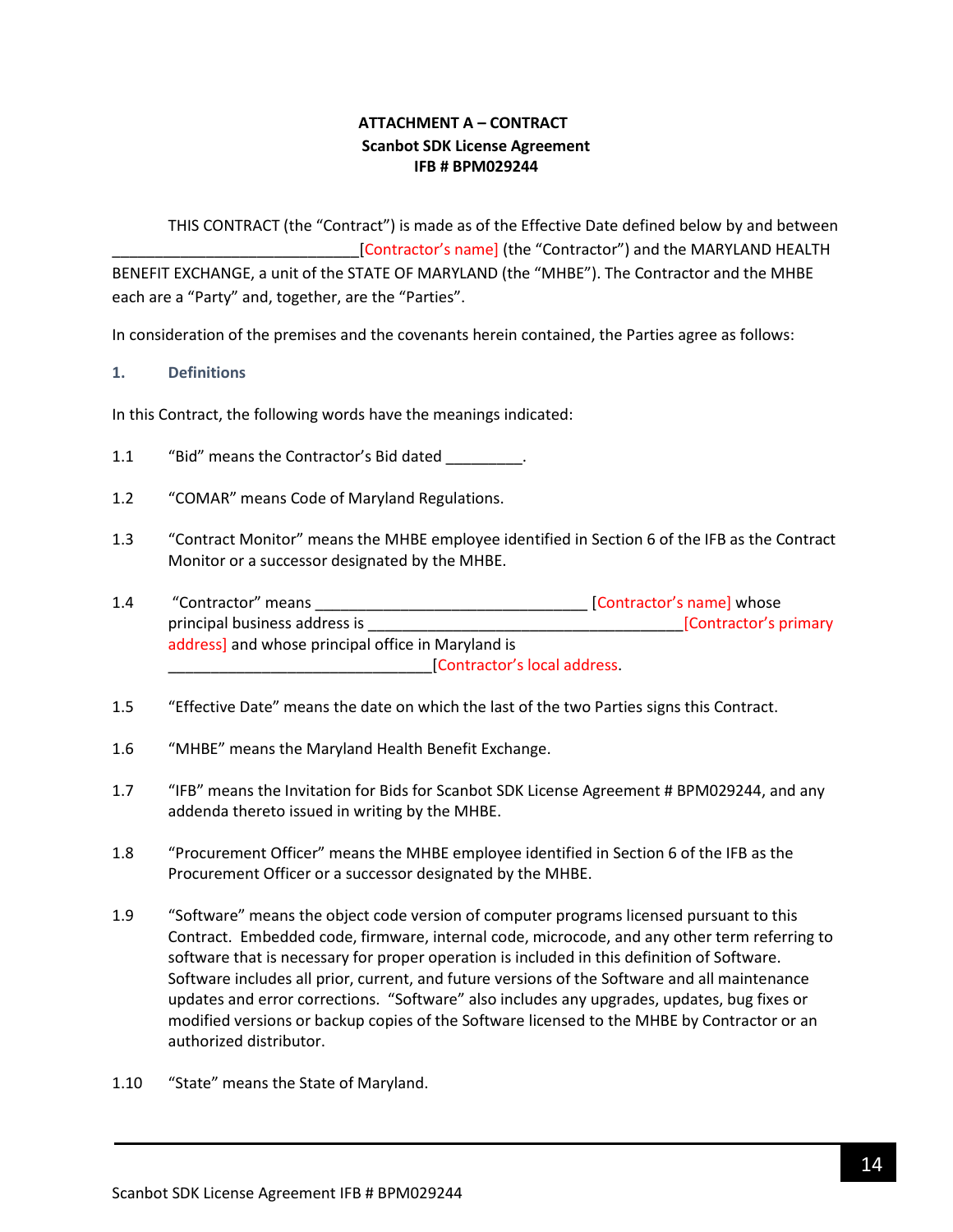#### **2. Scope of Contract**

2.1 The Contractor shall provide products and services as described in the IFB for Scanbot SDK License Agreement awarded in accordance with Exhibits A-D listed in this section and hereby incorporated as part of this Contract. If there is any conflict between this Contract and the Exhibits, the terms of the Contract shall govern. If there is any conflict among the Exhibits, the following order of precedence shall determine the prevailing provision:

Exhibit A – The IFB Exhibit B – State Contract Affidavit, executed by the Contractor and dated Exhibit C – The Federal Funds Attachment (Attachment E to the IFB, including E-1 and E-2) Exhibit D – The Bid

- 2.2 The Procurement Officer may, at any time, by written order, make changes in the work within the general scope of the Contract or the IFB. No other order, statement, or conduct of the Procurement Officer or any other person shall be treated as a change or entitle the Contractor to an equitable adjustment under this section. Except as otherwise provided in this Contract, if any change under this section causes an increase or decrease in the Contractor's cost of, or the time required for, the performance of any part of the work, whether or not changed by the order, an equitable adjustment in the Contract price shall be made and the Contract modified in writing accordingly. The Contractor must assert in writing its right to an adjustment under this section within thirty (30) days of receipt of written change order and shall include a written statement setting forth the nature and cost of such claim. No claim by the Contractor shall be allowed if asserted after final payment under this Contract. Failure to agree to an adjustment under this section shall be a dispute under the Disputes clause. Nothing in this section shall excuse the Contractor from proceeding with the Contract as changed.
- 2.3 While the Procurement Officer may, at any time, by written change order, make unilateral changes in the work within the general scope of the Contract as provided in Section 2.2 above, the Contract may be modified by mutual agreement of the parties, provided: (a) the modification is made in writing; (b) all parties sign the modification; and (c) all required approvals are obtained.
- 2.4 Contracts awarded in violation of the MHBE Procurement Policies and Procedures are voidable at the election of MHBE.
- **3. Period of Performance.**
- 3.1 The Contract shall start as of the date of full execution by the Parties. From this date, the Contract shall be for a period of 12 months, or through June 15, 2023, whichever is later.
- 3.2 Audit, confidentiality, document retention, patents, copyrights and intellectual property, warranty and indemnification obligations under this Contract and any other obligations specifically identified shall survive expiration or termination of the Contract.
- **4. Consideration and Payment**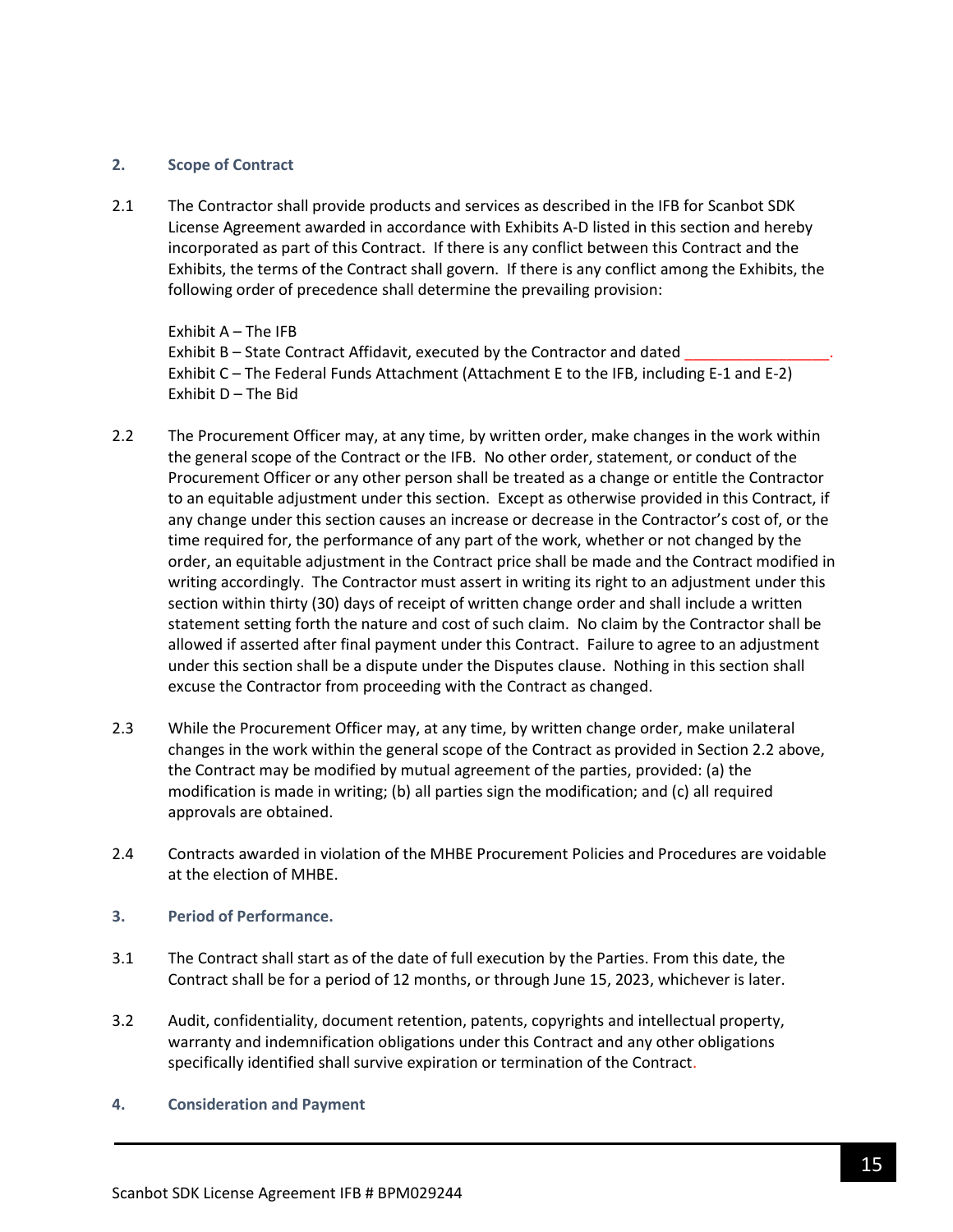- 4.1 In consideration of the satisfactory performance of the work set forth in this Contract, the MHBE shall pay the Contractor in accordance with the terms of this Contract and at the prices quoted in the Bid.
- 4.2 Payments to the Contractor shall be made no later than thirty (30) days after the MHBE's receipt of a proper invoice for services provided by the Contractor, acceptance by the MHBE of services provided by the Contractor, and pursuant to the conditions outlined in Section 4 of this Contract. Each invoice must include the Contractor's Federal Tax Identification or Social Security Number for a Contractor who is an individual which is [Contractor's FEIN or SSN-]. Charges for late payment of invoices other than as prescribed at Md. Code Ann., State Finance and Procurement Article, §15-104 are prohibited. Invoices shall be submitted to the Contract Monitor at hbe.finance@maryland.gov. Electronic funds transfer shall be used by the MHBE to pay Contractor pursuant to this Contract and any other State payments due Contractor unless the State Comptroller's Office grants Contractor an exemption.
- 4.3 In addition to any other available remedies, if, in the opinion of the Procurement Officer, the Contractor fails to perform in a satisfactory and timely manner, the Procurement Officer may refuse or limit approval of any invoice for payment and may cause payments to the Contractor to be reduced or withheld until such time as the Contractor meets performance standards as established by the Procurement Officer.
- 4.4 Payment of an invoice by the MHBE is not evidence that services were rendered as required under this Contract.
- 4.5 Contractor's eMaryland Marketplace Advantage vendor ID number is \_\_\_\_\_\_\_\_\_\_\_ (Contractor's eMMA number).
- **5. Patents, Copyrights, and Intellectual Property**
- 5.1 If the Contractor furnishes any design, device, material, process, or other item, which is covered by a patent, trademark or service mark, or copyright or which is proprietary to, or a trade secret of, another, the Contractor shall obtain the necessary permission or license to permit the State to use such item or items.
- 5.2 Except as provided in Section 5.4 of this Contract, the Contractor agrees that all documents and materials, including but not limited to, reports, drawings, studies, specifications, estimates, tests, maps, photographs, designs, software, equipment, graphics, mechanical, artwork, computations and data prepared by or for the Contractor for purposes of this Contract (Work Product) shall become and remain the sole and exclusive property of the State and shall be available to the MHBE at any time. The MHBE shall have the right to use the same without restriction and without compensation to the Contractor other than that specifically provided by this Contract.
- 5.3 Except as provided in Section 5.4 of this Contract, the Contractor agrees that at all times during the term of this Contract and thereafter, the Work Product shall be "works made for hire" as that term is interpreted under U.S. copyright law and shall be owned by the State. Ownership includes the right to copyright, patent, register and the ability to transfer these rights and all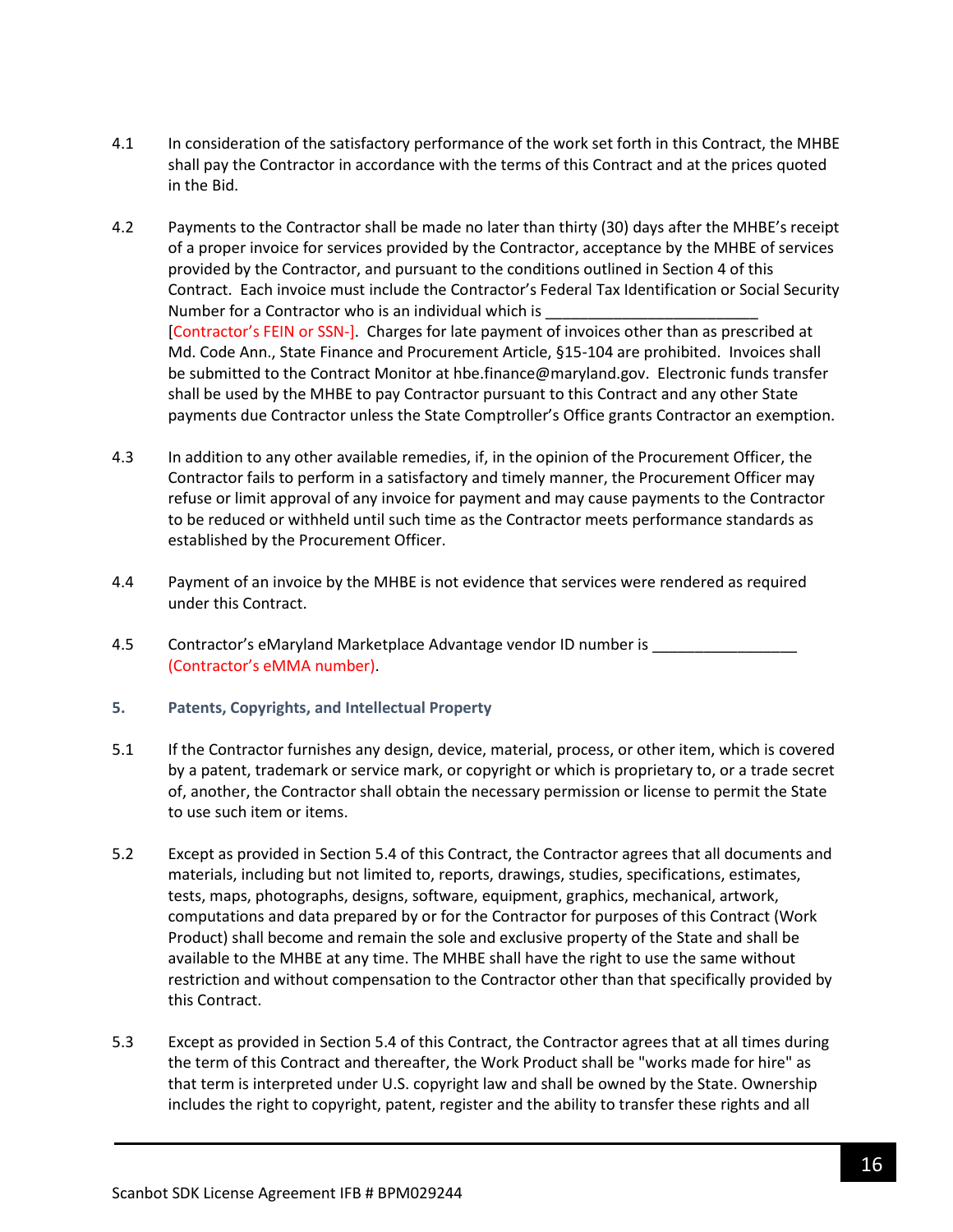information used to formulate such Work Product. In the event any Work Product is or may not be considered a work made for hire under applicable law, Contractor assigns and transfers to the State the entire right, title and interest in and to all rights in the Work Product and any registrations and copyright applications relating thereto and any renewals and extensions thereof. Contractor shall execute all documents and perform such other proper acts as the State may deem necessary to secure for it the rights pursuant to this section.

- 5.4 Notwithstanding anything to the contrary in this Contract, to the extent (i) the Work Product incorporates any commercial-off-the shelf software (COTS) and/or any Pre-Existing Intellectual Property or (ii) any COTS and/or Pre-Existing Intellectual Property (other than a computer's operating system, supported internet browser, browser accessibility software or hardware if needed by the user, and software required to access a commonly-available data transmission tool or export format) is required to access, install, build, compile or otherwise use the Work Product (such COTS and Pre-Existing Intellectual Property individually and collectively referred to herein as "Third-party Intellectual Property," which shall be the sole property of Contractor or its third-party licensors, as applicable), Contractor hereby grants, on behalf of itself and any third-party licensors, to the State a royalty-free, paid-up, non-exclusive, unrestricted, unconditional, irrevocable, worldwide right and license, with the right to use, execute, reproduce, display, perform, distribute copies of internally, modify and prepare derivative works based upon, such Third-party Intellectual Property as may be necessary for the State to use the Work Product for the purposes for which such Work Product was designed and intended. "Pre-Existing Intellectual Property" means any program, utility or tool owned by Contractor or its third-party licensors that was created by Contractor or its third-party licensors independently from its performance of this Contract and not solely using funds from this Contract.
- 5.5 Subject to the terms of Section 6, Contractor shall defend, indemnify, and hold harmless the State, including, but not limited to, the Agency and its agents, officers, and employees, from and against any and all claims, costs, losses, damages, liabilities, judgments and expenses (including without limitation reasonable attorneys' fees) arising out of or in connection with any claim the Work Product or any Third-party Intellectual Property infringes, misappropriates or otherwise violates any Third-party Intellectual Property rights. Contractor shall not enter into any settlement involving third party claims that contains any admission of or stipulation to any guilt, fault, liability or wrongdoing by the State or that adversely affects the State's rights or interests, without the State's prior written consent, which consent may be withheld in the State's sole and absolute discretion. Contractor shall be entitled to control the defense or settlement of such claim (with counsel reasonably satisfactory to the State), provided that the State will, upon requesting indemnification hereunder: (a) provide reasonable cooperation to Contractor in connection with the defense or settlement of any such claim, at Contractor's expense; and (b) be entitled to participate in the defense of any such claim. Contractor's obligations under this section will not apply to the extent any Third-party Intellectual Property infringes, misappropriates or otherwise violates any third-party intellectual rights as a result of modifications made by the State in violation of the license granted to the State pursuant to section 5.4; provided that such infringement, misappropriation or violation would not have occurred absent such modification.
- 5.6 Without limiting Contractor's obligations under Section 5.5, if all or any part of the Work Product or any Third Party Intellectual Property is held, or Contractor or the State reasonably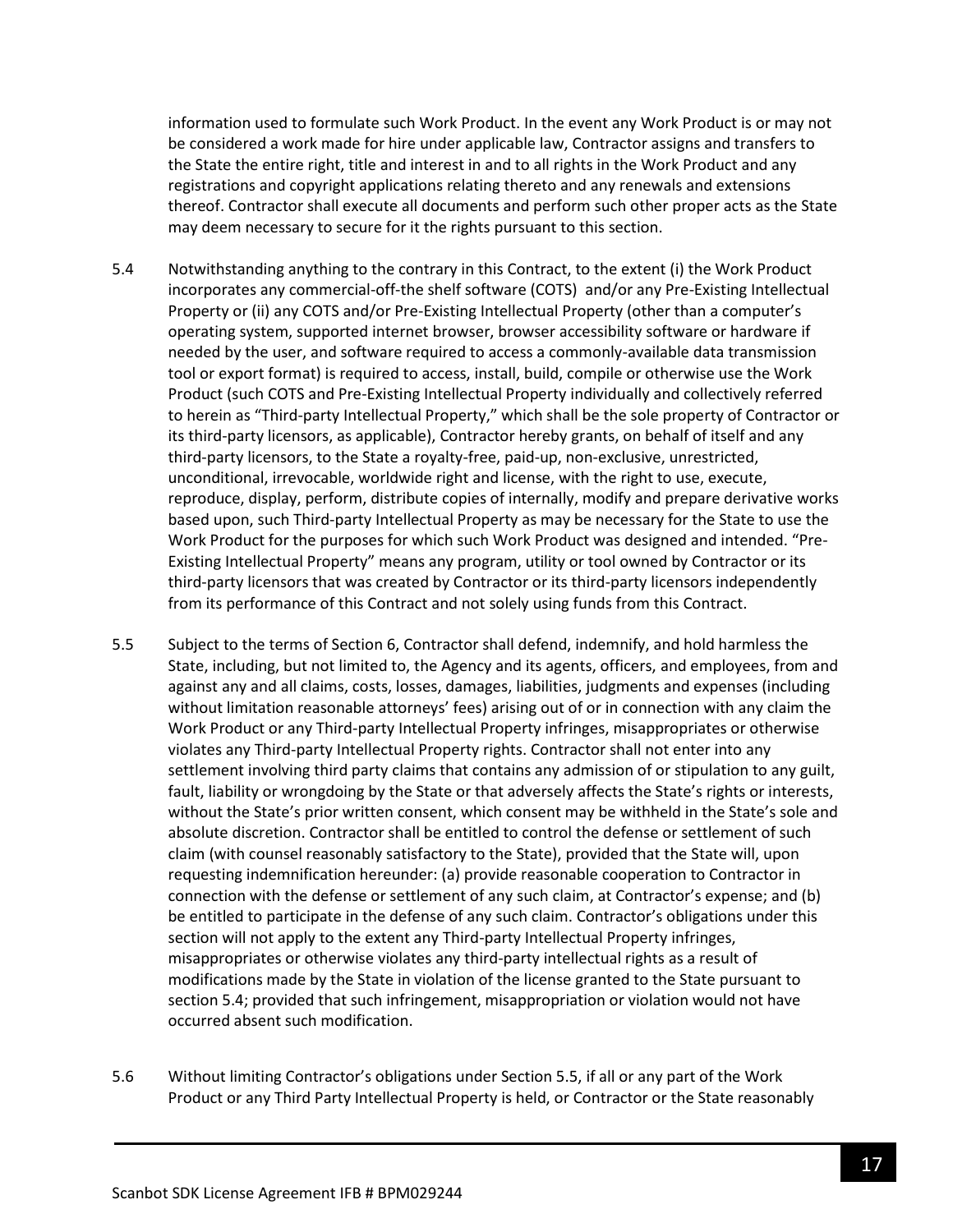determines that it could be held, to infringe, misappropriate or otherwise violate any third party intellectual property right, Contractor (after consultation with the State and at no cost to the State): (a) shall procure for the State the right to continue using the item in accordance with its rights under this Contract; (b) replace the item with an item that does not infringe, misappropriate or otherwise violate any third party intellectual property rights and, in the State's sole and absolute determination, complies with the item's specifications, and all rights of use and/or ownership set forth in this Contract; or (c) modify the item so that it no longer infringes, misappropriates or otherwise violates any third party intellectual property right and, in the State's sole and absolute determination, complies with the item's specifications and all rights of use and/or ownership set forth in this Contract.

- 5.7 Except for any Pre-Existing Intellectual Property and Third-Party Intellectual Property, Contractor shall not acquire any right, title or interest (including any intellectual property rights subsisting therein) in or to any goods, software, technical information, specifications, drawings, records, documentation, data or any other materials (including any derivative works thereof) provided by the State to the Contractor. Notwithstanding anything to the contrary herein, the State may, in its sole and absolute discretion, grant the Contractor a license to such materials, subject to the terms of a separate writing executed by the Contractor and an authorized representative of the State.
- 5.8 Contractor, on behalf of itself and its subcontractors, hereby agrees not to incorporate, link, distribute or use any Third-party Intellectual Property in such a way that: (a) creates, purports to create or has the potential to create, obligations with respect to any State software (including any deliverable hereunder), including without limitation the distribution or disclosure of any source code; or (b) grants, purports to grant, or has the potential to grant to any third-party any rights to or immunities under any State intellectual property or proprietary rights. Without limiting the generality of the foregoing, neither Contractor nor any of its subcontractors shall incorporate, link, distribute or use, in conjunction with the Work Product, any code or software licensed under the GNU General Public License ("GPL"), Lesser General Public License ("LGPL"), Affero GPL ("AGPL"), European Community Public License ("ECPL"), Mozilla, or any other open source license, in any manner that could cause or could be interpreted or asserted to cause any State software (or any modifications thereto) to become subject to the terms of the GPL, LGPL, AGPL, ECPL, Mozilla or such other open source software.
- 5.9 Without limiting the generality of the foregoing, neither Contractor nor any of its subcontractors shall use any software or technology in a manner that will cause any patents, copyrights or other intellectual property which are owned or controlled by the State or any of its affiliates (or for which the State or any of its subcontractors has received license rights) to become subject to any encumbrance or terms and conditions of any third-party or open source license (including, without limitation, any open source license listed on http://www.opensource.org/licenses/alphabetical) (each an "Open Source License"). These restrictions, limitations, exclusions and conditions shall apply even if the State or any of its subcontractors becomes aware of or fails to act in a manner to address any violation or failure to comply therewith. No act by the State or any of its subcontractors that is undertaken under this Contract as to any software or technology shall be construed as intending to cause any patents, copyrights or other intellectual property that are owned or controlled by the State (or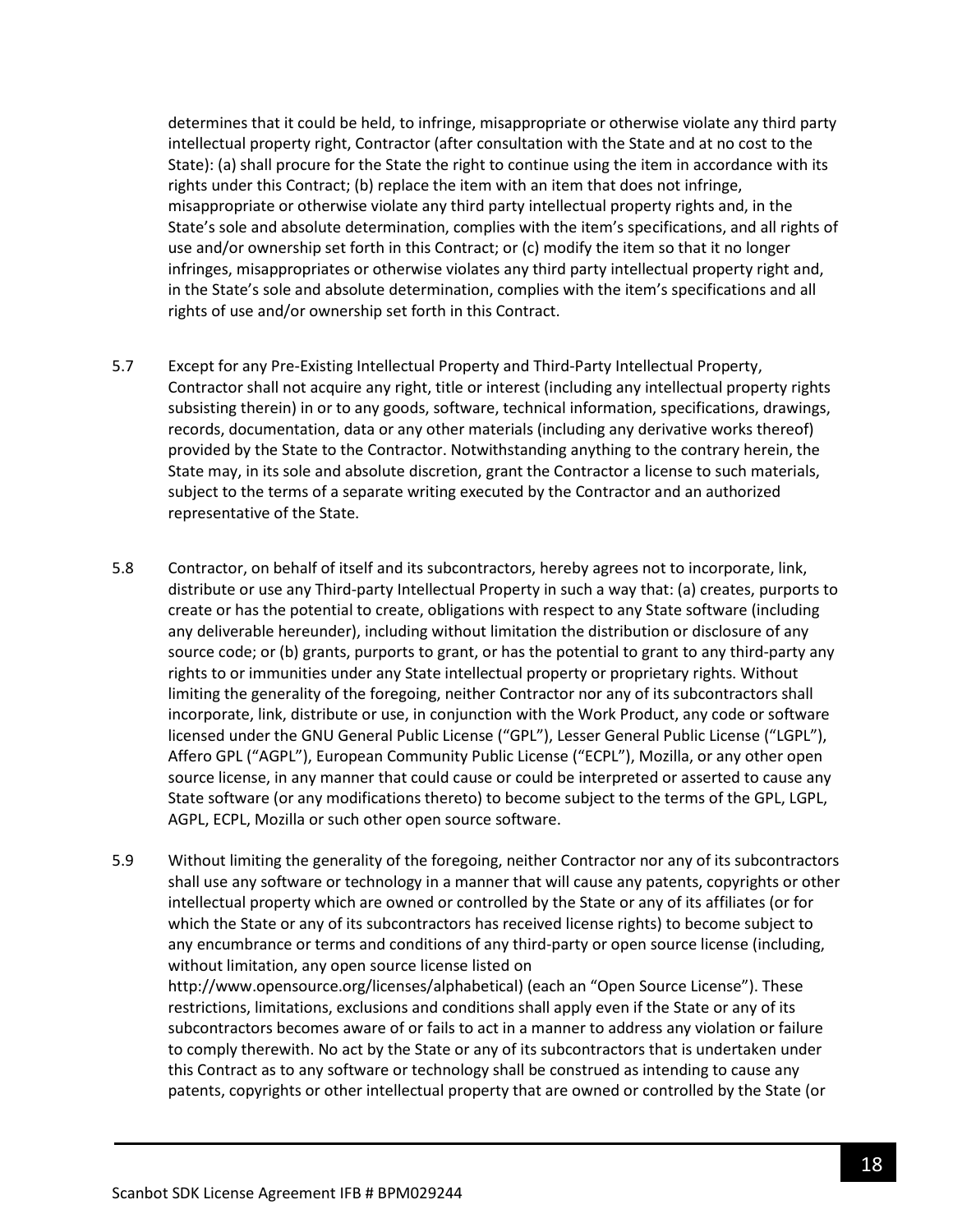for which the State has received license rights) to become subject to any encumbrance or terms and conditions of any Open-Source License.

5.10 The Contractor shall report to the MHBE, promptly and in written detail, each notice or claim of copyright infringement received by the Contractor with respect to all Work Product delivered under this Contract.

#### **6. Indemnification**

- 6.1 Contractor shall indemnify, defend, and hold the State, its directors, officers, employees and agents harmless from third-party liability for tangible property damage, bodily injury and death, and for fraud or willful misconduct of Contractor, including all related defense costs and expenses (including reasonable attorneys' fees and costs of investigation, litigation, settlement, judgments, interest and penalties) arising from or relating to the performance of the Contractor or its subcontractors under this Contract.
- 6.2 The State has no obligation to provide legal counsel or defense to the Contractor or its subcontractors in the event that a suit, claim or action of any character is brought by any person not party to this Contract against the Contractor or its subcontractors as a result of or relating to the Contractor's obligations under this Contract.
- 6.3 The State has no obligation for the payment of any judgments or the settlement of any claims against the Contractor or its subcontractors as a result of or relating to the Contractor's obligations under this Contract.
- 6.4 The Contractor shall immediately notify the Procurement Officer of any claim or suit made or filed against the Contractor or its subcontractors regarding any matter resulting from or relating to the Contractor's obligations under the Contract, and will cooperate, assist, and consult with the State in the defense or investigation of any claim, suit, or action made or filed against the State as a result of or relating to the Contractor's performance under this Contract.
- 6.5 Section 6 shall survive expiration of this Contract.

#### **7. Confidential or Proprietary Information and Documentation**

7.1 Subject to the Maryland Public Information Act and any other applicable laws and the implementation of regulations promulgated pursuant thereto, all confidential or proprietary information and documentation relating to either party (including without limitation, any information or data stored within the Contractor's computer systems) shall be held in absolute confidence by the other party. Each party shall, however, be permitted to disclose relevant confidential information to its officers, agents, and employees to the extent that such disclosure is necessary for the performance of their duties under this Contract, provided that the data may be collected, used, disclosed, stored, and disseminated only as provided by and consistent with the law. The provisions of this section shall not apply to information that: (a) is lawfully in the public domain; (b) has been independently developed by the other party without violation of this Contract; (c) was already in the possession of such party; (d) was supplied to such party by a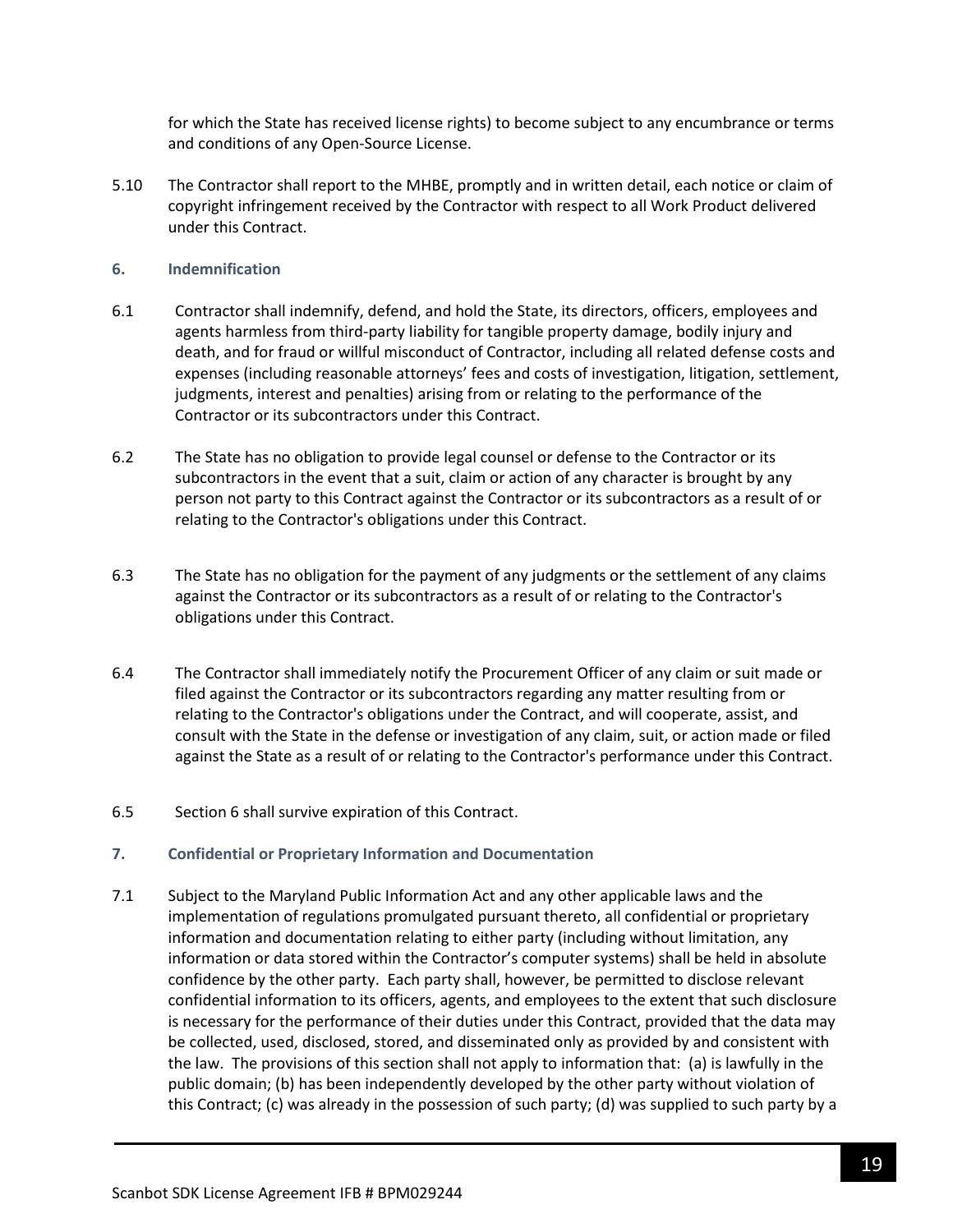third party lawfully in possession thereof and legally permitted to further disclose the information; or (e) which such party is required to disclose by law.

7.2 This Section 7 shall survive expiration or termination of this Contract.

## **8. Loss of Data**

In the event of loss of any State data or records where such loss is due to the intentional act or omission (any failures to act when Contractor has a duty to act) or negligence of the Contractor or any of its subcontractors or agents, the Contractor shall be responsible for recreating such lost data in the manner and on the schedule set by the Contract Monitor. The Contractor shall ensure that all data is backed up and recoverable by the Contractor. Contractor shall use its best efforts to assure that at no time shall any actions undertaken by the Contractor under this Contract, or any failures to act when Contractor has a duty to act, damage or create any vulnerabilities in data bases, systems, platforms, and/or applications with which the Contractor is working hereunder.

## **9. Non-Hiring of Employees**

No official or employee of the State, as defined under Md. Code Ann., General Provisions Article, § 5- 101, whose duties as such official or employee include matters relating to or affecting the subject matter of this Contract, shall, during the pendency and term of this Contract and while serving as an official or employee of the State, become or be an employee of the Contractor or any entity that is a subcontractor on this Contract.

### **10. Disputes**

- 10.1 As used herein, a "claim" means a written demand or assertion by one of the parties seeking, as a legal right, the payment of money, adjustment, or interpretation of contract terms, or other relief, arising under or relating to this Contract. A voucher, invoice, or request for payment that is not in dispute when submitted is not a claim. However, if the submission subsequently is not acted upon in a reasonable time, or is disputed as to liability or amount, it may be converted to claim for the purpose of this clause.
- 10.2 Within thirty (30) days of when the Contractor knows or should have known of the basis for a claim relating to the Contract, it shall file a written notice of claim on its letterhead to the Procurement Officer. Contemporaneously with, or within thirty (30) days after filing the notice of claim, the Contractor shall submit the written claim to the Procurement Officer. The claim shall be in writing and shall contain: a) An explanation of the claim, including reference to all contract provisions upon which it is based; b) The amount of the claim; c) The facts upon which the claim is based; d) All pertinent data and correspondence that the Contractor relies upon to substantiate the claim; and e) a certification by a senior official, officer, or general partner of the Contractor or the subcontractor, as applicable, that, to the best of the person's knowledge and belief, the claim is made in good faith, supporting data are accurate and complete, and the amount requested accurately reflects the contract adjustment for which the person believes the MHBE is liable. The Procurement Officer shall issue a final, written decision on the claim as expeditiously as possible. Any final decision of the Procurement Officer may award a Contract claim only for those expenses incurred not more than thirty (30) days before the Contractor initially filed its notice of claim.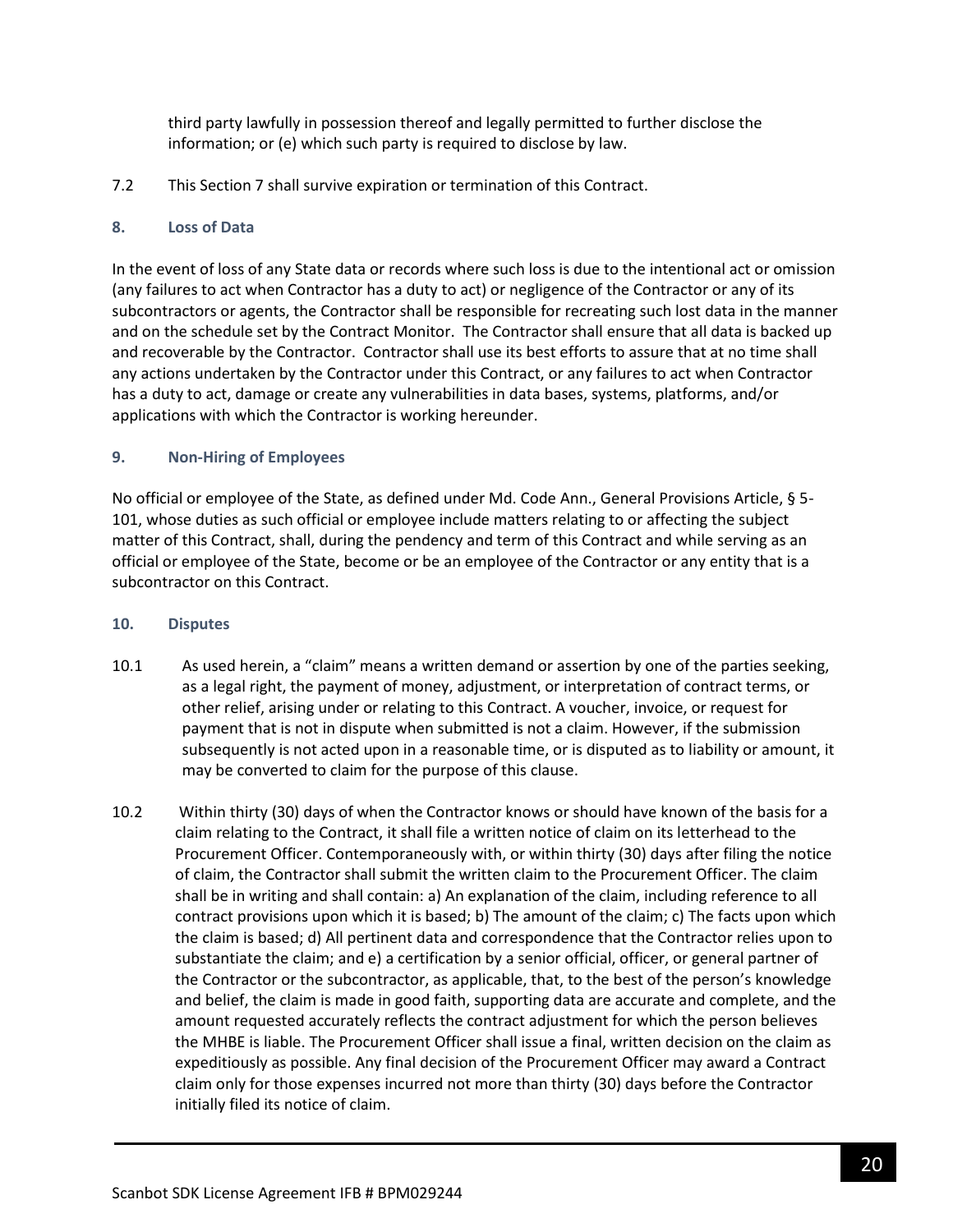- 10.3 If the final decision of the Procurement Officer grants the claim in part and denies the claim in part, the MHBE shall pay the Contractor the undisputed amount. Payment of the partial claim will not be construed as an admission of liability by the MHBE and does not preclude the MHBE from recovering the amount paid if a subsequent determination modifies the final decision.
- 10.4 Within ten (10) days pf receipt of final decision of the Procurement Officer, the Contractor may file an appeal to the MHBE Executive Director for claims for monetary amounts less than \$50,000, and to the Board of Trustees for either claims for monetary amounts of \$50,000 or greater or for claims involving non-monetary relief. Contemporaneously with, or within twenty (20) days after filing the notice of appeal, the Contractor shall submit its written appeal to the MHBE Executive Director or Board of Trustees as applicable. The Executive Director shall issue a final decision resolving the appeal of claims for monetary amounts less than \$50,000. The Board of Trustees shall issue a final decision resolving appeals of claims for \$50,000 or more and those for non-monetary relief. The Contractor's timely appeal to the Executive Director or the Board of Trustees shall be a strict condition precedent to the Contractor pursuing any legal rights which it alleges, or which may exist in any other forum.
- 10.5 Pending resolution of a claim, the Contractor shall proceed diligently with the performance of the Contract in accordance with the procurement officer's decision.
- 10.6 Nothing in this section shall be construed to limit the MHBE's right to withhold payments from the Contractor, assess liquidated damages against the Contractor, direct the Contractor to perform pursuant to the terms of the Contract or any written change order, or to exercise any other rights allowed by Contract or at law.

### **11. Maryland Law**

- 11.1 This Contract shall be construed, interpreted, and enforced according to the laws of the State of Maryland.
- 11.2 The Md. Code Ann., Commercial Law Article, Title 22, Maryland Uniform Computer Information Transactions Act, does not apply to this Contract or to any purchase order or Notice to Proceed issued under this Contract.
- 11.3 Any and all references to the Maryland Code Annotated contained in this Contract shall be construed to refer to such Code sections as are from time to time amended.

### **12. Nondiscrimination in Employment**

The Contractor agrees: (a) not to discriminate in any manner against an employee or applicant for employment because of race, color, religion, creed, age, sex, marital status, national origin, sexual orientation, sexual identity, ancestry, or disability of a qualified individual with a disability; (b) to include a provision similar to that contained in subsection (a), above, in any underlying subcontract except a subcontract for standard commercial supplies or raw materials; and (c) to post and to cause subcontractors to post in conspicuous places available to employees and applicants for employment, notices setting forth the substance of this clause.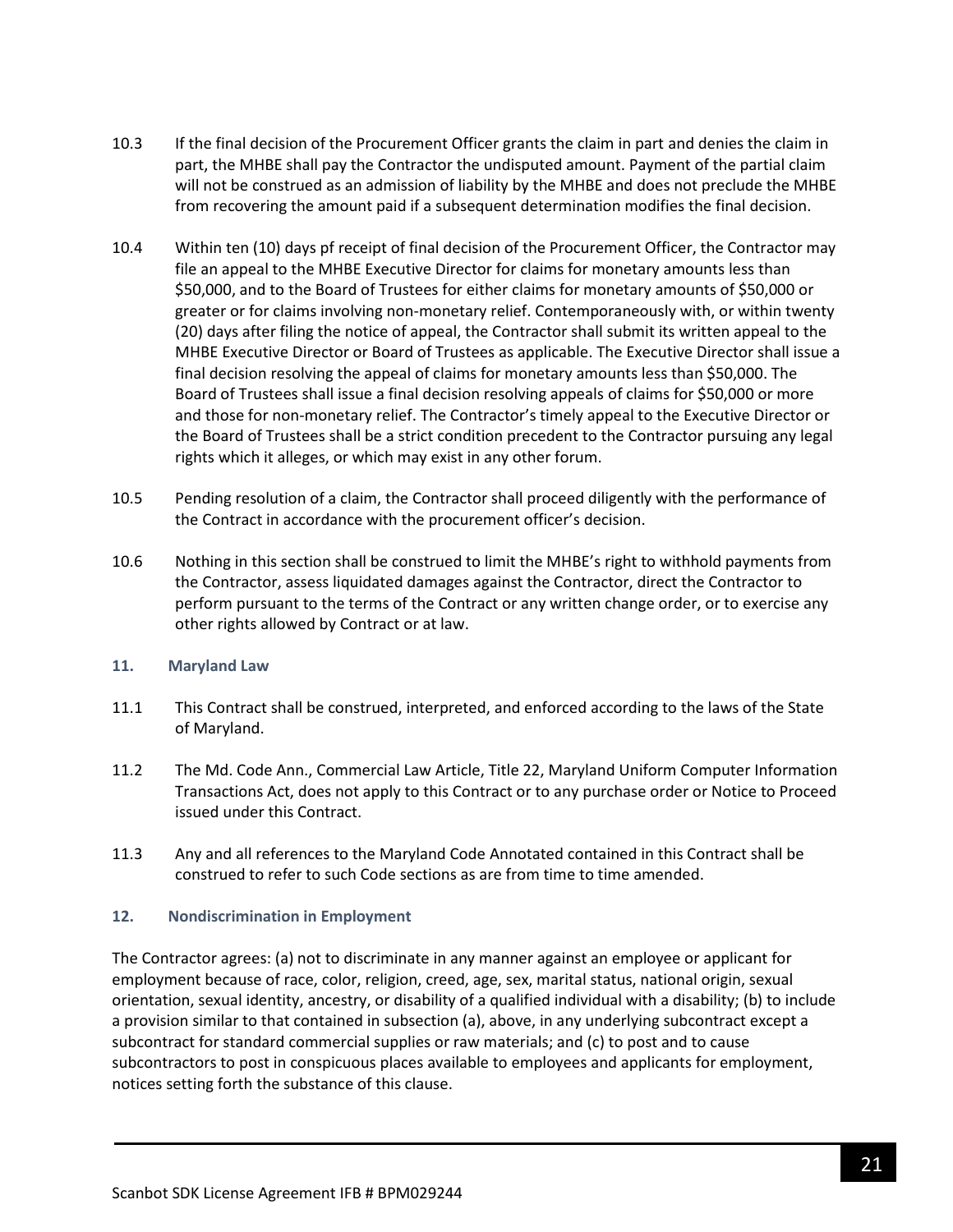### **13. Contingent Fee Prohibition**

The Contractor warrants that it has not employed or retained any person, partnership, corporation, or other entity, other than a bona fide employee, bona fide agent, bona fide salesperson, or commercial selling agency working for the business, to solicit or secure the Contract, and that the business has not paid or agreed to pay any person, partnership, corporation, or other entity, other than a bona fide employee, bona fide agent, bona fide salesperson, or commercial selling agency, any fee or any other consideration contingent on the making of this Contract.

## **14. Non-availability of Funding**

If the General Assembly fails to appropriate funds or if funds are not otherwise made available for continued performance for any fiscal period of this Contract succeeding the first fiscal period, this Contract shall be canceled automatically as of the beginning of the fiscal year for which funds were not appropriated or otherwise made available; provided, however, that this will not affect either the State's rights or the Contractor's rights under any termination clause in this Contract. The effect of termination of the Contract hereunder will be to discharge both the Contractor and the State from future performance of the Contract, but not from their rights and obligations existing at the time of termination. The Contractor shall be reimbursed for the reasonable value of any nonrecurring costs incurred but not amortized in the price of the Contract. The State shall notify the Contractor as soon as it has knowledge that funds may not be available for the continuation of this Contract for each succeeding fiscal period beyond the first.

## **15. Termination for Cause**

If the Contractor fails to fulfill its obligations under this Contract properly and on time, or otherwise violates any provision of the Contract, the State may terminate the Contract by written notice to the Contractor. The notice shall specify the acts or omissions relied upon as cause for termination. All finished or unfinished work provided by the Contractor shall, at the State's option, become the State's property. The State shall pay the Contractor fair and equitable compensation for satisfactory performance prior to receipt of notice of termination, less the amount of damages caused by the Contractor's breach. If the damages are more than the compensation payable to the Contractor, the Contractor will remain liable after termination and the State can affirmatively collect damages. Termination hereunder, including the termination of the rights and obligations of the parties, shall be governed by the provisions of COMAR 21.07.01.11B.

### **16. Termination for Convenience**

The performance of work under this Contract may be terminated by the State in accordance with this clause in whole, or from time to time in part, whenever the State shall determine that such termination is in the best interest of the State. The State will pay all reasonable costs associated with this Contract that the Contractor has incurred up to the date of termination, and all reasonable costs associated with termination of the Contract; provided, however, the Contractor shall not be reimbursed for any anticipatory profits that have not been earned up to the date of termination. Termination hereunder, including the determination of the rights and obligations of the parties, shall be governed by the provisions of COMAR 21.07.01.12A(2).

### **17. Delays and Extensions of Time**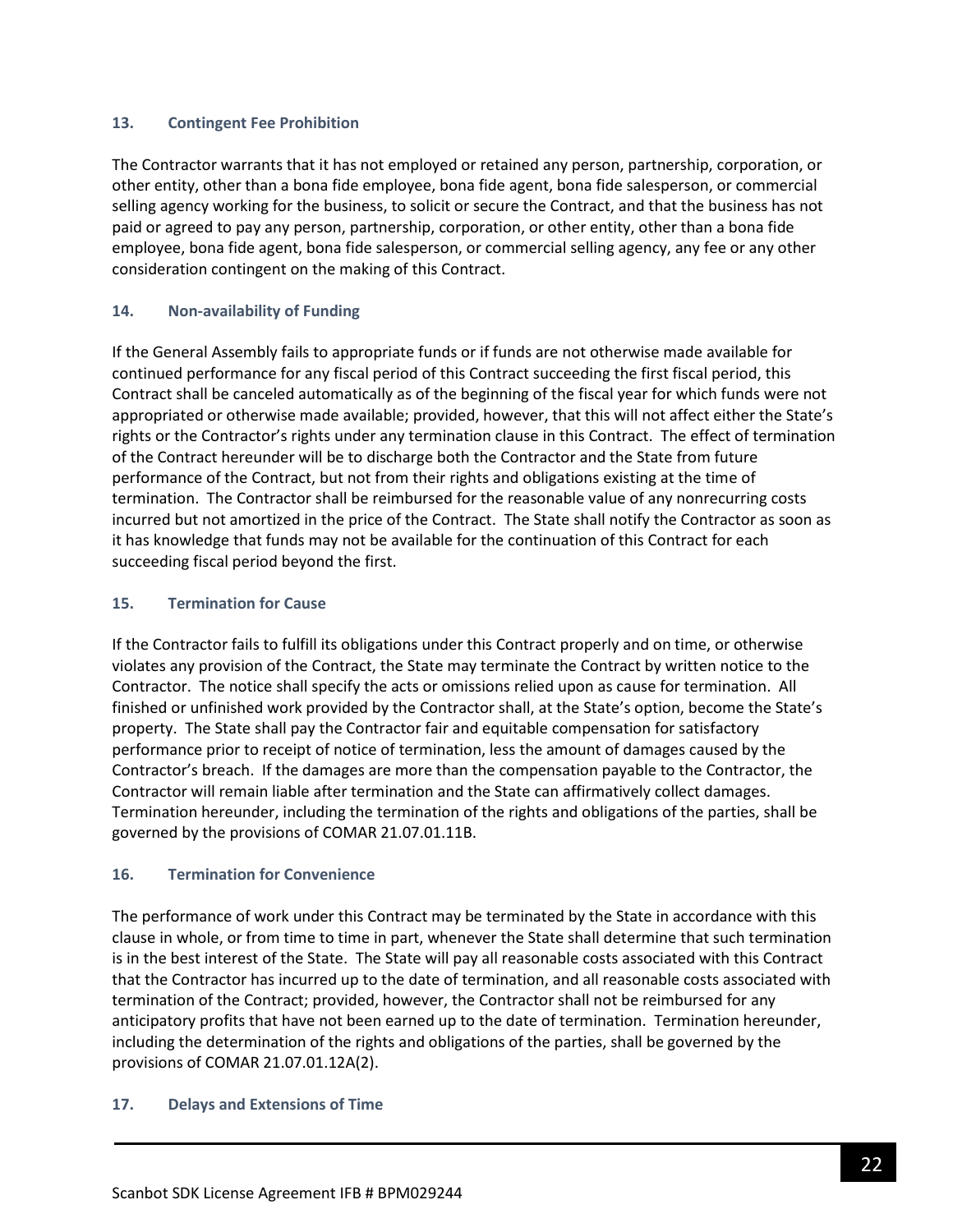- 17.1 The Contractor agrees to prosecute the work continuously and diligently and no charges or claims for damages shall be made by it for any delays, interruptions, interferences, or hindrances from any cause whatsoever during the progress of any portion of the work specified in this Contract.
- 17.2 Time extensions will be granted only for excusable delays that arise from unforeseeable causes beyond the control and without the fault or negligence of the Contractor, including but not restricted to, acts of God, acts of the public enemy, acts of the State in either its sovereign or contractual capacity, acts of another Contractor in the performance of a contract with the State, fires, floods, epidemics, quarantine restrictions, strikes, freight embargoes, or delays of subcontractors or suppliers arising from unforeseeable causes beyond the control and without the fault or negligence of either the Contractor or the subcontractors or suppliers.

## **18. Suspension of Work**

The State unilaterally may order the Contractor in writing to suspend, delay, or interrupt all or any part of its performance for such period of time as the Procurement Officer may determine to be appropriate for the convenience of the State.

## **19. Pre-Existing Regulations**

In accordance with the provisions of Md. Code Ann., State Finance and Procurement Article, § 11-206, the regulations set forth in Title 21 of the Code of Maryland Regulations (COMAR 21) in effect on the date of execution of this Contract are applicable to this Contract, where made applicable by this Contract.

### **20. Financial Disclosure**

The Contractor shall comply with the provisions of Md. Code Ann., State Finance and Procurement Article, § 13-221, which requires that every person that enters into contracts, leases, or other agreements with the State or its agencies during a calendar year under which the business is to receive in the aggregate, \$100,000 or more, shall within thirty (30) days of the time when the aggregate value of these contracts, leases or other agreements reaches \$100,000, file with the Secretary of the State certain specified information to include disclosure of beneficial ownership of the business.

### **21. Political Contribution Disclosure**

The Contractor shall comply with Md. Code Ann., Election Law Article, Title 14, which requires that every person that enters into a contract for a procurement with the State, a county, or a municipal corporation, or other political subdivision of the State, during a calendar year in which the person receives a contract with a governmental entity in the amount of \$200,000 or more, shall, file with the State Board of Elections statements disclosing: (a) any contributions made during the reporting period to a candidate for elective office in any primary or general election; and (b) the name of each candidate to whom one or more contributions in a cumulative amount of \$500 or more were made during the reporting period. The statement shall be filed with the State Board of Elections: (a) before execution of a contract by the State, a county, a municipal corporation, or other political subdivision of the State, and shall cover the 24 months prior to when a contract was awarded; and (b) if the contribution is made after the execution of a contract, then twice a year, throughout the contract term, on: (i) February 5, to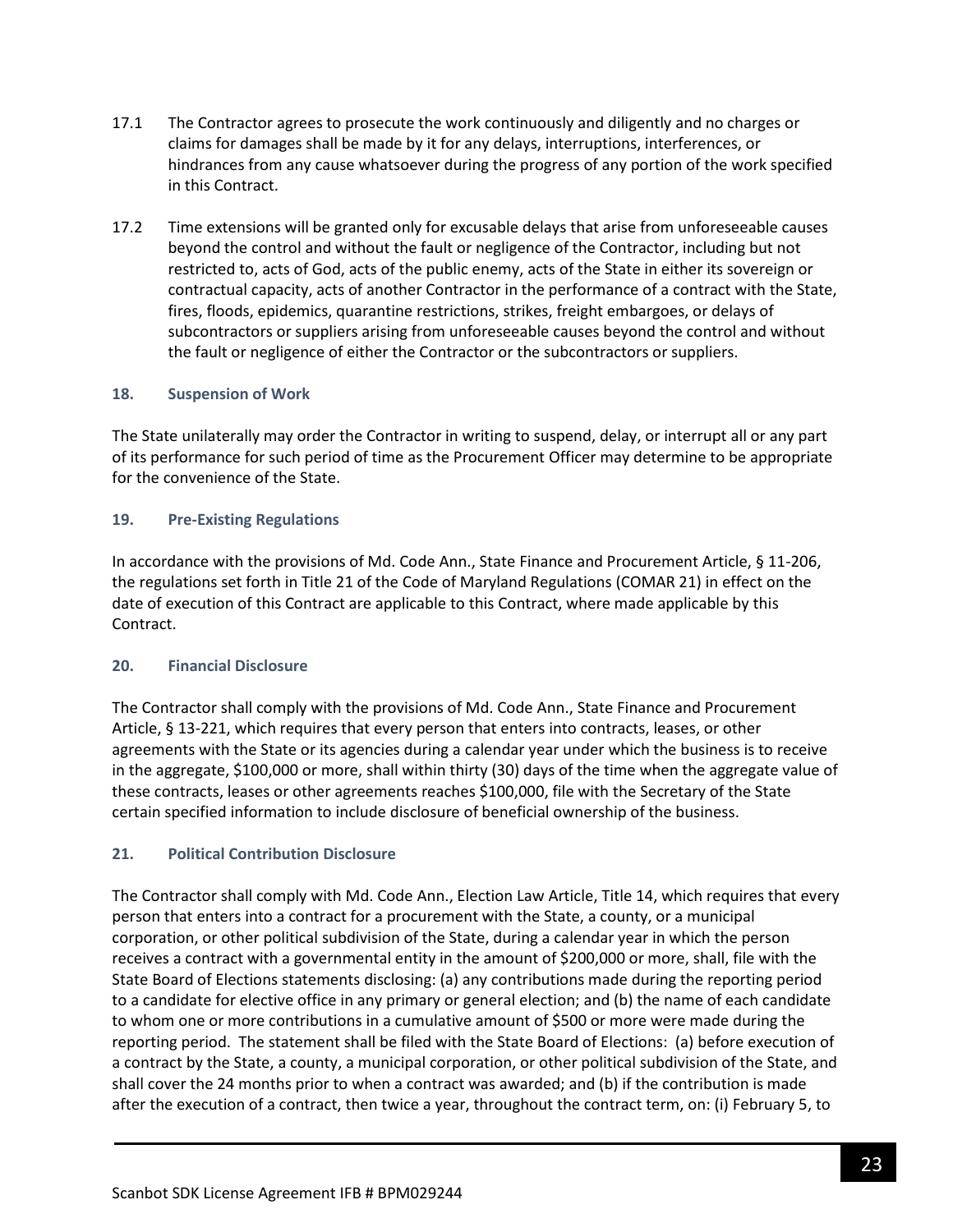cover the six (6) month period ending January 31; and (ii) August 5, to cover the six (6) month period ending July 31. Additional information is available on the State Board of Elections website: http://www.elections.state.md.us/campaign\_finance/index.html.

## **22. Documents Retention and Inspection Clause**

The Contractor and subcontractors shall retain and maintain all records and documents relating to this Contract for a period of ten (10) years after final payment by the State hereunder or any applicable statute of limitations or federal retention requirements, whichever is longer, and shall make them available for inspection and audit by authorized representatives of the State, including the Procurement Officer or designee, at all reasonable times. All records related in any way to the Contract are to be retained for the entire time provided under this section. In the event of any audit, the Contractor shall provide assistance to the State, without additional compensation, to identify, investigate, and reconcile any audit discrepancies and/or variances. This Section 24 shall survive expiration or termination of the Contract.

## **23. Compliance with Laws**

The Contractor hereby represents and warrants that:

- 23.1 It is qualified to do business in the State and that it will take such action as, from time to time hereafter, may be necessary to remain so qualified;
- 23.2 It is not in arrears with respect to the payment of any monies due and owing the State, or any department or unit thereof, including but not limited to the payment of taxes and employee benefits, and that it shall not become so in arrears during the term of this Contract;
- 23.3 It shall comply with all federal, State and local laws, regulations, and ordinances applicable to its activities and obligations under this Contract; and
- 23.4 It shall obtain, at its expense, all licenses, permits, insurance, and governmental approvals, if any, necessary to the performance of its obligations under this Contract.

## **24. Cost and Price Certification**

By submitting cost or price information, the Contractor certifies to the best of its knowledge that the information submitted is accurate, complete, and current as of the date of its Bid/Proposal.

The price under this Contract and any change order or modification hereunder, including profit or fee, shall be adjusted to exclude any significant price increases occurring because the Contractor furnished cost or price information which, as of the date of its Bid/Proposal, was inaccurate, incomplete, or not current.

## **25. Subcontracting; Assignment**

The Contractor may not subcontract any portion of the services provided under this Contract without obtaining the prior written approval of the Procurement Officer, nor may the Contractor assign this Contract or any of its rights or obligations hereunder, without the prior written approval of the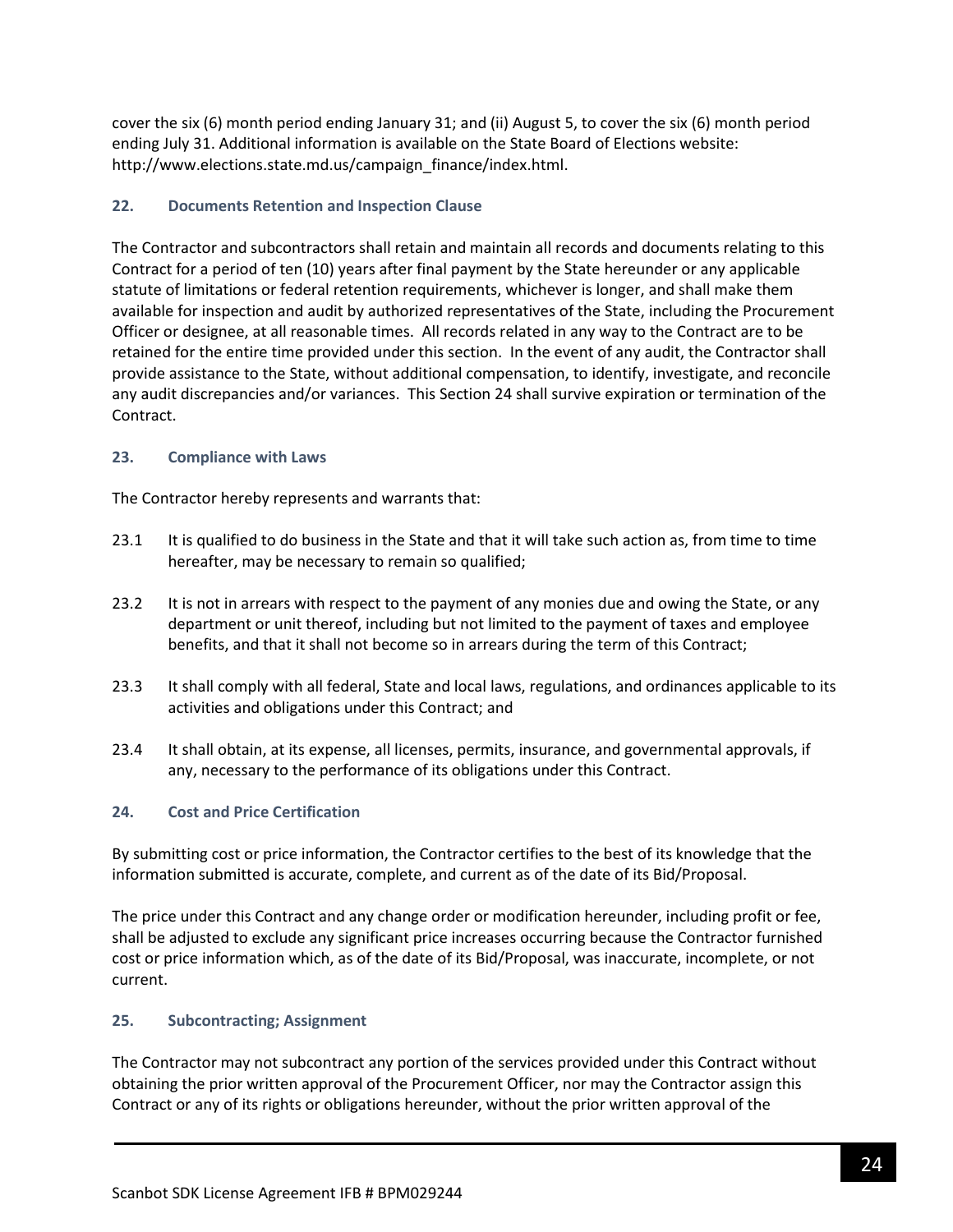Procurement Officer provided, however, that a contractor may assign monies receivable under a contract after due notice to the State. Any subcontracts shall include such language as may be required in various clauses contained within this Contract, exhibits, and attachments. The Contract shall not be assigned until all approvals, documents, and affidavits are completed and properly registered. The State shall not be responsible for fulfillment of the Contractor's obligations to its subcontractors.

## **26. Liability**

For breach of this Contract, negligence, misrepresentation, or any other contract or tort claim, Contractor shall be liable as follows:

- 26.1 For infringement of patents, copyrights, trademarks, service marks, and/or trade secrets, as provided in Section 5 of this Contract;
- 26.2 Without limitation for damages for bodily injury (including death) and damage to real property and tangible personal property; and
- 26.3 For all other claims, damages, losses, costs, expenses, suits, or actions in any way related to this Contract where liability is not otherwise set forth as being "without limitation", and regardless of the basis on which the claim is made, Contractor's liability shall not exceed 3 times the value of the Contract. Third-party claims arising under Section 6 ("Indemnification") of this Contract are included in this limitation of liability only if the State is immune from liability. Contractor's liability for third-party claims arising under Section 6 of this Contract, including for intellectual property infringement, bodily injury, damage to real property, and damage tangible personal property, shall be unlimited if the State is not immune from liability for claims arising under Section 6.

### **27. Commercial Nondiscrimination**

- 27.1 As a condition of entering into this Contract, Contractor represents and warrants that it will comply with the State's Commercial Nondiscrimination Policy, as described at Md. Code Ann., State Finance and Procurement Article, Title 19. As part of such compliance, Contractor may not discriminate on the basis of race, color, religion, ancestry or national origin, sex, age, marital status, sexual orientation, sexual identity, or on the basis of disability or other unlawful forms of discrimination in the solicitation, selection, hiring, or commercial treatment of subcontractors, vendors, suppliers, or commercial customers, nor shall Contractor retaliate against any person for reporting instances of such discrimination. Contractor shall provide equal opportunity for subcontractors, vendors, and suppliers to participate in all of its public sector and private sector subcontracting and supply opportunities, provided that this clause does not prohibit or limit lawful efforts to remedy the effects of marketplace discrimination that have occurred or are occurring in the marketplace. Contractor understands that a material violation of this clause shall be considered a material breach of this Contract and may result in termination of this Contract, disqualification of Contractor from participating in State contracts, or other sanctions. This clause is not enforceable by or for the benefit of, and creates no obligation to, any third party.
- 27.2 The Contractor shall include the above Commercial Nondiscrimination clause, or similar clause approved by the Department, in all subcontracts.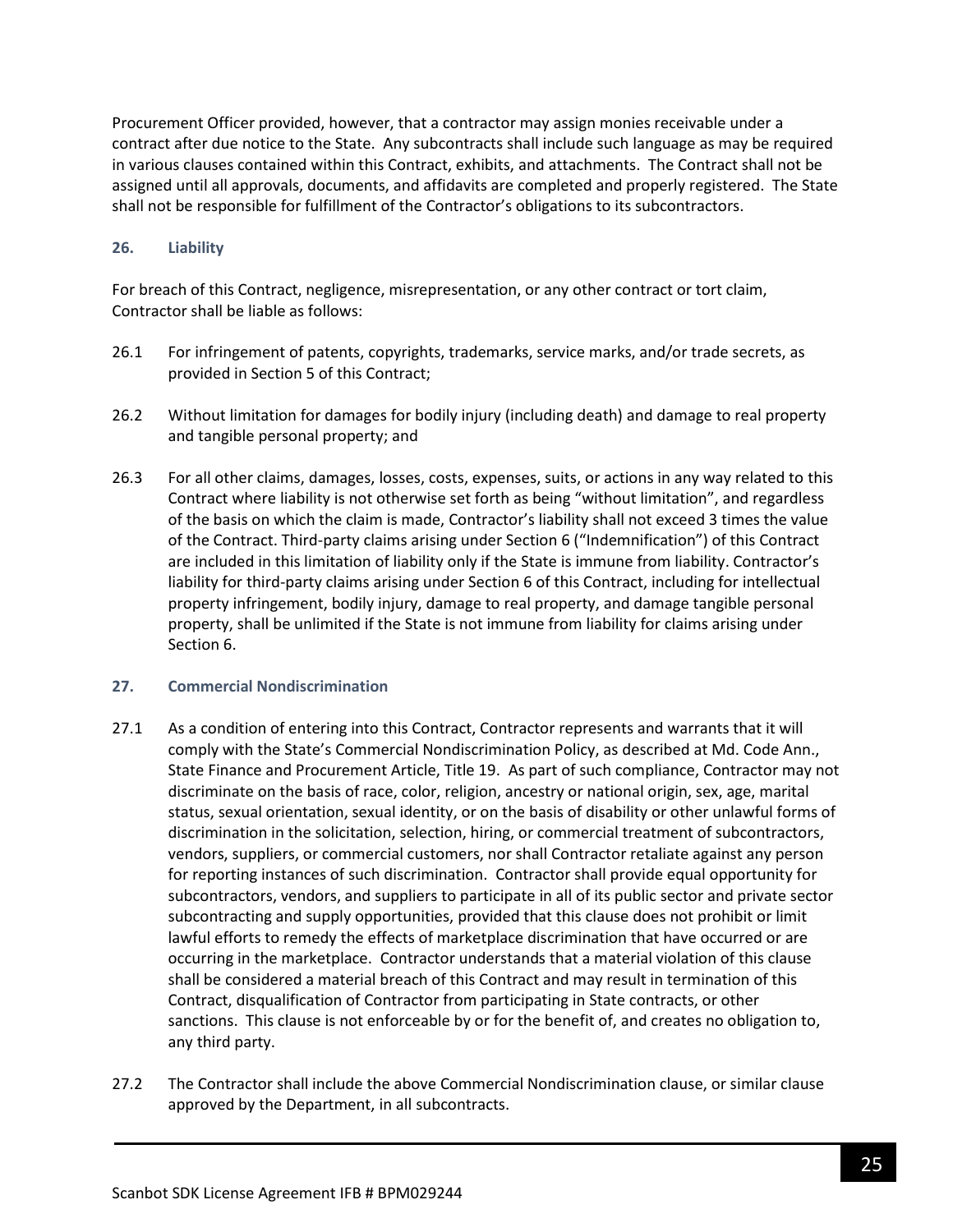27.3 As a condition of entering into this Contract, upon the request of the Commission on Civil Rights, and only after the filing of a complaint against Contractor under Md. Code Ann., State Finance and Procurement Article, Title 19, as amended from time to time, Contractor agrees to provide within sixty (60) days after the request a complete list of the names of all subcontractors, vendors, and suppliers that Contractor has used in the past four (4) years on any of its contracts that were undertaken within the State of Maryland, including the total dollar amount paid by Contractor on each subcontract or supply contract. Contractor further agrees to cooperate in any investigation conducted by the State pursuant to the State's Commercial Nondiscrimination Policy as set forth at Md. Code Ann., State Finance and Procurement Article, Title 19, and to provide any documents relevant to any investigation that are requested by the State. Contractor understands that violation of this clause is a material breach of this Contract and may result in contract termination, disqualification by the State from participating in State contracts, and other sanctions.

#### **28. Contract Monitor and Procurement Officer**

The work to be accomplished under this Contract shall be performed under the direction of the Contract Monitor. All matters relating to the interpretation of this Contract shall be referred to the Procurement Officer for determination.

#### **29. Notices**

All notices hereunder shall be in writing and either delivered personally or sent by certified or registered mail, postage prepaid, as follows:

> \_\_\_\_\_\_\_\_\_\_\_\_\_\_\_\_\_\_\_\_\_\_\_\_\_\_\_\_\_\_\_\_\_\_\_\_\_\_\_\_\_ \_\_\_\_\_\_\_\_\_\_\_\_\_\_\_\_\_\_\_\_\_\_\_\_\_\_\_\_\_\_\_\_\_\_\_\_\_\_\_\_\_ \_\_\_\_\_\_\_\_\_\_\_\_\_\_\_\_\_\_\_\_\_\_\_\_\_\_\_\_\_\_\_\_\_\_\_\_\_\_\_\_\_

If to the State: Tracey D. Gamble Procurement Officer 750 E. Pratt Street, 6th Floor, Baltimore, MD 21202 410-547-8152 hix.procurement@maryland.gov

If to the Contractor:

#### **30. Federal Funds Requirements and Restrictions**

This Contract contains federal funds from the following source: Medicaid Funds, CFDA number 93.778. Execution of this Contract indicates Contractor's agreement with all federal funding terms and conditions that apply to contractors receiving federal funds from the above referenced source, including but not limited to those required by 45 C.F.R. § 75.335 and appendix II to Part 75 of Title 45 of the Code of Federal Regulations and Attachment E of the IFB. Attachment E of the IFB is incorporated into this Contract pursuant to Section 2.1, above.

#### **31. Miscellaneous**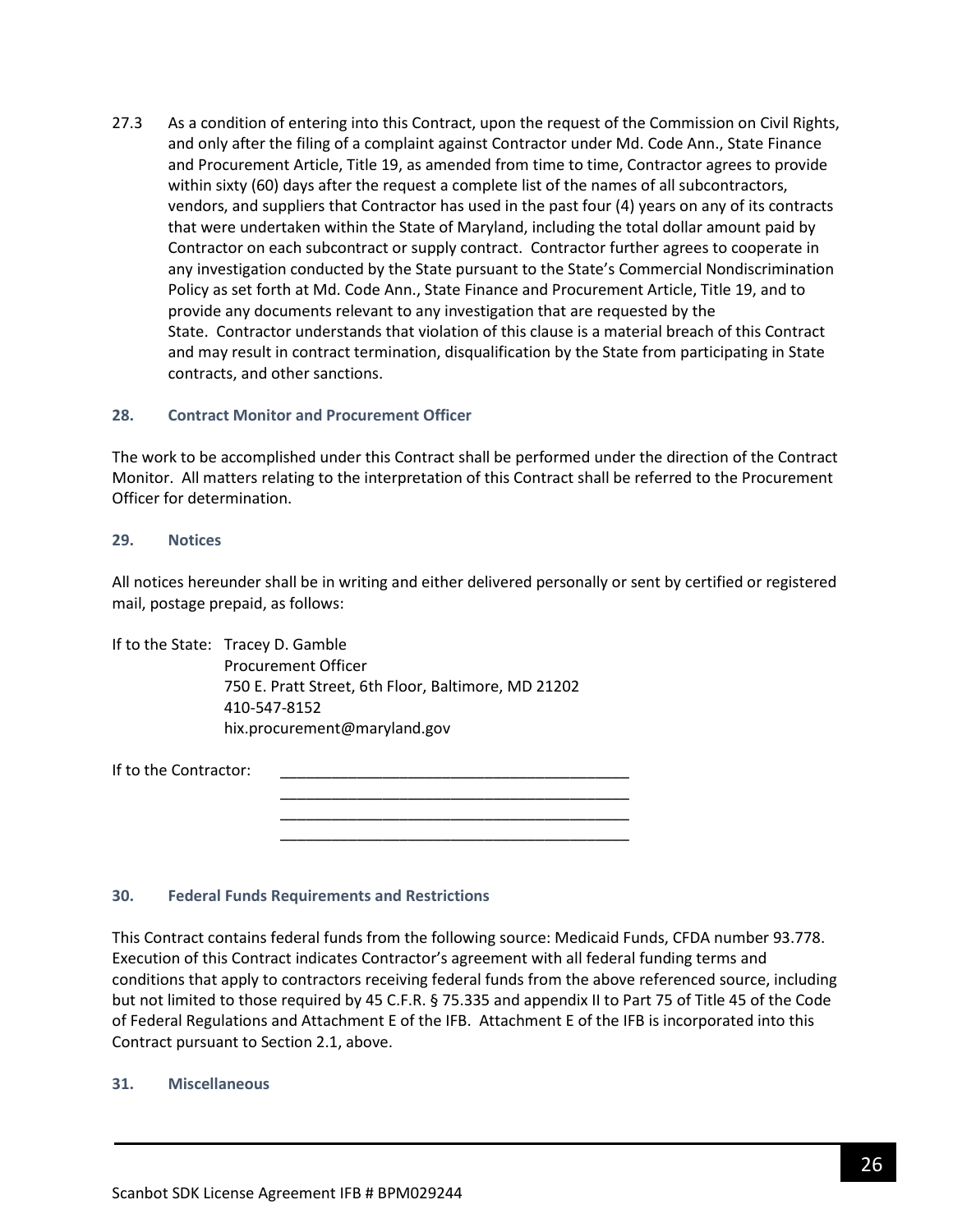- 31.1 Any provision of this Contract which contemplates performance or observance subsequent to any termination or expiration of this contract shall survive termination or expiration of this contract and continue in full force and effect.
- 31.2 If any term contained in this contract is held or finally determined to be invalid, illegal, or unenforceable in any respect, in whole or in part, such term shall be severed from this contract, and the remaining terms contained herein shall continue in full force and effect, and shall in no way be affected, prejudiced, or disturbed thereby.

[Signatures on next page(s)]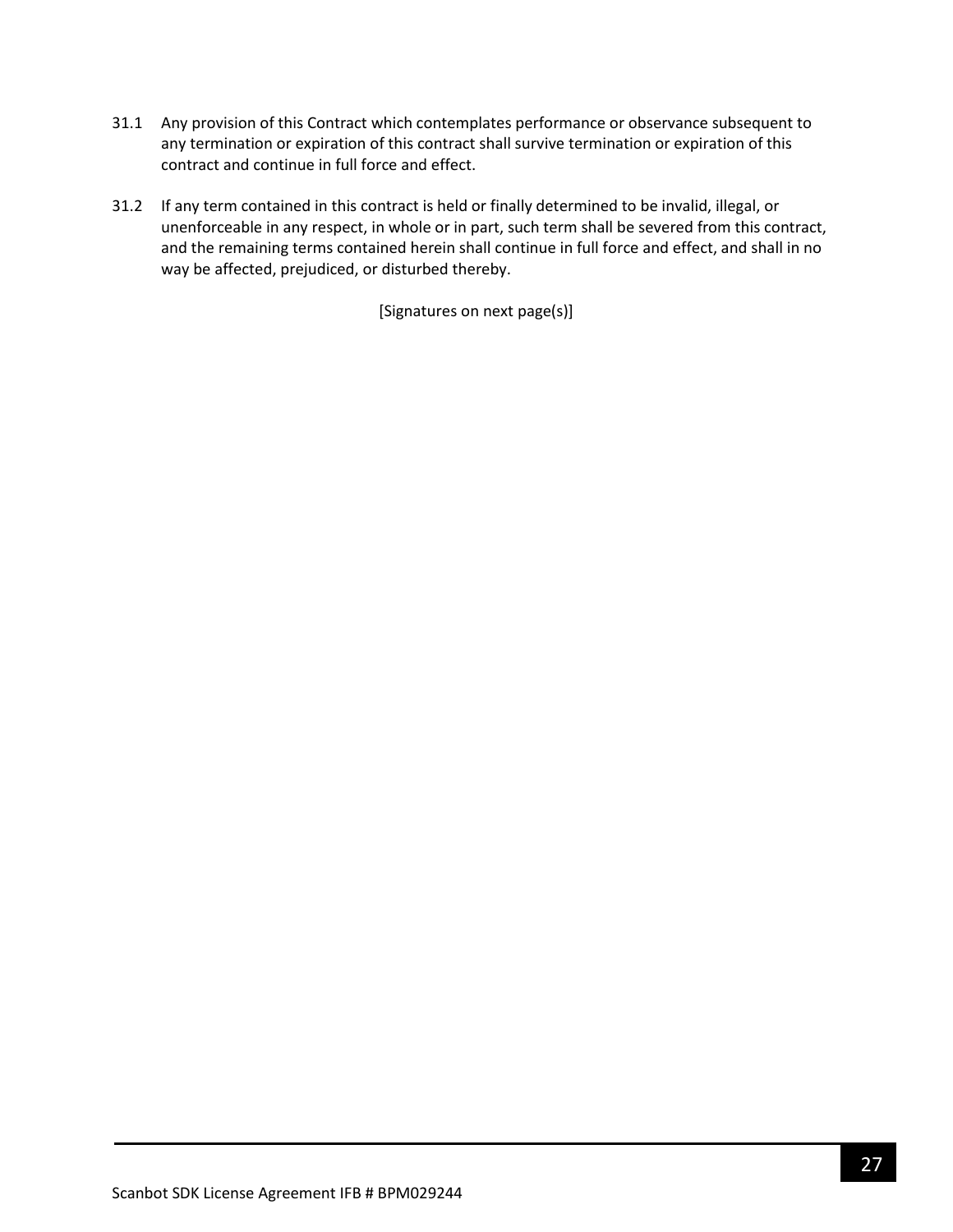# [Signature page to Scanbot SDK License Agreement]

**IN WITNESS THEREOF**, the parties have executed this Contract as of the date hereinabove set forth.

| <b>CONTRACTOR</b>                                                                              | MARYLAND HEALTH BENEFIT EXCHANGE                       |  |  |
|------------------------------------------------------------------------------------------------|--------------------------------------------------------|--|--|
| By                                                                                             | By: Michele Eberle, Executive Director<br>Or designee: |  |  |
| <b>Title</b>                                                                                   |                                                        |  |  |
| Date                                                                                           | Date                                                   |  |  |
| Approved for form and legal sufficiency<br>this $\qquad \qquad$ day of $\qquad \qquad$ , 2022. |                                                        |  |  |

Assistant Attorney General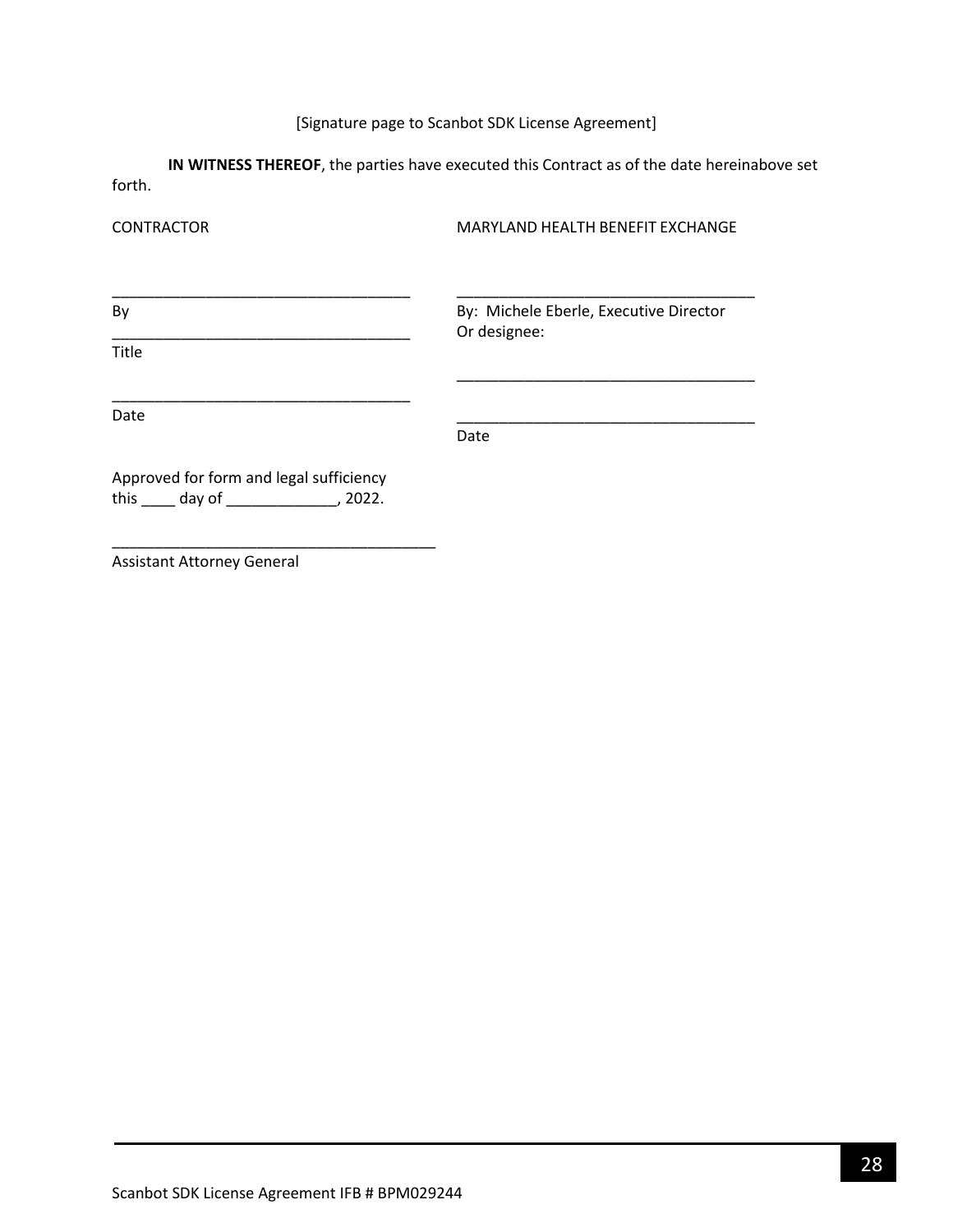## **ATTACHMENT B – BID/PROPOSAL AFFIDAVIT**

## <span id="page-28-0"></span>A. AUTHORITY

I hereby affirm that I, \_\_\_\_\_\_\_\_\_\_\_\_\_\_\_\_\_\_(name of affiant) am the \_\_\_\_\_\_\_\_\_\_\_\_\_\_(title) and duly authorized representative of \_\_\_\_\_\_\_\_\_\_\_\_\_(name of business entity) and that I possess the legal authority to make this affidavit on behalf of the business for which I am acting.

## B. CERTIFICATION REGARDING COMMERCIAL NONDISCRIMINATION

The undersigned Bidder/Offeror hereby certifies and agrees that the following information is correct: In preparing its Bid/Proposal on this project, the Bidder/Offeror has considered all Proposals submitted from qualified, potential subcontractors and suppliers, and has not engaged in "discrimination" as defined in § 19-103 of the State Finance and Procurement Article of the Annotated Code of Maryland. "Discrimination" means any disadvantage, difference, distinction, or preference in the solicitation, selection, hiring, or commercial treatment of a vendor, subcontractor, or commercial customer on the basis of race, color, religion, ancestry, or national origin, sex, age, marital status, sexual orientation, sexual identity, or on the basis of disability or any otherwise unlawful use of characteristics regarding the vendor's, supplier's, or commercial customer's employees or owners. "Discrimination" also includes retaliating against any person or other entity for reporting any incident of "discrimination". Without limiting any other provision of the solicitation on this project, it is understood that, if the certification is false, such false certification constitutes grounds for the State to reject the Bid/Proposal submitted by the Bidder/Offeror on this project, and terminate any contract awarded based on the Bid/Proposal. As part of its Bid/Proposal, the Bidder/Offeror herewith submits a list of all instances within the past 4 years where there has been a final adjudicated determination in a legal or administrative proceeding in the State of Maryland that the Bidder/Offeror discriminated against subcontractors, vendors, suppliers, or commercial customers, and a description of the status or resolution of that determination, including any remedial action taken. Bidder/Offeror agrees to comply in all respects with the State's Commercial Nondiscrimination Policy as described under Title 19 of the State Finance and Procurement Article of the Annotated Code of Maryland.

### B-1. CERTIFICATION REGARDING MINORITY BUSINESS ENTERPRISES.

The undersigned Bidder/Offeror hereby certifies and agrees that it has fully complied with the State Minority Business Enterprise Law, State Finance and Procurement Article, § 14-308(a)(2), Annotated Code of Maryland, which provides that, except as otherwise provided by law, a contractor may not identify a certified minority business enterprise in a Bid/Proposal and:

(1) Fail to request, receive, or otherwise obtain authorization from the certified minority business enterprise to identify the certified minority Proposal;

(2) Fail to notify the certified minority business enterprise before execution of the contract of its inclusion in the Bid/Proposal;

(3) Fail to use the certified minority business enterprise in the performance of the contract; or

(4) Pay the certified minority business enterprise solely for the use of its name in the Bid/Proposal.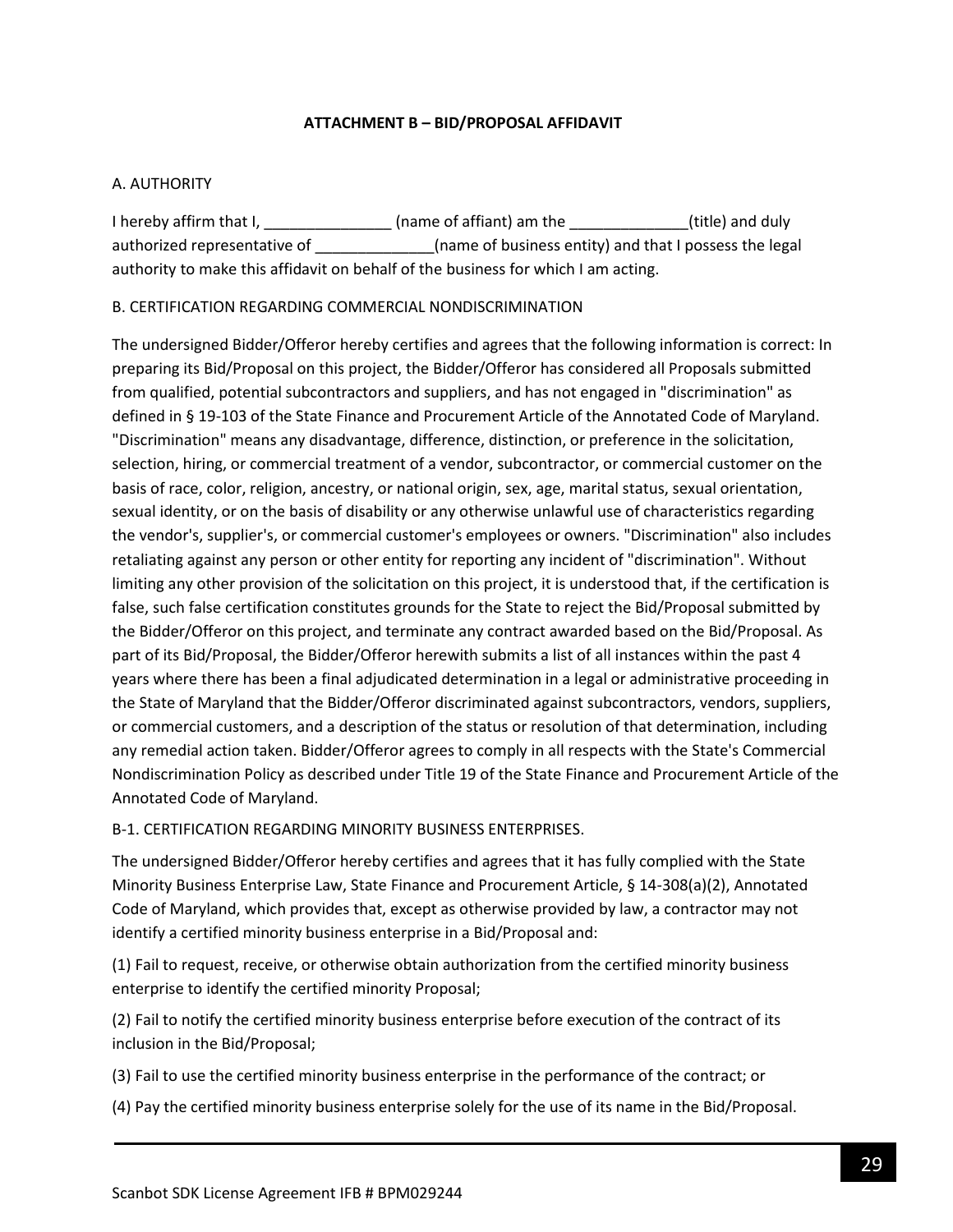Without limiting any other provision of the solicitation on this project, it is understood that if the certification is false, such false certification constitutes grounds for the State to reject the Bid/Proposal submitted by the Bidder/Offeror on this project, and terminate any contract awarded based on the Bid/Proposal.

B-2. CERTIFICATION REGARDING VETERAN-OWNED SMALL BUSINESS ENTERPRISES.

The undersigned Bidder/Offeror hereby certifies and agrees that it has fully complied with the State veteran-owned small business enterprise law, State Finance and Procurement Article, § 14-605, Annotated Code of Maryland, which provides that a person may not:

(1) Knowingly and with intent to defraud, fraudulently obtain, attempt to obtain, or aid another person in fraudulently obtaining or attempting to obtain public money, procurement contracts, or funds expended under a procurement contract to which the person is not entitled under this title;

(2) Knowingly and with intent to defraud, fraudulently represent participation of a veteran–owned small business enterprise in order to obtain or retain a Bid/Proposal preference or a procurement contract;

(3) Willfully and knowingly make or subscribe to any statement, declaration, or other document that is fraudulent or false as to any material matter, whether or not that falsity or fraud is committed with the knowledge or consent of the person authorized or required to present the declaration, statement, or document;

(4) Willfully and knowingly aid, assist in, procure, counsel, or advise the preparation or presentation of a declaration, statement, or other document that is fraudulent or false as to any material matter, regardless of whether that falsity or fraud is committed with the knowledge or consent of the person authorized or required to present the declaration, statement, or document;

(5) Willfully and knowingly fail to file any declaration or notice with the unit that is required by COMAR 21.11.12; or

(6) Establish, knowingly aid in the establishment of, or exercise control over a business found to have violated a provision of  $\S$  B-2(1)-(5) of this regulation.

C. AFFIRMATION REGARDING BRIBERY CONVICTIONS

I FURTHER AFFIRM THAT:

Neither I, nor to the best of my knowledge, information, and belief, the above business (as is defined in Section 16-101(b) of the State Finance and Procurement Article of the Annotated Code of Maryland), or any of its officers, directors, partners, controlling stockholders, or any of its employees directly involved in the business's contracting activities including obtaining or performing contracts with public bodies has been convicted of, or has had probation before judgment imposed pursuant to Criminal Procedure Article, § 6-220, Annotated Code of Maryland, or has pleaded nolo contendere to a charge of, bribery, attempted bribery, or conspiracy to bribe in violation of Maryland law, or of the law of any other state or federal law, except as follows (indicate the reasons why the affirmation cannot be given and list any conviction, plea, or imposition of probation before judgment with the date, court, official or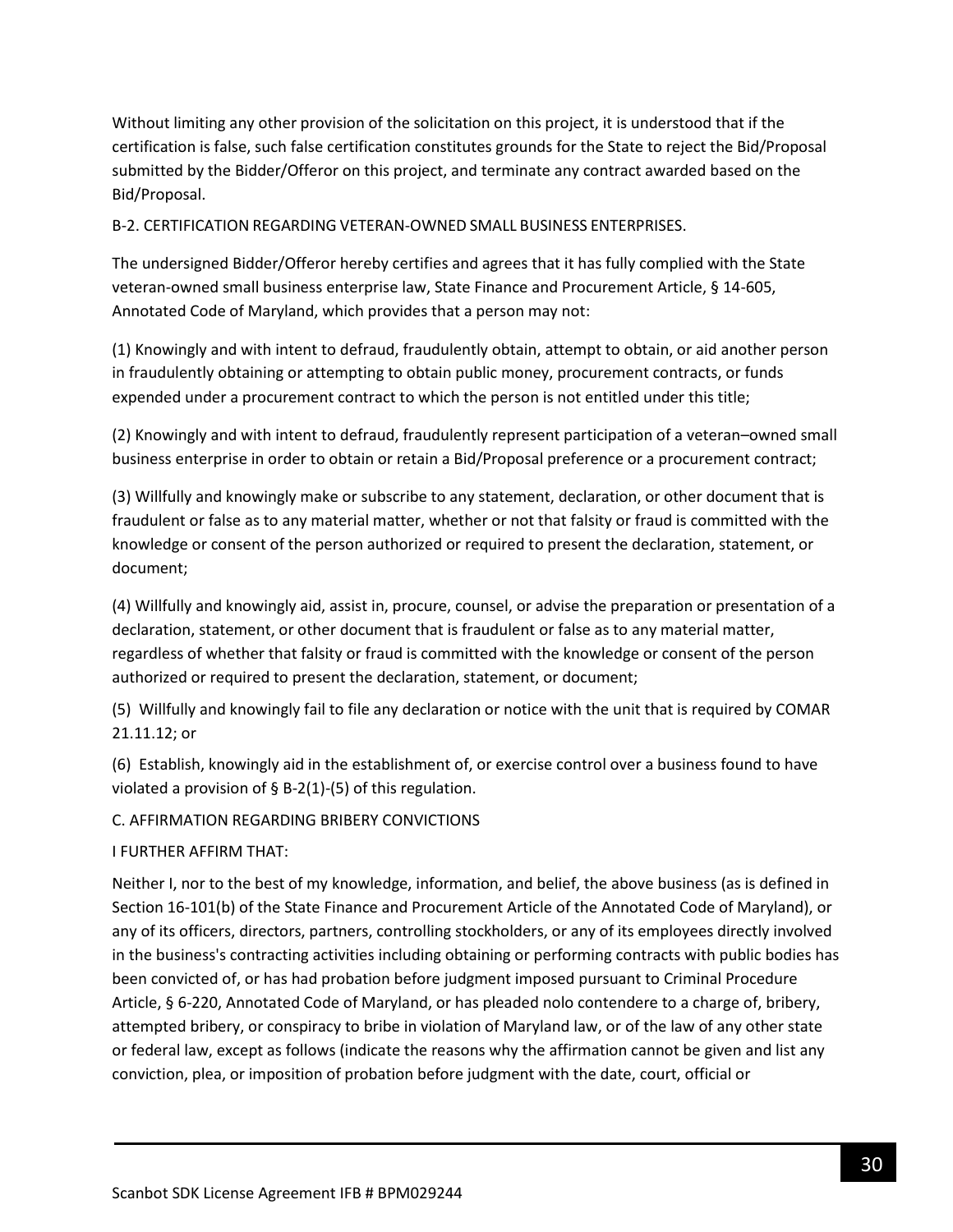administrative body, the sentence or disposition, the name(s) of person(s) involved, and their current positions and responsibilities with the business):

D. AFFIRMATION REGARDING OTHER CONVICTIONS

\_\_\_\_\_\_\_\_\_\_\_\_\_\_\_\_\_\_\_\_\_\_\_\_\_\_\_\_\_\_\_\_\_\_\_\_\_\_\_\_\_\_\_\_\_\_\_\_\_\_\_\_\_\_\_\_\_\_\_\_

\_\_\_\_\_\_\_\_\_\_\_\_\_\_\_\_\_\_\_\_\_\_\_\_\_\_\_\_\_\_\_\_\_\_\_\_\_\_\_\_\_\_\_\_\_\_\_\_\_\_\_\_\_\_\_\_\_\_\_\_

\_\_\_\_\_\_\_\_\_\_\_\_\_\_\_\_\_\_\_\_\_\_\_\_\_\_\_\_\_\_\_\_\_\_\_\_\_\_\_\_\_\_\_\_\_\_\_\_\_\_\_\_\_\_\_\_\_\_\_.

I FURTHER AFFIRM THAT:

Neither I, nor to the best of my knowledge, information, and belief, the above business, or any of its officers, directors, partners, controlling stockholders, or any of its employees directly involved in the business's contracting activities including obtaining or performing contracts with public bodies, has:

(1) Been convicted under state or federal statute of:

(a) A criminal offense incident to obtaining, attempting to obtain, or performing a public or private contract; or

(b) Fraud, embezzlement, theft, forgery, falsification or destruction of records or receiving stolen property;

(2) Been convicted of any criminal violation of a state or federal antitrust statute;

(3) Been convicted under the provisions of Title 18 of the United States Code for violation of the Racketeer Influenced and Corrupt Organization Act, 18 U.S.C. § 1961 et seq., or the Mail Fraud Act, 18 U.S.C. § 1341 et seq., for acts in connection with the submission of Bids/Proposals for a public or private contract;

(4) Been convicted of a violation of the State Minority Business Enterprise Law, § 14-308 of the State Finance and Procurement Article of the Annotated Code of Maryland;

(5) Been convicted of a violation of § 11-205.1 of the State Finance and Procurement Article of the Annotated Code of Maryland;

(6) Been convicted of conspiracy to commit any act or omission that would constitute grounds for conviction or liability under any law or statute described in subsections (1)—(5) above;

(7) Been found civilly liable under a state or federal antitrust statute for acts or omissions in connection with the submission of Bids/Proposals for a public or private contract;

(8) Been found in a final adjudicated decision to have violated the Commercial Nondiscrimination Policy under Title 19 of the State Finance and Procurement Article of the Annotated Code of Maryland with regard to a public or private contract;

(9) Been convicted of a violation of one or more of the following provisions of the Internal Revenue Code:

(a) §7201, Attempt to Evade or Defeat Tax;

(b) §7203, Willful Failure to File Return, Supply Information, or Pay Tax,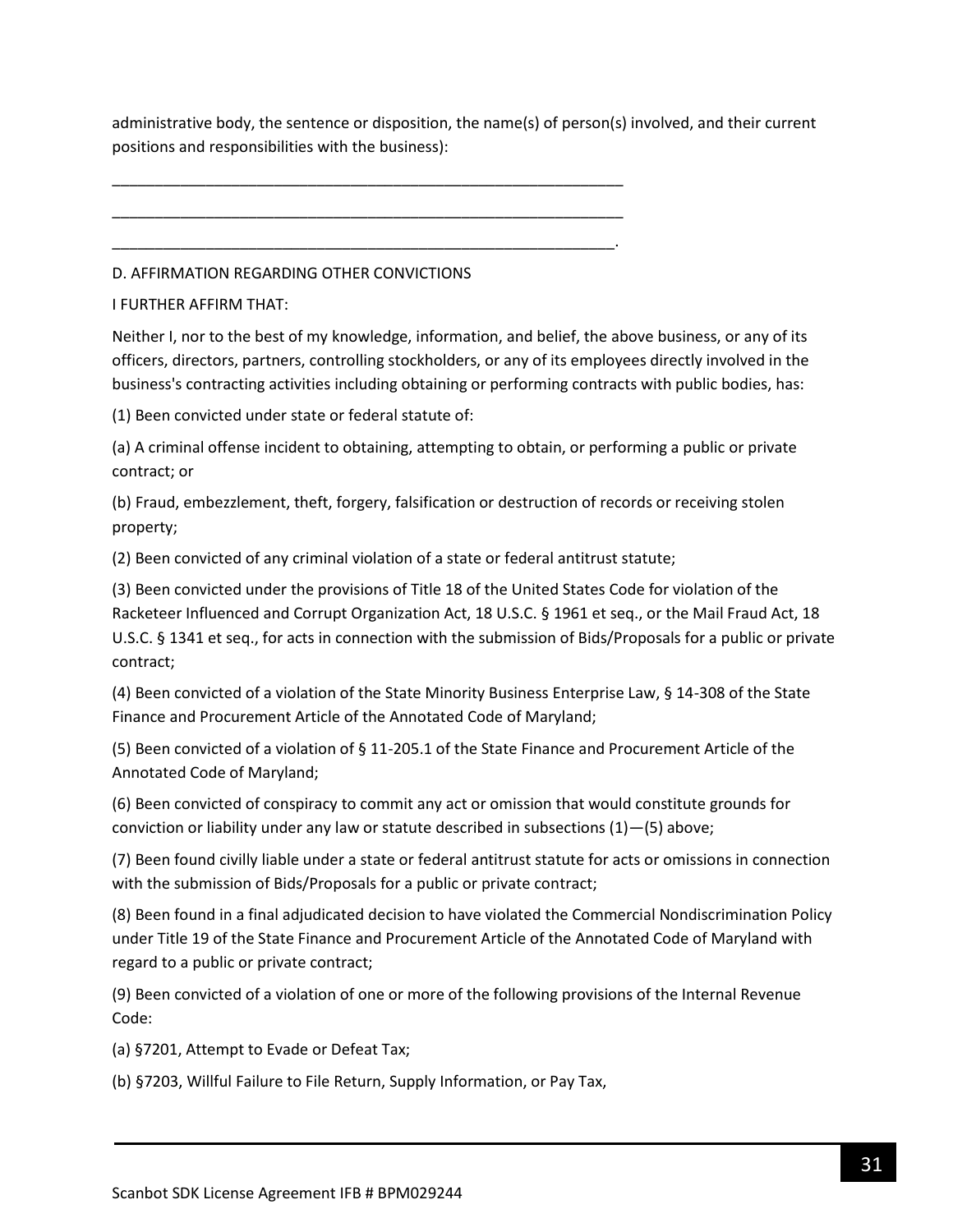(c) §7205, Fraudulent Withholding Exemption Certificate or Failure to Supply Information,

(d) §7205, Fraud and False Statements, or

(e) §7207, Fraudulent Returns, Statements, or Other Documents;

(10) Been convicted of a violation of 18 U.S.C. §286, Conspiracy to Defraud the Government with Respect to Claims, 18 U.S.C. §287, False, Fictitious, or Fraudulent Claims, or 18 U.S.C. §371, Conspiracy to Defraud the United States;

(11) Been convicted of a violation of the Tax-General Article, Title 13, Subtitle 7 or Subtitle 10, Annotated Code of Maryland;

(12) Been found to have willfully or knowingly violated State Prevailing Wage Laws as provided in the State Finance and Procurement Article, Title 17, Subtitle 2, Annotated Code of Maryland, if:

- (a) A court:
- (i) Made the finding; and
- (ii) Decision became final; or
- (b) The finding was:
- (i) Made in a contested case under the Maryland Administrative Procedure Act; and
- (ii) Not overturned on judicial review;

(13) Been found to have willfully or knowingly violated State Living Wage Laws as provided in the State Finance and Procurement Article, Title 18, Annotated Code of Maryland, if:

- (a) A court:
- (i) Made the finding; and
- (ii) Decision became final; or
- (b) The finding was:
- (i) Made in a contested case under the Maryland Administrative Procedure Act; and
- (ii) Not overturned on judicial review;

(14) Been found to have willfully or knowingly violated the Labor and Employment Article, Title 3, Subtitles 3, 4, or 5, or Title 5, Annotated Code of Maryland, if:

- (a) A court:
- (i) Made the finding; and
- (ii) Decision became final; or
- (b) The finding was:
- (i) Made in a contested case under the Maryland Administrative Procedure Act; and
- (ii) Not overturned on judicial review; or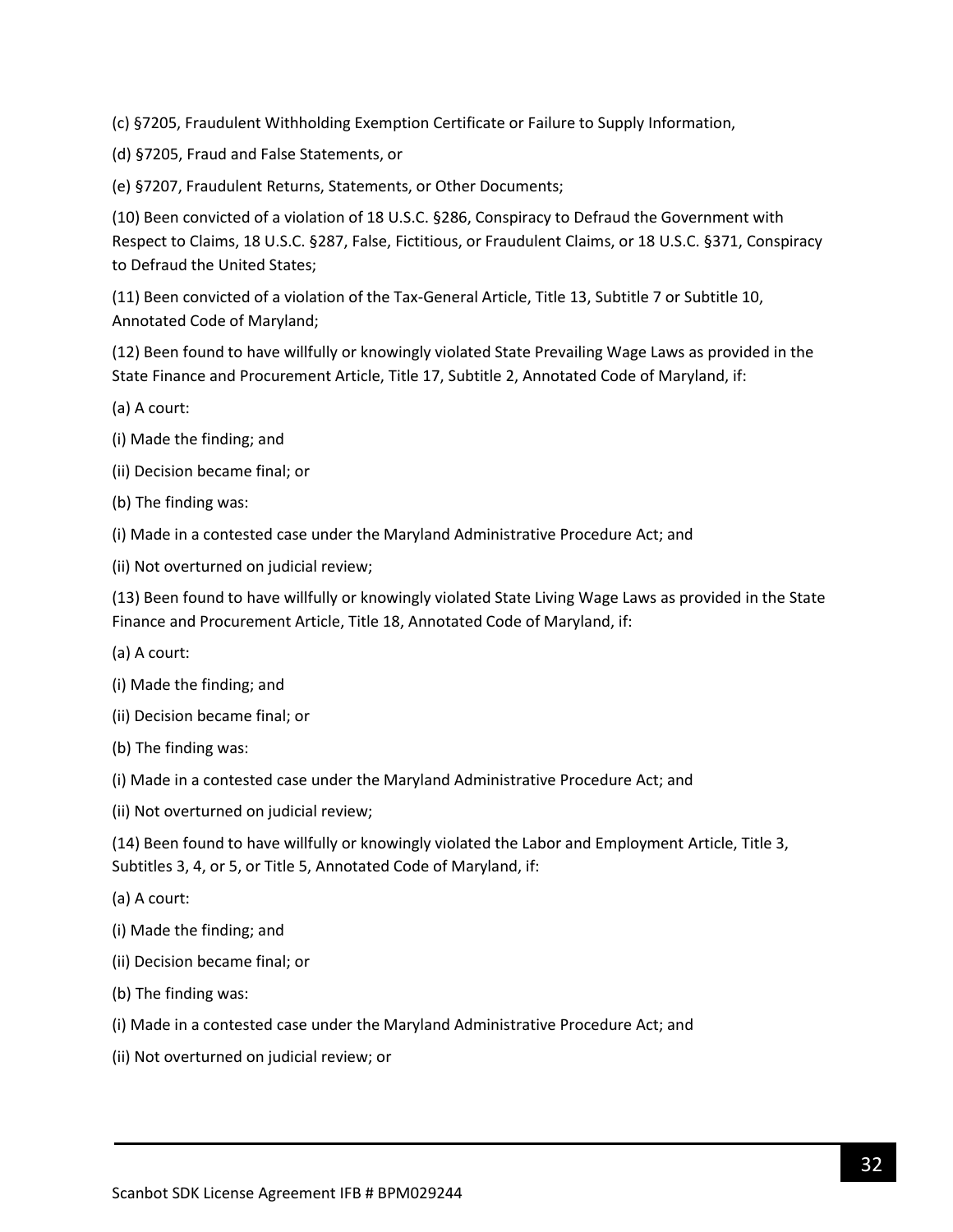(15) Admitted in writing or under oath, during the course of an official investigation or other proceedings, acts or omissions that would constitute grounds for conviction or liability under any law or statute described in §§ B and C and subsections  $D(1)$ — $(14)$  above, except as follows (indicate reasons why the affirmations cannot be given, and list any conviction, plea, or imposition of probation before judgment with the date, court, official or administrative body, the sentence or disposition, the name(s) of the person(s) involved and their current positions and responsibilities with the business, and the status of any debarment):

\_\_\_\_\_\_\_\_\_\_\_\_\_\_\_\_\_\_\_\_\_\_\_\_\_\_\_\_\_\_\_\_\_\_\_\_\_\_\_\_\_\_\_\_\_\_\_\_\_\_\_\_\_\_\_\_\_\_\_\_

\_\_\_\_\_\_\_\_\_\_\_\_\_\_\_\_\_\_\_\_\_\_\_\_\_\_\_\_\_\_\_\_\_\_\_\_\_\_\_\_\_\_\_\_\_\_\_\_\_\_\_\_\_\_\_\_\_\_\_\_

\_\_\_\_\_\_\_\_\_\_\_\_\_\_\_\_\_\_\_\_\_\_\_\_\_\_\_\_\_\_\_\_\_\_\_\_\_\_\_\_\_\_\_\_\_\_\_\_\_\_\_\_\_\_\_\_\_\_\_.

## E. AFFIRMATION REGARDING DEBARMENT

### I FURTHER AFFIRM THAT:

Neither I, nor to the best of my knowledge, information, and belief, the above business, or any of its officers, directors, partners, controlling stockholders, or any of its employees directly involved in the business's contracting activities, including obtaining or performing contracts with public bodies, has ever been suspended or debarred (including being issued a limited denial of participation) by any public entity, except as follows (list each debarment or suspension providing the dates of the suspension or debarment, the name of the public entity and the status of the proceedings, the name(s) of the person(s) involved and their current positions and responsibilities with the business, the grounds of the debarment or suspension, and the details of each person's involvement in any activity that formed the grounds of the debarment or suspension).

### F. AFFIRMATION REGARDING DEBARMENT OF RELATED ENTITIES

\_\_\_\_\_\_\_\_\_\_\_\_\_\_\_\_\_\_\_\_\_\_\_\_\_\_\_\_\_\_\_\_\_\_\_\_\_\_\_\_\_\_\_\_\_\_\_\_\_\_\_\_\_\_\_\_\_\_\_\_

\_\_\_\_\_\_\_\_\_\_\_\_\_\_\_\_\_\_\_\_\_\_\_\_\_\_\_\_\_\_\_\_\_\_\_\_\_\_\_\_\_\_\_\_\_\_\_\_\_\_\_\_\_\_\_\_\_\_\_\_

\_\_\_\_\_\_\_\_\_\_\_\_\_\_\_\_\_\_\_\_\_\_\_\_\_\_\_\_\_\_\_\_\_\_\_\_\_\_\_\_\_\_\_\_\_\_\_\_\_\_\_\_\_\_\_\_\_\_\_.

\_\_\_\_\_\_\_\_\_\_\_\_\_\_\_\_\_\_\_\_\_\_\_\_\_\_\_\_\_\_\_\_\_\_\_\_\_\_\_\_\_\_\_\_\_\_\_\_\_\_\_\_\_\_\_\_\_\_\_\_

\_\_\_\_\_\_\_\_\_\_\_\_\_\_\_\_\_\_\_\_\_\_\_\_\_\_\_\_\_\_\_\_\_\_\_\_\_\_\_\_\_\_\_\_\_\_\_\_\_\_\_\_\_\_\_\_\_\_\_\_

\_\_\_\_\_\_\_\_\_\_\_\_\_\_\_\_\_\_\_\_\_\_\_\_\_\_\_\_\_\_\_\_\_\_\_\_\_\_\_\_\_\_\_\_\_\_\_\_\_\_\_\_\_\_\_\_\_\_\_.

I FURTHER AFFIRM THAT:

(1) The business was not established and it does not operate in a manner designed to evade the application of or defeat the purpose of debarment pursuant to Sections 16-101, et seq., of the State Finance and Procurement Article of the Annotated Code of Maryland; and

(2) The business is not a successor, assignee, subsidiary, or affiliate of a suspended or debarred business, except as follows (you must indicate the reasons why the affirmations cannot be given without qualification):

### G. SUBCONTRACT AFFIRMATION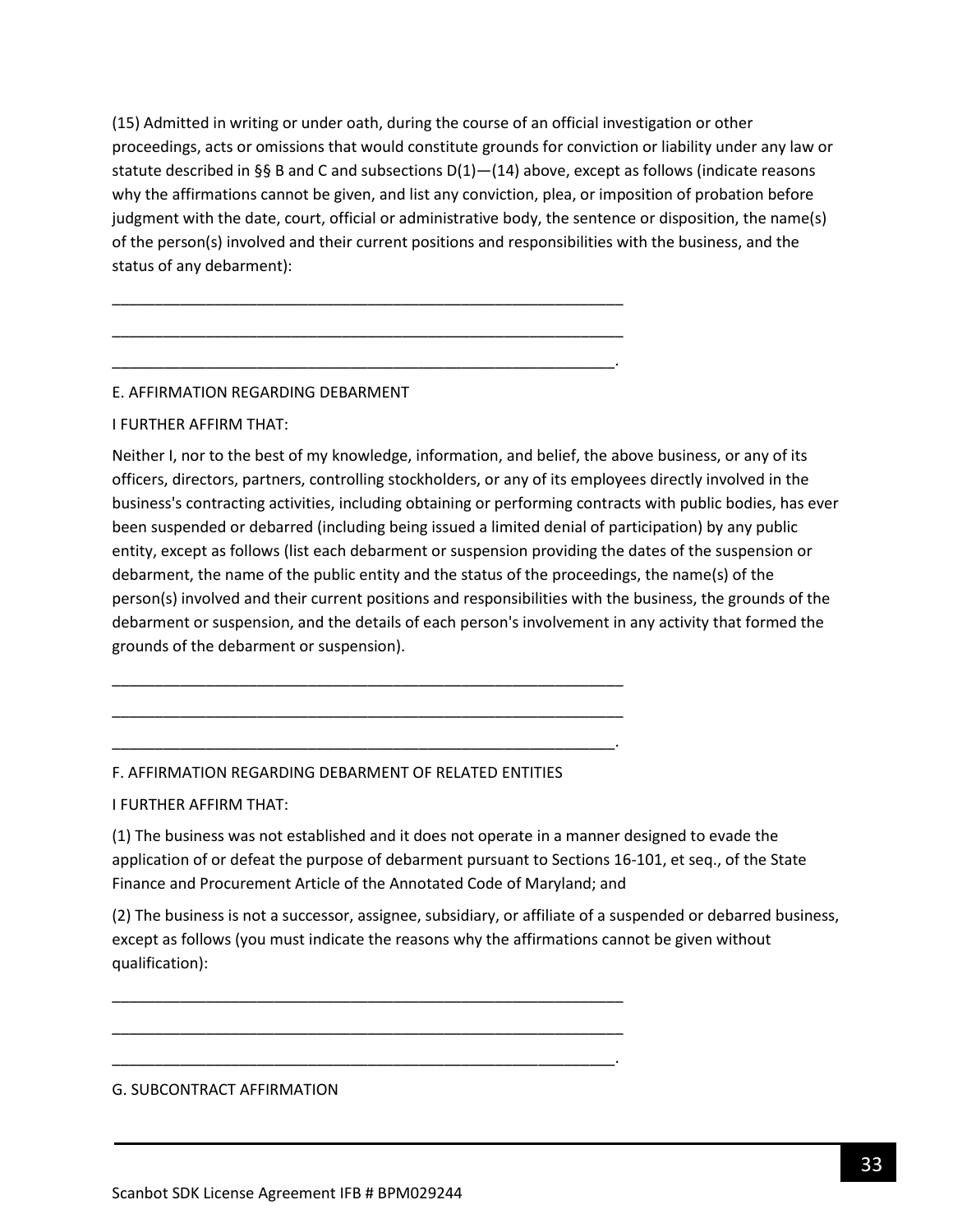## I FURTHER AFFIRM THAT:

Neither I, nor to the best of my knowledge, information, and belief, the above business, has knowingly entered into a contract with a public body under which a person debarred or suspended under Title 16 of the State Finance and Procurement Article of the Annotated Code of Maryland will provide, directly or indirectly, supplies, services, architectural services, construction related services, leases of real property, or construction.

## H. AFFIRMATION REGARDING COLLUSION

## I FURTHER AFFIRM THAT:

Neither I, nor to the best of my knowledge, information, and belief, the above business has:

(1) Agreed, conspired, connived, or colluded to produce a deceptive show of competition in the compilation of the accompanying Bid/Proposal that is being submitted;

(2) In any manner, directly or indirectly, entered into any agreement of any kind to fix the Bid/Proposal price of the Bidder/Offeror or of any competitor, or otherwise taken any action in restraint of free competitive bidding in connection with the contract for which the accompanying Bid/Proposal is submitted.

## I. CERTIFICATION OF TAX PAYMENT

### I FURTHER AFFIRM THAT:

Except as validly contested, the business has paid, or has arranged for payment of, all taxes due the State of Maryland and has filed all required returns and reports with the Comptroller of the Treasury, the State Department of Assessments and Taxation, and the Department of Labor, Licensing, and Regulation, as applicable, and will have paid all withholding taxes due the State of Maryland prior to final settlement.

### J. CONTINGENT FEES

## I FURTHER AFFIRM THAT:

The business has not employed or retained any person, partnership, corporation, or other entity, other than a bona fide employee, bona fide agent, bona fide salesperson, or commercial selling agency working for the business, to solicit or secure the Contract, and that the business has not paid or agreed to pay any person, partnership, corporation, or other entity, other than a bona fide employee, bona fide agent, bona fide salesperson, or commercial selling agency, any fee or any other consideration contingent on the making of the Contract.

## K. CERTIFICATION REGARDING INVESTMENTS IN IRAN

(1) The undersigned certifies that, in accordance with State Finance and Procurement Article, §17-705, Annotated Code of Maryland: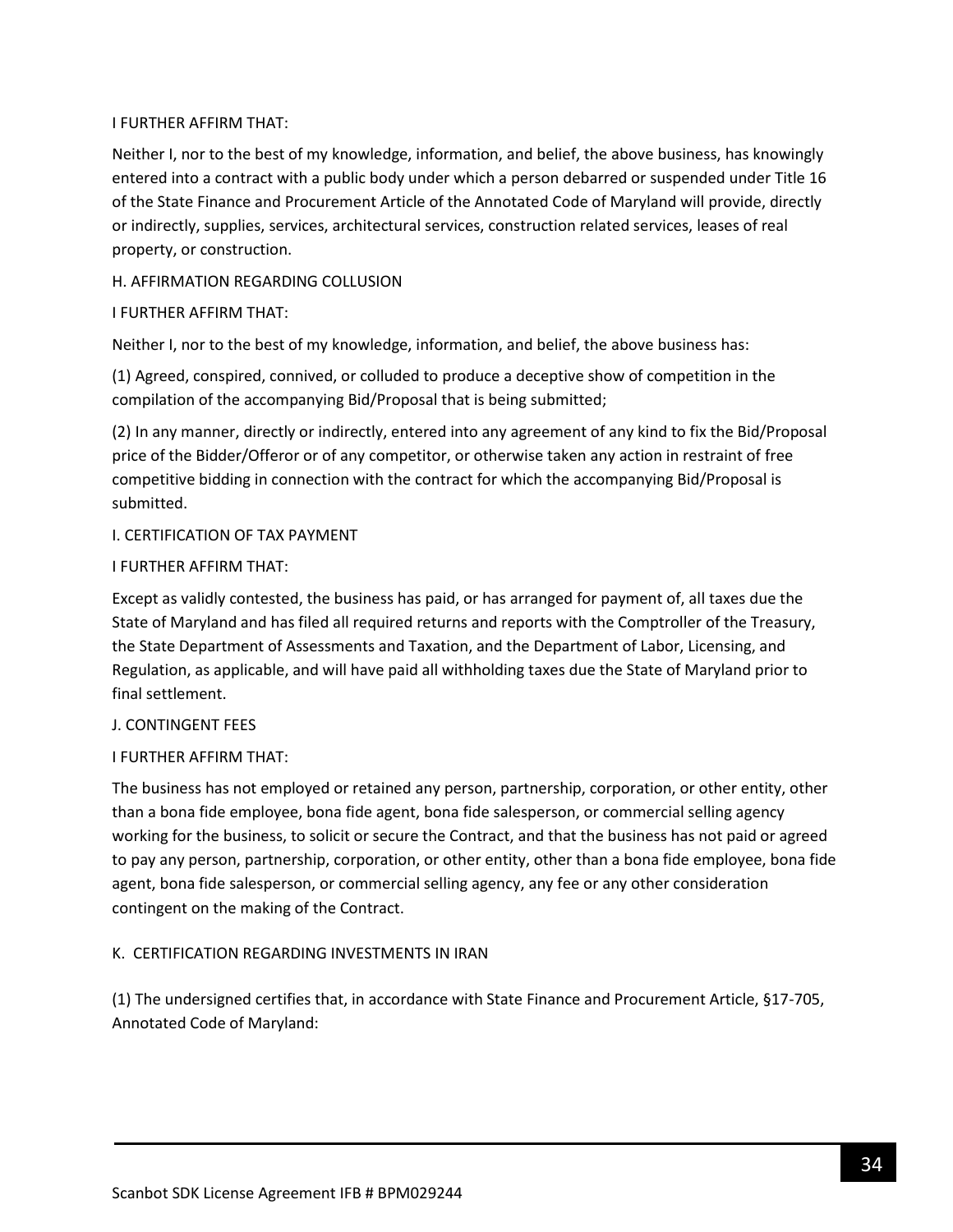(a) It is not identified on the list created by the Board of Public Works as a person engaging in investment activities in Iran as described in State Finance and Procurement Article, §17-702, Annotated Code of Maryland; and

(b) It is not engaging in investment activities in Iran as described in State Finance and Procurement Article, §17-702, Annotated Code of Maryland.

2. The undersigned is unable to make the above certification regarding its investment activities in Iran due to the following activities:

L. CONFLICT MINERALS ORIGINATED IN THE DEMOCRATIC REPUBLIC OF CONGO (FOR SUPPLIES AND SERVICES CONTRACTS)

## I FURTHER AFFIRM THAT:

The business has complied with the provisions of State Finance and Procurement Article, §14-413, Annotated Code of Maryland governing proper disclosure of certain information regarding conflict minerals originating in the Democratic Republic of Congo or its neighboring countries as required by federal law.

### M. I FURTHER AFFIRM THAT:

Any claims of environmental attributes made relating to a product or service included in the Bid or Proposal are consistent with the Federal Trade Commission's Guides for the Use of Environmental Marketing Claims as provided in 16 CFR §260, that apply to claims about the environmental attributes of a product, package, or service in connection with the marketing, offering for sale, or sale of such item or service.

## N. ACKNOWLEDGEMENT

I ACKNOWLEDGE THAT this Affidavit is to be furnished to the Procurement Officer and may be distributed to units of: (1) the State of Maryland; (2) counties or other subdivisions of the State of Maryland; (3) other states; and (4) the federal government. I further acknowledge that this Affidavit is subject to applicable laws of the United States and the State of Maryland, both criminal and civil, and that nothing in this Affidavit or any contract resulting from the submission of this Bid/Proposal shall be construed to supersede, amend, modify or waive, on behalf of the State of Maryland, or any unit of the State of Maryland having jurisdiction, the exercise of any statutory right or remedy conferred by the Constitution and the laws of Maryland with respect to any misrepresentation made or any violation of the obligations, terms and covenants undertaken by the above business with respect to (1) this Affidavit, (2) the contract, and (3) other Affidavits comprising part of the contract.

I DO SOLEMNLY DECLARE AND AFFIRM UNDER THE PENALTIES OF PERJURY THAT THE CONTENTS OF THIS AFFIDAVIT ARE TRUE AND CORRECT TO THE BEST OF MY KNOWLEDGE, INFORMATION, AND BELIEF.

Date:  $\frac{1}{\sqrt{1-\frac{1}{2}}}$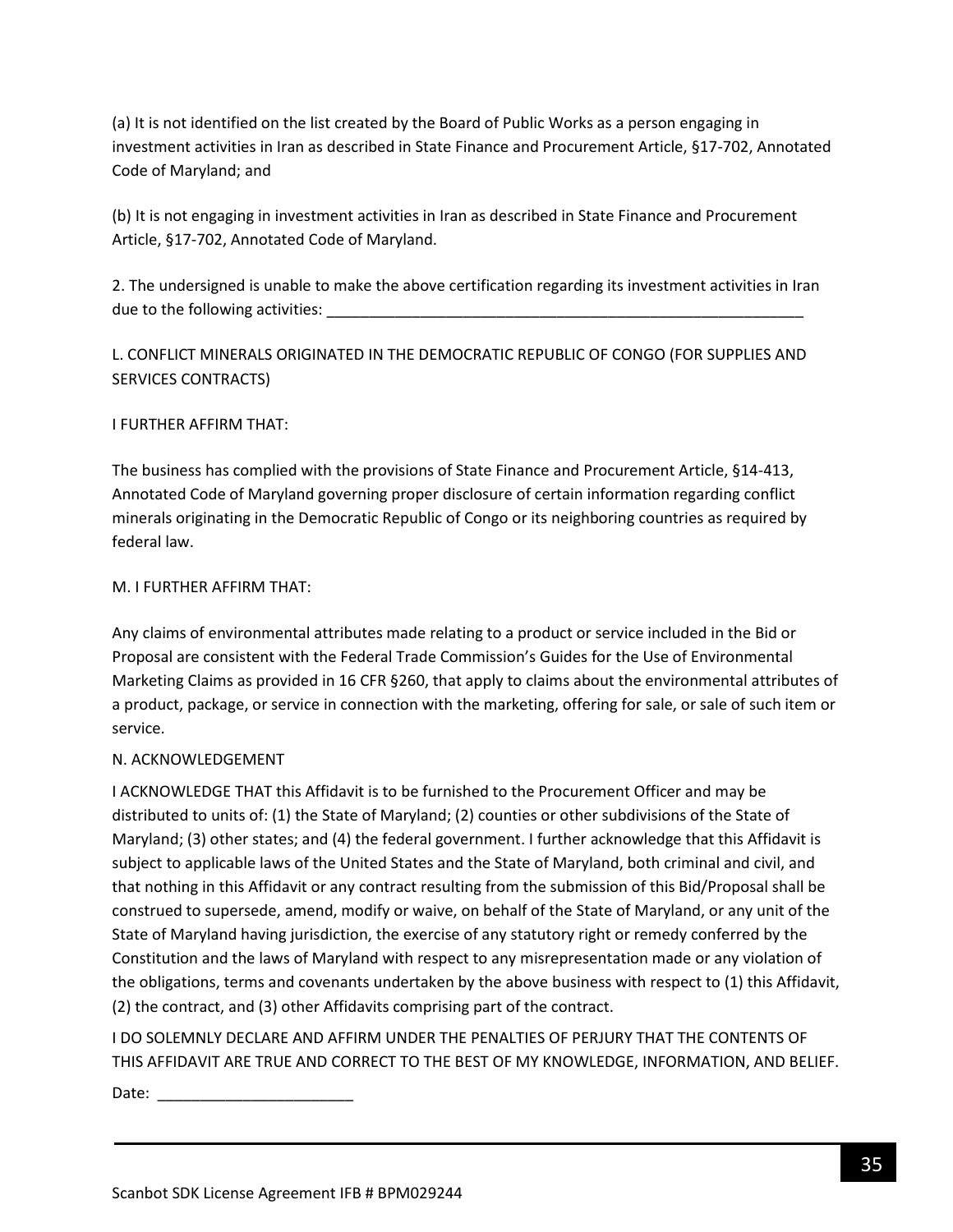By: \_\_\_\_\_\_\_\_\_\_\_\_\_\_\_\_\_\_\_\_\_\_\_\_\_\_\_\_\_\_\_\_\_\_ (print name of Authorized Representative and Affiant)

\_\_\_\_\_\_\_\_\_\_\_\_\_\_\_\_\_\_\_\_\_\_\_\_\_\_\_\_\_\_\_\_\_\_\_ (signature of Authorized Representative and Affiant)

**SUBMIT THIS AFFIDAVIT WITH BID**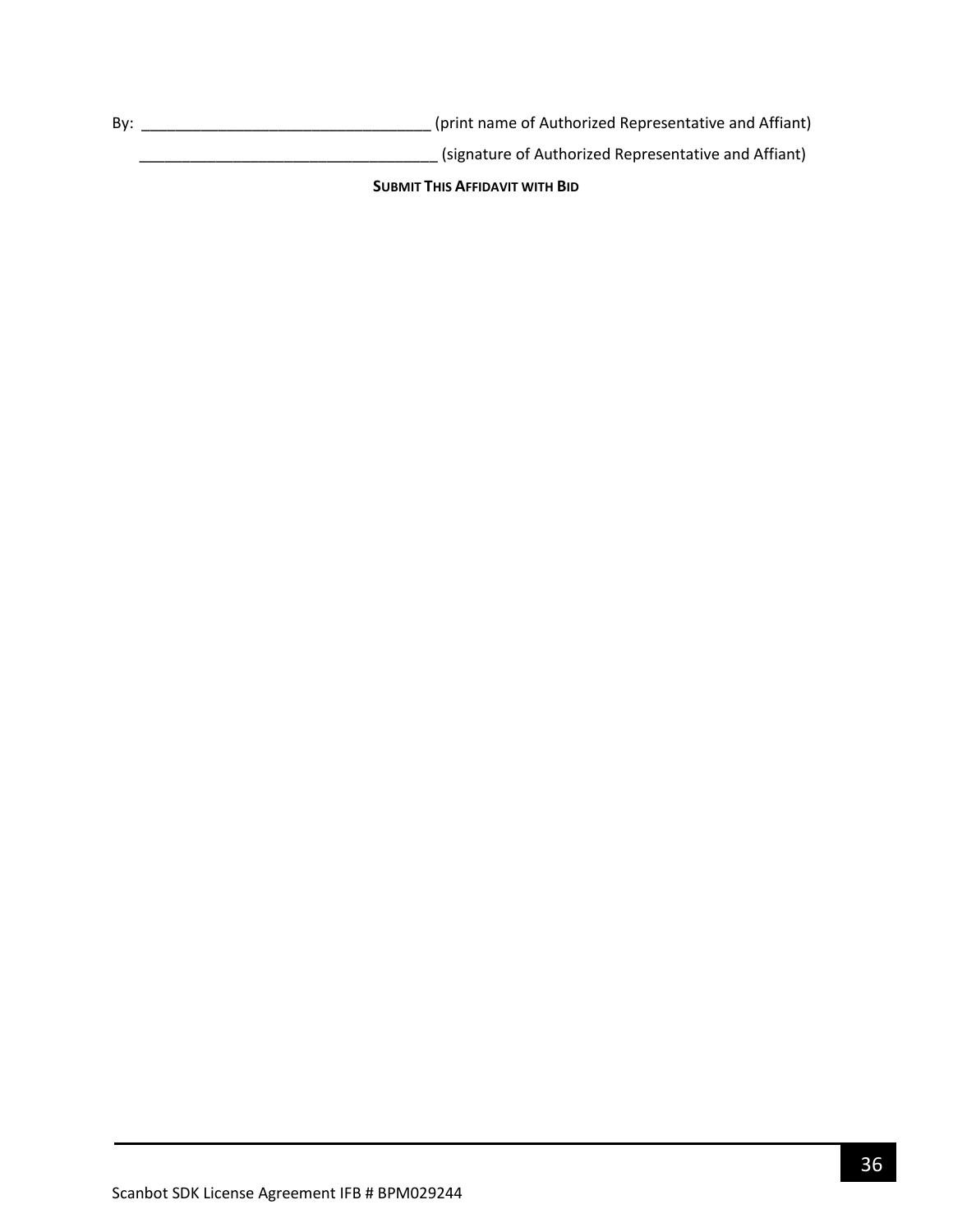## **ATTACHMENT C – CONTRACT AFFIDAVIT**

### <span id="page-36-0"></span>A. AUTHORITY

I hereby affirm that I, \_\_\_\_\_\_\_\_\_\_\_\_\_\_\_\_\_(name of affiant) am the \_\_\_\_\_\_\_\_\_\_\_\_\_\_(title) and duly authorized representative of \_\_\_\_\_\_\_\_\_\_\_\_\_\_\_\_(name of business entity) and that I possess the legal authority to make this affidavit on behalf of the business for which I am acting.

# B. CERTIFICATION OF REGISTRATION OR QUALIFICATION WITH THE STATE DEPARTMENT OF ASSESSMENTS AND TAXATION

I FURTHER AFFIRM THAT:

The business named above is a (check applicable box):

- (1) Corporation  $\Box$  domestic or  $\Box$  foreign;
- (2) Limited Liability Company  $-\Box$  domestic or  $\Box$  foreign;
- (3) Partnership  $\Box$  domestic or  $\Box$  foreign;
- (4) Statutory Trust  $-\Box$  domestic or  $\Box$  foreign;
- $(5)$   $\Box$  Sole Proprietorship.

and is registered or qualified as required under Maryland Law. I further affirm that the above business is in good standing both in Maryland and (IF APPLICABLE) in the jurisdiction where it is presently organized, and has filed all of its annual reports, together with filing fees, with the Maryland State Department of Assessments and Taxation. The name and address of its resident agent (IF APPLICABLE) filed with the State Department of Assessments and Taxation is:

| Name and Department ID |          |
|------------------------|----------|
| Number:                | Address: |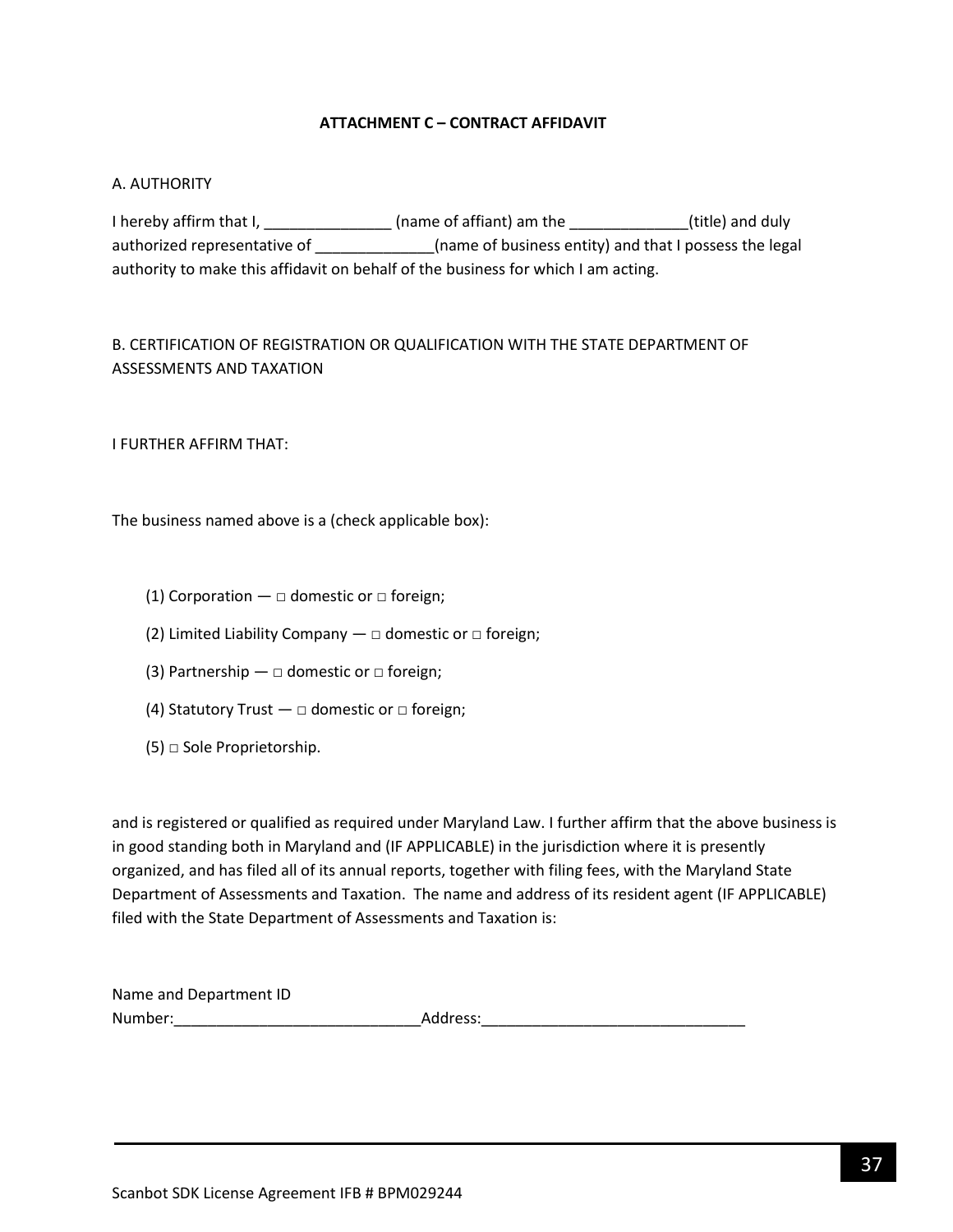and that if it does business under a trade name, it has filed a certificate with the State Department of Assessments and Taxation that correctly identifies that true name and address of the principal or owner as:

| Name and Department ID |          |
|------------------------|----------|
| Number:                | Address: |

### C. FINANCIAL DISCLOSURE AFFIRMATION

### I FURTHER AFFIRM THAT:

I am aware of, and the above business will comply with, the provisions of State Finance and Procurement Article, §13221, Annotated Code of Maryland, which require that every business that enters into contracts, leases, or other agreements with the State of Maryland or its agencies during a calendar year under which the business is to receive in the aggregate \$100,000 or more shall, within 30 days of the time when the aggregate value of the contracts, leases, or other agreements reaches \$100,000, file with the Secretary of State of Maryland certain specified information to include disclosure of beneficial ownership of the business.

## D. POLITICAL CONTRIBUTION DISCLOSURE AFFIRMATION

## I FURTHER AFFIRM THAT:

I am aware of, and the above business will comply with, Election Law Article, Title 14, Annotated Code of Maryland, which requires that every person that enters into a contract for a procurement with the State, a county, or a municipal corporation, or other political subdivision of the State, during a calendar year in which the person receives a contract with a governmental entity in the amount of \$200,000 or more, shall file with the State Board of Elections statements disclosing: (a) any contributions made during the reporting period to a candidate for elective office in any primary or general election; and (b) the name of each candidate to whom one or more contributions in a cumulative amount of \$500 or more were made during the reporting period. The statement shall be filed with the State Board of Elections: (a) before execution of a contract by the State, a county, a municipal corporation, or other political subdivision of the State, and shall cover the 24 months prior to when a contract was awarded; and (b) if the contribution is made after the execution of a contract, then twice a year, throughout the contract term, on: (i) February 5, to cover the six (6) month period ending January 31; and (ii) August 5, to cover the six (6) month period ending July 31.

## E. DRUG AND ALCOHOL FREE WORKPLACE

(Applicable to all contracts unless the contract is for a law enforcement agency and the agency head or the agency head's designee has determined that application of COMAR 21.11.08 and this certification would be inappropriate in connection with the law enforcement agency's undercover operations.)

I CERTIFY THAT: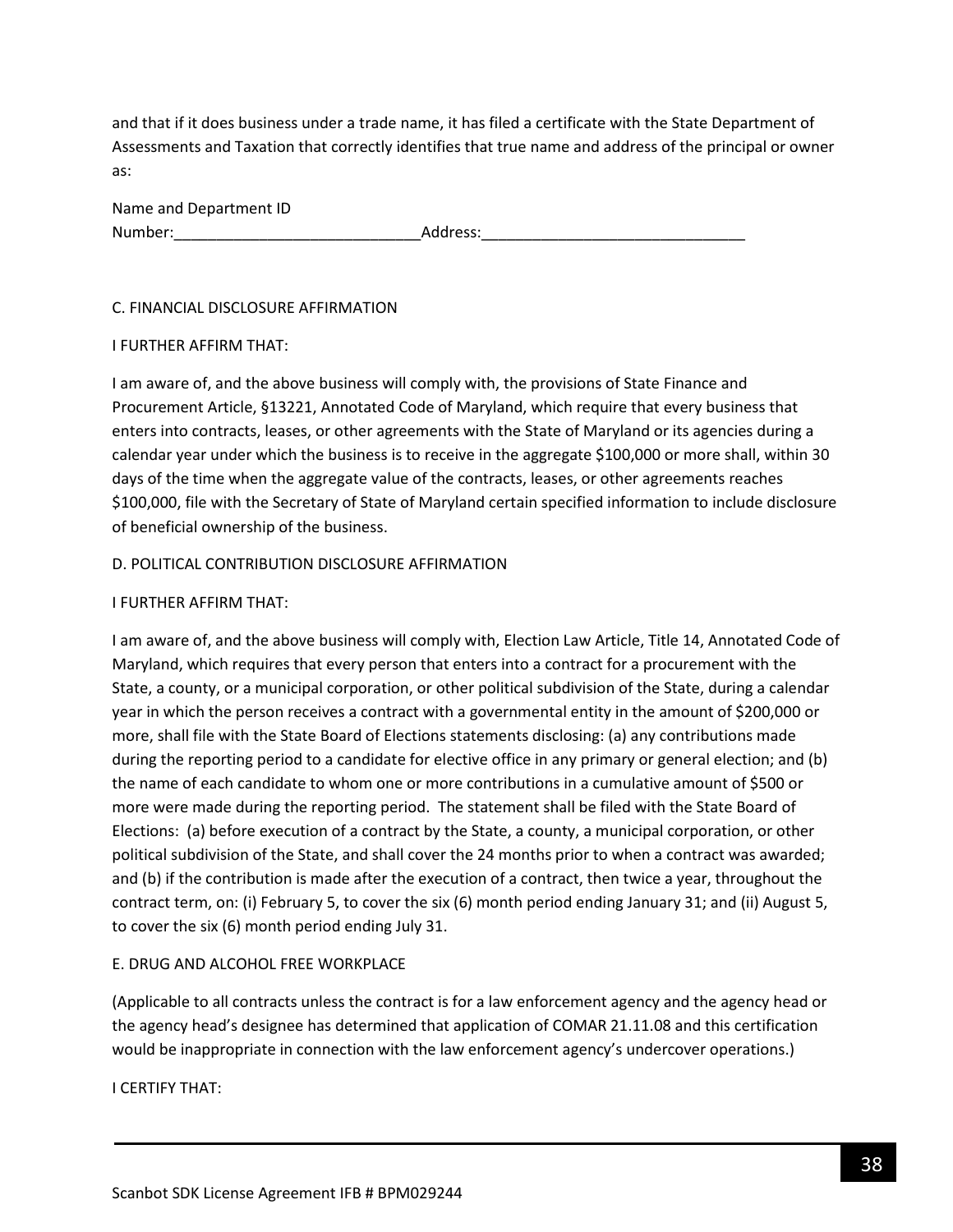(1) Terms defined in COMAR 21.11.08 shall have the same meanings when used in this certification.

(2) By submission of its Bid/Proposal, the business, if other than an individual, certifies and agrees that, with respect to its employees to be employed under a contract resulting from this solicitation, the business shall:

(a) Maintain a workplace free of drug and alcohol abuse during the term of the contract;

(b) Publish a statement notifying its employees that the unlawful manufacture, distribution, dispensing, possession, or use of drugs, and the abuse of drugs or alcohol is prohibited in the business' workplace and specifying the actions that will be taken against employees for violation of these prohibitions;

(c) Prohibit its employees from working under the influence of drugs or alcohol;

(d) Not hire or assign to work on the contract anyone who the business knows, or in the exercise of due diligence should know, currently abuses drugs or alcohol and is not actively engaged in a bona fide drug or alcohol abuse assistance or rehabilitation program;

(e) Promptly inform the appropriate law enforcement agency of every drug-related crime that occurs in its workplace if the business has observed the violation or otherwise has reliable information that a violation has occurred;

(f) Establish drug and alcohol abuse awareness programs to inform its employees about:

- (i) The dangers of drug and alcohol abuse in the workplace;
- (ii) The business's policy of maintaining a drug and alcohol free workplace;
- (iii) Any available drug and alcohol counseling, rehabilitation, and employee assistance programs; and
- (iv) The penalties that may be imposed upon employees who abuse drugs and alcohol in the workplace;

(g) Provide all employees engaged in the performance of the contract with a copy of the statement required by §E(2)(b), above;

(h) Notify its employees in the statement required by  $\S E(2)$ (b), above, that as a condition of continued employment on the contract, the employee shall:

- (i) Abide by the terms of the statement; and
- (ii) Notify the employer of any criminal drug or alcohol abuse conviction for an offense occurring in the workplace not later than 5 days after a conviction;

(i) Notify the procurement officer within 10 days after receiving notice under  $\Sigma(2)(h)(ii)$ , above, or otherwise receiving actual notice of a conviction;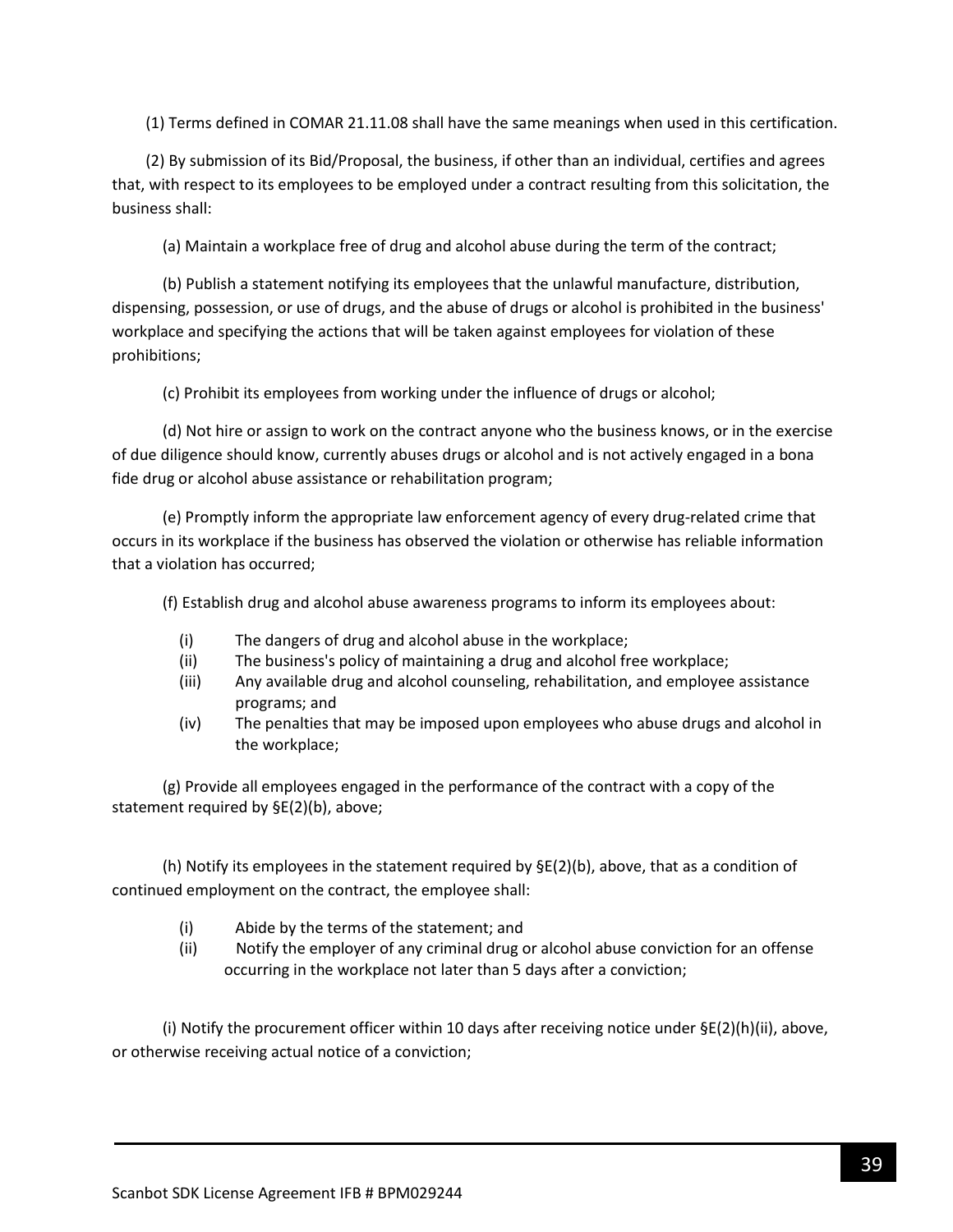(j) Within 30 days after receiving notice under §E(2)(h)(ii), above, or otherwise receiving actual notice of a conviction, impose either of the following sanctions or remedial measures on any employee who is convicted of a drug or alcohol abuse offense occurring in the workplace:

- (i) Take appropriate personnel action against an employee, up to and including termination; or
- (ii) Require an employee to satisfactorily participate in a bona fide drug or alcohol abuse assistance or rehabilitation program; and

(k) Make a good faith effort to maintain a drug and alcohol free workplace through implementation of §E(2)(a)—(j), above.

(3) If the business is an individual, the individual shall certify and agree as set forth in  $\S E(4)$ , below, that the individual shall not engage in the unlawful manufacture, distribution, dispensing, possession, or use of drugs or the abuse of drugs or alcohol in the performance of the contract.

(4) I acknowledge and agree that:

(a) The award of the contract is conditional upon compliance with COMAR 21.11.08 and this certification;

(b) The violation of the provisions of COMAR 21.11.08 or this certification shall be cause to suspend payments under, or terminate the contract for default under COMAR 21.07.01.11 or 21.07.03.15, as applicable; and

(c) The violation of the provisions of COMAR 21.11.08 or this certification in connection with the contract may, in the exercise of the discretion of the Board of Public Works, result in suspension and debarment of the business under COMAR 21.08.03.

## F. CERTAIN AFFIRMATIONS VALID

### I FURTHER AFFIRM THAT:

To the best of my knowledge, information, and belief, each of the affirmations, certifications, or acknowledgements contained in that certain Bid/Proposal Affidavit dated \_\_\_\_\_\_\_\_ , 2021\_\_\_ , and executed by me for the purpose of obtaining the contract to which this Exhibit is attached remains true and correct in all respects as if made as of the date of this Contract Affidavit and as if fully set forth herein.

I DO SOLEMNLY DECLARE AND AFFIRM UNDER THE PENALTIES OF PERJURY THAT THE CONTENTS OF THIS AFFIDAVIT ARE TRUE AND CORRECT TO THE BEST OF MY KNOWLEDGE, INFORMATION, AND BELIEF.

Date: \_\_\_\_\_\_\_\_\_\_\_\_\_\_\_

By: example and the state of authorized Representative and Affiant)

\_\_\_\_\_\_\_\_\_\_\_\_\_\_\_\_\_\_\_\_\_\_\_\_\_\_\_\_\_\_\_\_\_ (signature of Authorized Representative and Affiant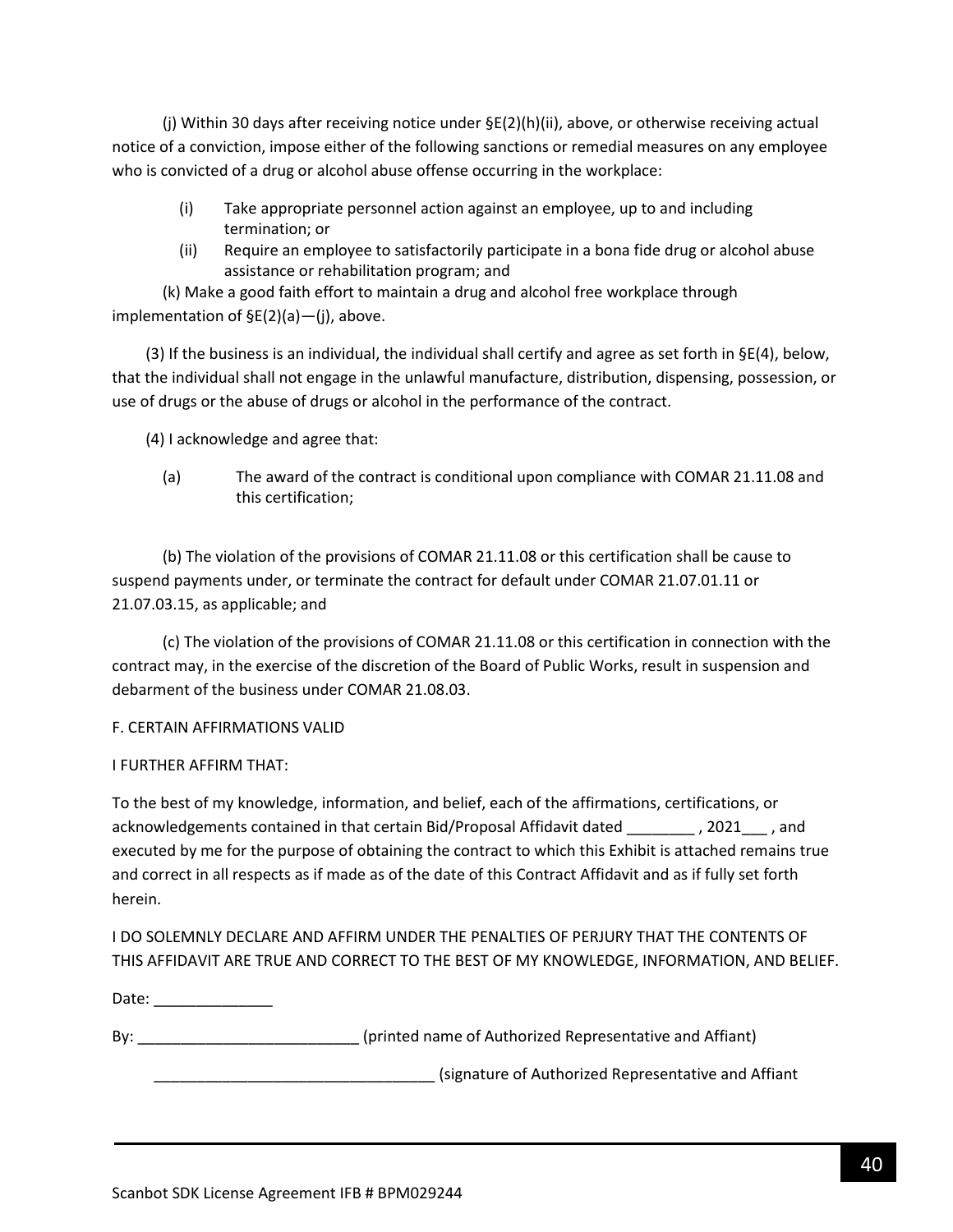### **ATTACHMENT D – BID PRICING INSTRUCTIONS**

In order to assist Bidders in the preparation of their Bid and to comply with the requirements of this solicitation, Bid Pricing Instructions and a Bid Form have been prepared. Bidders shall submit their Bid on the Bid Form in accordance with the instructions on the Bid Form and as specified herein. Do not alter the Bid Form or the Bid Form may be rejected. The Bid Form is to be signed and dated, where requested, by an individual who is authorized to bind the Bidder to the prices entered on the Bid Form. The Bid Form is used to calculate the Bidder's TOTAL BID PRICE. Follow these instructions carefully when completing your Bid Form:

- A) All Unit and Extended Prices must be clearly entered in dollars and cents, e.g., \$24.15. Make your decimal points clear and distinct.
- B) All Unit Prices must be the actual price per unit the State will pay for the specific item or service identified in this IFB and may not be contingent on any other factor or condition in any manner.
- C) All calculations shall be rounded to the nearest cent, i.e., .344 shall be .34 and .345 shall be .35.
- D) Any goods or services required through this IFB and proposed by the vendor at **No Cost to the State** must be clearly entered in the Unit Price, if appropriate, and Extended Price with **\$0.00**.
- E) Every blank in every Bid Form shall be filled in. Any blanks may result in the Bid being regarded as non-responsive and thus rejected. Any changes or corrections made to the Bid Form by the Bidder prior to submission shall be initialed and dated.
- F) Except as instructed on the Bid Form, nothing shall be entered on or attached to the Bid Form that alters or proposes conditions or contingencies on the prices. Alterations and/or conditions usually render the Bid non-responsive, which means it will be rejected.
- G) It is imperative that the prices included on the Bid Form have been entered correctly and calculated accurately by the Bidder and that the respective total prices agree with the entries on the Bid Form. Any incorrect entries or inaccurate calculations by the Bidder will be treated as provided in COMAR 21.05.03.03E and 21.05.02.12, and may cause the Bid to be rejected.
- H) If option years are included, Bidders must submit pricing for each option year. Any option to renew will be exercised at the sole discretion of the State and will comply with all terms and conditions in force at the time the option is exercised. If exercised, the option period shall be for a period identified in the IFB at the prices entered in the Bid Form.
- I) All Bid prices entered below are to be fully loaded prices that include all costs/expenses associated with the provision of services as required by the IFB. The Bid price shall include, but is not limited to, all: labor, profit/overhead, general operating, administrative, and all other expenses and costs necessary to perform the work set forth in the solicitation. No other amounts will be paid to the Contractor. If labor rates are requested, those amounts shall be fully-loaded rates; no overtime amounts will be paid.
- J) Unless indicated elsewhere in the IFB, sample amounts used for calculations on the Bid Form are typically estimates for bidding purposes only. The Department does not guarantee a minimum or maximum number of units or usage in the performance of this Contract.
- K) Failure to adhere to any of these instructions may result in the Bid being determined non-responsive and rejected by the Department.

The Bid shall contain all price information in the format specified on these pages. Complete the Bid Form only as provided in the Bid Pricing Instructions. Do not amend, alter or leave blank any items on the Bid Form. If option years are included, Bidders must submit Bids for each option year. Failure to adhere to any of these instructions may result in the bid being determined non-responsive and rejected by the Department.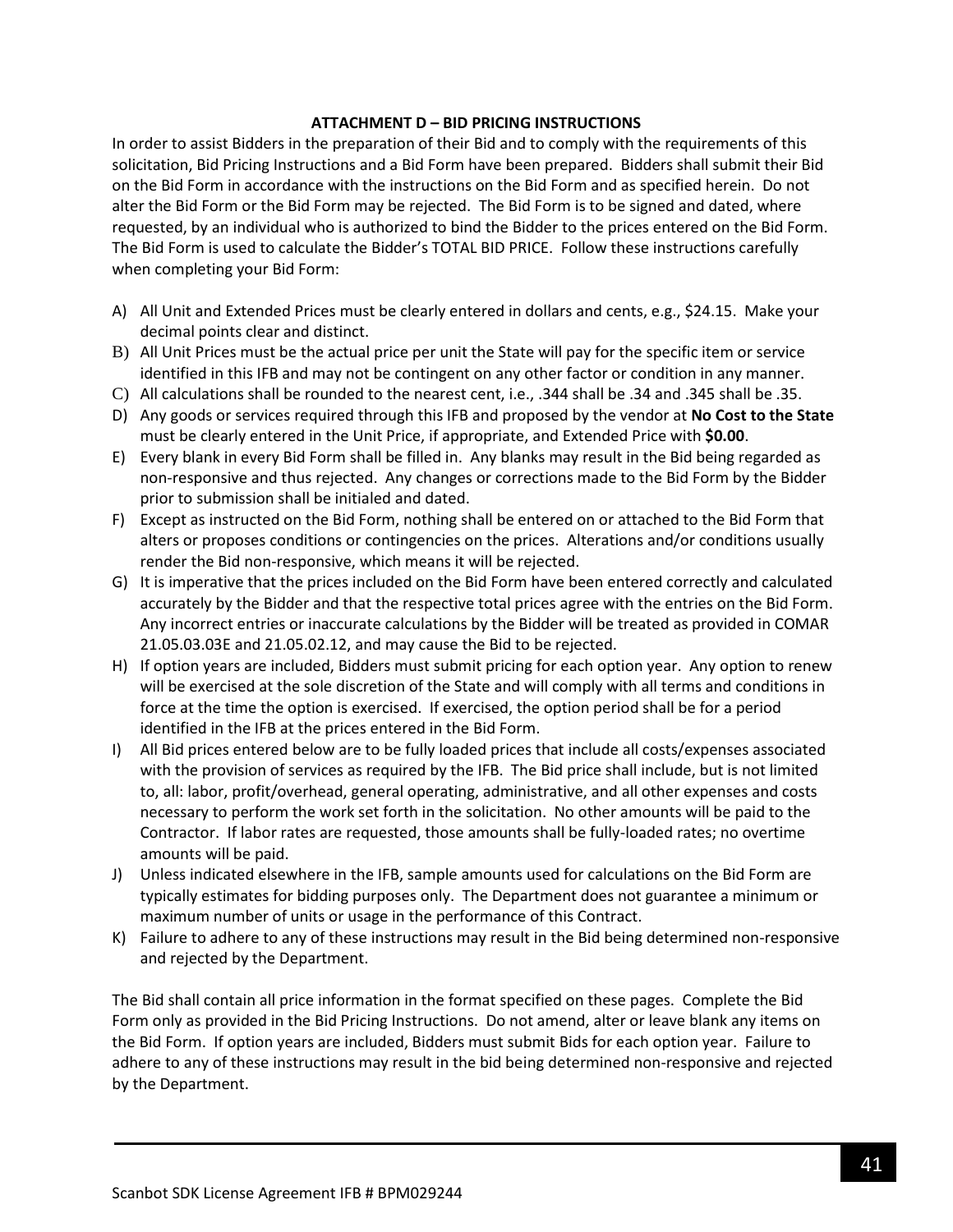## **ATTACHMENT D – BID PRICE FORM Scanbot SDK License Agreement IFB # BPM029244**

<span id="page-41-0"></span>

| <b>Product Description</b>                                                                                      | Product<br>Number | Quantity     | <b>Unit Price</b> | <b>Total Price</b> |  |
|-----------------------------------------------------------------------------------------------------------------|-------------------|--------------|-------------------|--------------------|--|
| <b>Scanbot SDK for React</b><br>Native (iOS and<br>Android), Package II -<br>Maintenance Support is<br>included |                   | $\mathbf{1}$ | \$                | \$                 |  |
| <b>Twelve Month</b><br>Subscription                                                                             |                   |              |                   |                    |  |
| <b>Total Price</b>                                                                                              |                   |              |                   | \$                 |  |
| *BASIS FOR AWARD                                                                                                |                   |              |                   |                    |  |
| Submitted By:                                                                                                   |                   |              |                   |                    |  |
| Authorized Signature:                                                                                           |                   |              | Date:             |                    |  |

\_\_\_\_\_\_\_\_\_\_\_\_\_\_\_\_\_\_\_\_\_\_\_\_\_\_\_\_\_\_\_\_\_\_\_\_\_\_\_\_\_\_\_\_\_\_\_\_\_\_\_\_\_\_\_\_\_\_\_\_\_\_\_\_\_\_\_\_\_\_\_\_\_\_\_\_\_\_\_\_\_\_\_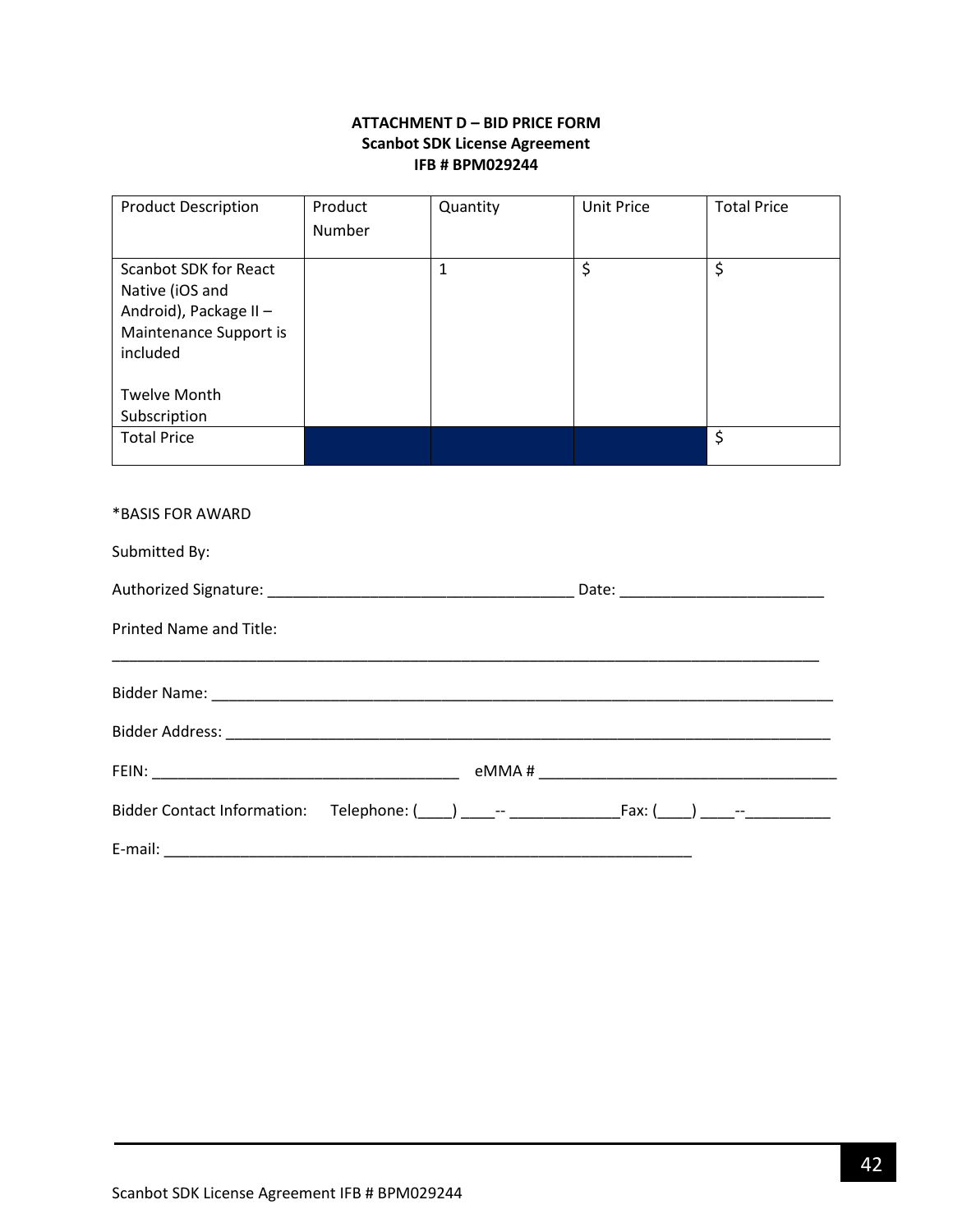#### **ATTACHMENT E – FEDERAL FUNDS ATTACHMENT**

[Reference, among other provisions, 45 C.F.R. § 75.335]

<span id="page-42-0"></span>In addition to other provisions required by the IFB and Contract related to the federal funds that may be included in any Contract to be awarded as a result of this IFB, the following provisions are applicable:

A. Contracts for more than the simplified acquisition threshold currently set at \$150,000, which is the inflation adjusted amount determined by the Civilian Agency Acquisition Council and the Defense Acquisition Regulations Council (Councils) as authorized by 41 U.S.C. 1908, must address administrative, contractual, or legal remedies in instances where contractors violate or breach contract terms, and provide for such sanctions and penalties as appropriate.

B. All contracts in excess of \$10,000 must address termination for cause and for convenience by the non-Federal entity including the manner by which it will be effected and the basis for settlement.

C. Debarment and Suspension (Executive Orders 12549 and 12689) (see 2 CFR 180.220 and 45 CFR 75.212) A party listed on the government-wide exclusions in the System for Award Management (SAM), in accordance with the OMB guidelines at 2 CFR part 180 that implement Executive Orders 12549 (3 CFR part 1986 Comp., p. 189) and 12689 (3 CFR part 1989 Comp., p. 235), "Debarment and Suspension" is not eligible for award under this IFB. SAM Exclusions contains the names of parties debarred, suspended, or otherwise excluded by agencies, as well as parties declared ineligible under statutory or regulatory authority other than Executive Order 12549. Any Contractor awarded a Contract as a result of this IFB is responsible for ensuring that any party with which it subcontracts is not debarred or suspended and is in full compliance with the executive orders and federal regulations cited in this paragraph.

D. Byrd Anti-Lobbying Amendment (31 U.S.C. 1352)—Contractors that apply or bid for an award exceeding \$100,000 must file the required attached certification. Each tier (including the Contractor and any subcontractor(s)) certifies to the tier above that it will not and has not used federal appropriated funds to pay any person or organization for influencing or attempting to influence an officer or employee of any agency, a member of Congress, officer or employee of Congress, or an employee of a member of Congress in connection with obtaining any federal contract, grant or any other award covered by 31 U.S.C. 1352. Each tier must also disclose any lobbying with non-federal funds that takes place in connection with obtaining any Federal award. Such disclosures are forwarded from tier to tier up to the non-federal awardee (which, in this case, is the State of Maryland).

1. *Form and rule*: All prospective and present contractors and subcontractors (this includes all levels of funding) who receive more than \$100,000 in federal funds must submit the attached form "Certification Against Lobbying." It assures, generally, that contractors and subcontractors receiving federal funds will not lobby federal entities with federal funds, and that, as is required, they will disclose other lobbying on form SF-111.

2. *Form and instructions*: "Form LLL, Disclosure of Lobbying Activities" must be submitted by those receiving more than \$100,000 in federal funds, to disclose any lobbying of federal entities (a) with profits from federal contracts or (b) funded with nonfederal funds.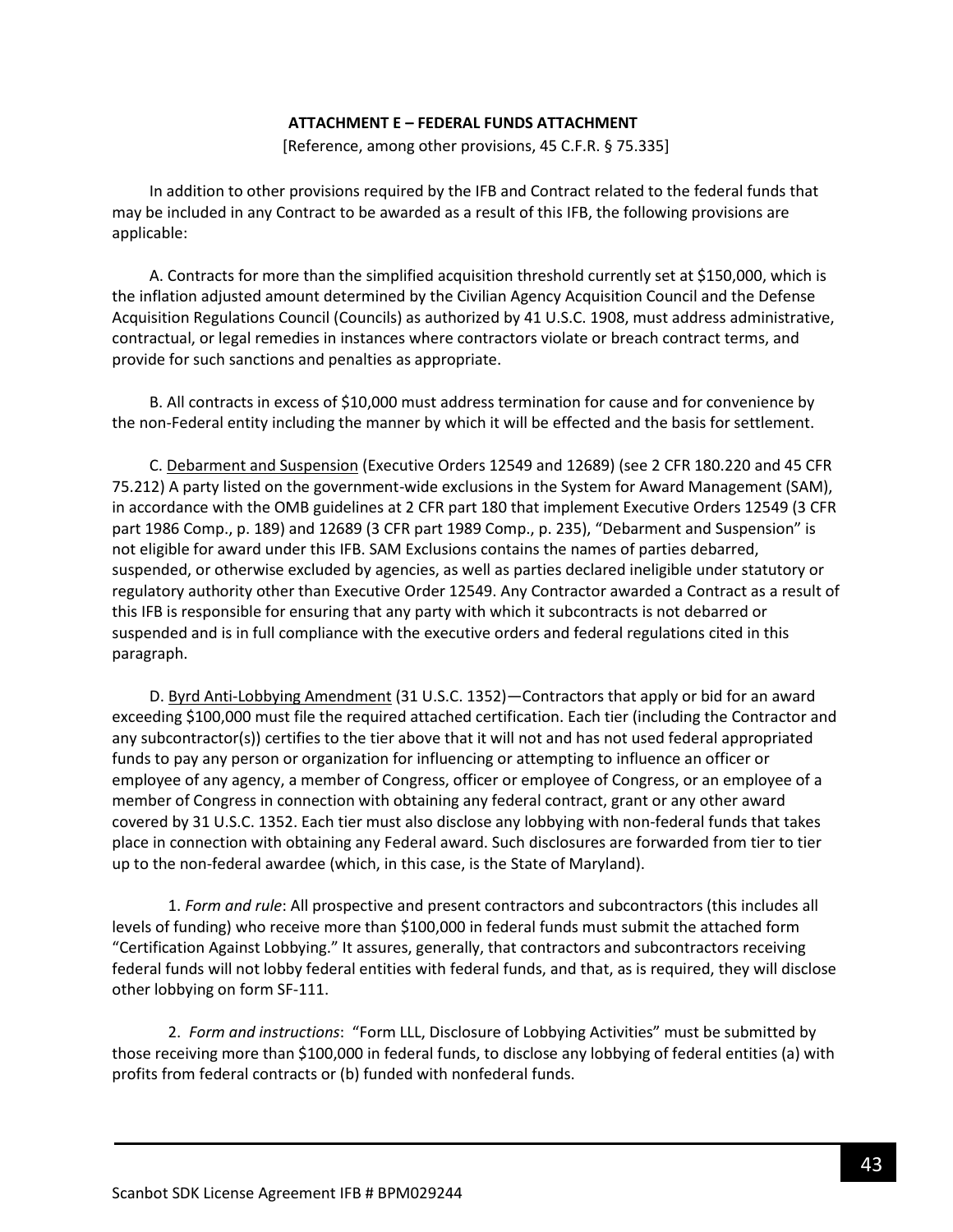E. Section 504 of the Rehabilitation Act of 1973. Any Contractor awarded a Contract as a result of this RFP certifies that it will comply with Section 504 of the Rehabilitation Act of 1973, as amended (29 U.S.C. § 791 *et seq.*), and all regulations promulgated thereunder. Section 504 prohibits discrimination on the basis of handicap in all federally assisted programs and activities. It requires the analysis and making of any changes needed in three general areas of operation— programs, activities, and facilities and employment. It states, among other things, that: *Grantees that provide health ... services should undertake tasks such as ensuring emergency treatment for the hearing impaired and making certain that persons with impaired sensory or speaking skills are not denied effective notice with regard to benefits, services, and waivers of rights or consents to treatments*.

F. Age Discrimination Act of 1975. Any Contractor awarded a Contract as a result of this IFB certifies that it shall not discriminate on the basis of Age, according to the requirements of the Age Discrimination Act of 1975.

G. Title VI of the Civil Rights Act of 1964. Any Contractor awarded a Contract are a result of this IFB certifies that it shall comply with Title VI of the Civil Rights Act of 1964 and shall not discriminate in participation by race, color, or national origin.

H. Section 1557 of the ACA. Any Contractor awarded a Contract as a result of this IFB certifies that it shall comply with Section 1557 of the Affordable Care Act (42 U.S.C. § 18116) and any regulations promulgated thereunder. Section 1557 prohibits discrimination on the basis of race, color, national origin, sex, age, or disability in certain health programs or activities. Section 1557 further provides that, except as provided in Title I or the Patient Protection and Affordable Care Act (as amended, the ACA), an individual shall not, on the grounds prohibited under Title VI of the Civil Rights Act of 1964, Title IX of the Education Amendments of 1972, the Age Discrimination Act of 1975, or Section 504 of the Rehabilitation Act of 1973, be excluded from participation in, be denied the benefits of, or be subjected to discrimination under any health program or activity, any part of which is receiving federal financial assistance or any program or activity that is administered by any entity (such as MHBE) established under Title I of the ACA.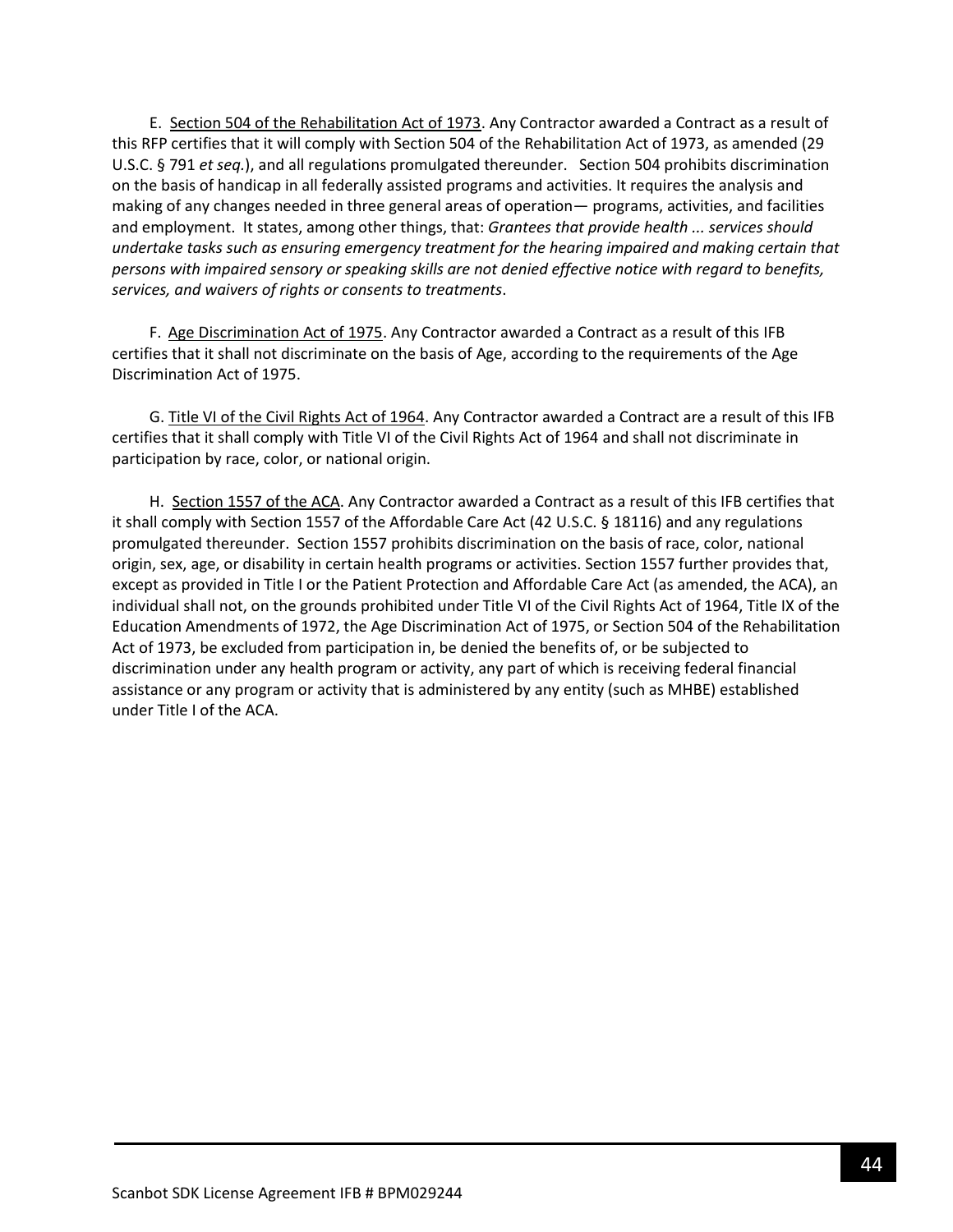## **ATTACHMENT E-1 – CERTIFICATION AGAINST LOBBYING**

### **U.S. Department of Health and Human Services**

## **CERTIFICATION REGARDING LOBBYING**

Certification for Contracts, Grants, Loans, and Cooperative Agreements

<span id="page-44-0"></span>The undersigned certifies, to the best of his or her knowledge and belief, that:

(1) No Federal appropriated funds have been paid or will be paid, by or on behalf of the undersigned, to any person for influencing or attempting to influence an officer or employee of any agency, a Member of Congress, an officer or employee of Congress, or an employee of a Member of Congress in connection with the awarding of any Federal contract, the making of any Federal grant, the making of any Federal loan, the entering into of any cooperative agreement, and the extension, continuation, renewal, amendment, or modification of any Federal contract, grant, loan, or cooperative agreement.

(2) If any funds other than Federal appropriated funds have been paid or will be paid to any person for influencing or attempting to influence an officer or employee of any agency, a Member of Congress, an officer or employee of Congress, or an employee of a Member of Congress in connection with this Federal contract, grant, loan, or cooperative agreement, the undersigned shall complete and submit Standard Form-LLL, "Disclosure Form to Report Lobbying," in accordance with its instructions.

(3) The undersigned shall require that the language of this certification be included in the award documents for all sub-awards at all tiers (including subcontracts, sub-grants, and contracts under grants, loans, and cooperative agreements) and that all sub-recipients shall certify and disclose accordingly.

This certification is a material representation of fact upon which reliance was placed when this transaction was made or entered into. Submission of this certification is a prerequisite for making or entering into this transaction imposed by Section 1352, title 31, U.S. Code. Any person who fails to file the required certification shall be subject to a civil penalty of not less than \$10,000 and not more than \$100,000 for each such failure.

| Award No.                                                   | <b>Organizational Entry</b>       |
|-------------------------------------------------------------|-----------------------------------|
| Name and Title of Official Signing for Organizational Entry | Telephone No. Of Signing Official |
| Signature of Above Official                                 | Date Signed                       |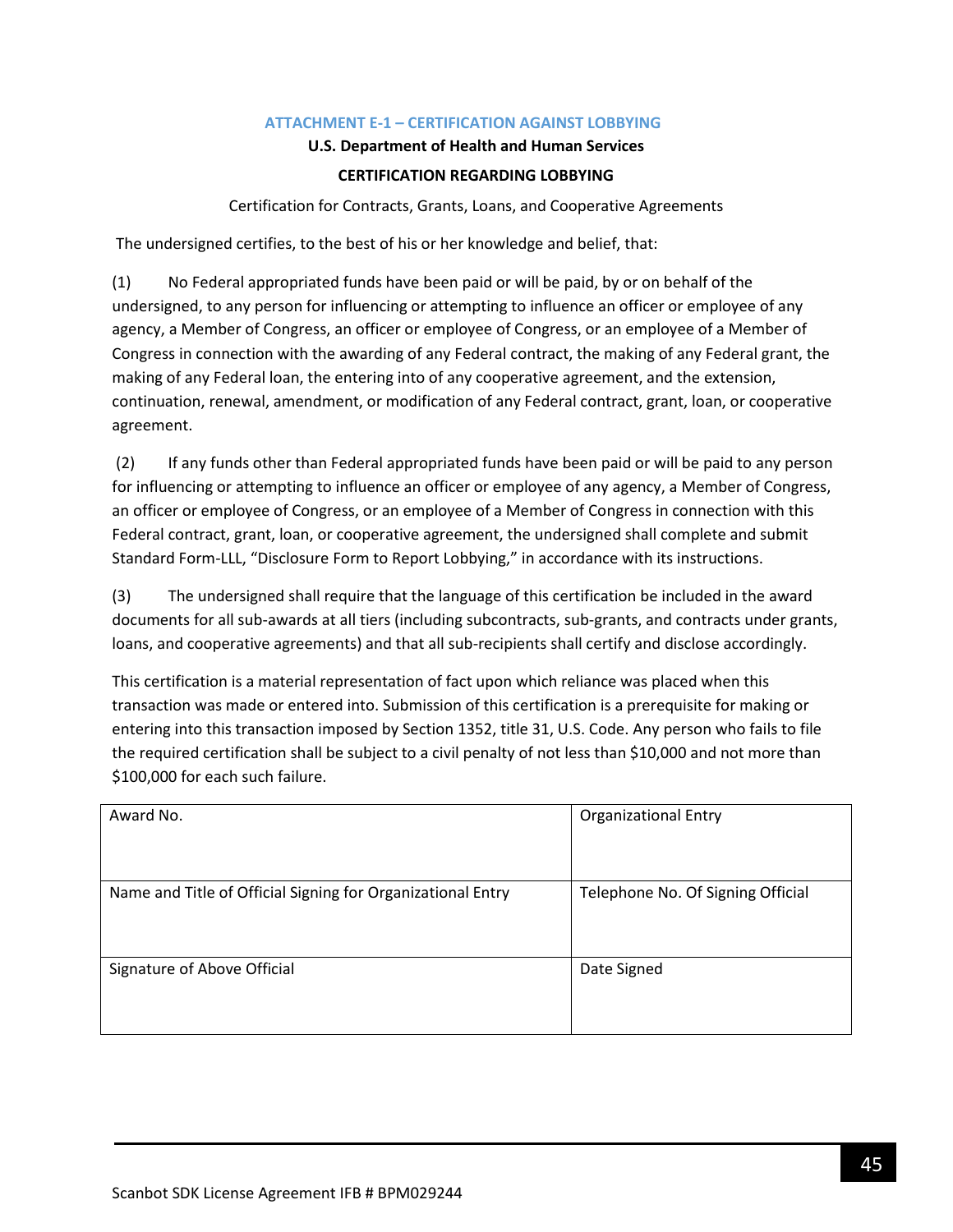## **ATTACHMENT E-2**

# **DISCLOSURE OF LOBBYING ACTIVITIES**

# **Complete this form to disclose lobbying activities pursuant to 31 U.S.C. 1352**

| 1. Type of Federal Action:                                                                                                                                                                                                                                                                                          | 2. Status of Federal Action:      |                                         | 3. Report Type:                                      |
|---------------------------------------------------------------------------------------------------------------------------------------------------------------------------------------------------------------------------------------------------------------------------------------------------------------------|-----------------------------------|-----------------------------------------|------------------------------------------------------|
| a. Contract                                                                                                                                                                                                                                                                                                         | a. Bid/offer/application          |                                         | a. Initial filing                                    |
| b. Grant                                                                                                                                                                                                                                                                                                            | b. Initial award                  |                                         | b. Material change                                   |
| c. Cooperative                                                                                                                                                                                                                                                                                                      |                                   | c. Post-award                           |                                                      |
| Agreement                                                                                                                                                                                                                                                                                                           |                                   |                                         | For Material Change Only:                            |
| d. Loan                                                                                                                                                                                                                                                                                                             |                                   |                                         | Year ________ quarter ________                       |
| e. Loan guarantee                                                                                                                                                                                                                                                                                                   |                                   |                                         | Date of last report ________                         |
| f. Loan insurance                                                                                                                                                                                                                                                                                                   |                                   |                                         |                                                      |
| 4. Name and Address of Reporting Entity:                                                                                                                                                                                                                                                                            |                                   |                                         | 5. If Reporting Entity in No. 4 is a Subawardee,     |
|                                                                                                                                                                                                                                                                                                                     |                                   | <b>Enter Name and Address of Prime:</b> |                                                      |
|                                                                                                                                                                                                                                                                                                                     |                                   |                                         |                                                      |
| □ Subawardee Tier ______, if<br>$\Box$ Prime                                                                                                                                                                                                                                                                        |                                   |                                         |                                                      |
| known:                                                                                                                                                                                                                                                                                                              | Congressional District, if known: |                                         |                                                      |
| Congressional District, if known:                                                                                                                                                                                                                                                                                   |                                   |                                         |                                                      |
| 6. Federal Department/Agency:                                                                                                                                                                                                                                                                                       |                                   | 7. Federal Program Name/Description:    |                                                      |
|                                                                                                                                                                                                                                                                                                                     |                                   |                                         |                                                      |
|                                                                                                                                                                                                                                                                                                                     |                                   | CFDA Number, if applicable:             |                                                      |
| 8. Federal Action Number, if known:                                                                                                                                                                                                                                                                                 |                                   | 9. Award Amount, if known:              |                                                      |
|                                                                                                                                                                                                                                                                                                                     |                                   |                                         |                                                      |
|                                                                                                                                                                                                                                                                                                                     |                                   | \$                                      |                                                      |
| 10. a. Name and Address of Lobbying                                                                                                                                                                                                                                                                                 |                                   |                                         | b. Individuals Performing Services (including        |
| Registrant                                                                                                                                                                                                                                                                                                          |                                   |                                         | address if different from No. 10a) (last name, first |
| (if individual, last name, first name, MI):                                                                                                                                                                                                                                                                         |                                   | name, MI):                              |                                                      |
|                                                                                                                                                                                                                                                                                                                     |                                   |                                         |                                                      |
|                                                                                                                                                                                                                                                                                                                     |                                   |                                         |                                                      |
| 11. Amount of Payment (check all that apply)                                                                                                                                                                                                                                                                        |                                   |                                         | 13. Type of Payment (check all that apply)           |
|                                                                                                                                                                                                                                                                                                                     |                                   |                                         |                                                      |
| $\frac{1}{2}$ $\frac{1}{2}$ $\frac{1}{2}$ $\frac{1}{2}$ $\frac{1}{2}$ $\frac{1}{2}$ $\frac{1}{2}$ $\frac{1}{2}$ $\frac{1}{2}$ $\frac{1}{2}$ $\frac{1}{2}$ $\frac{1}{2}$ $\frac{1}{2}$ $\frac{1}{2}$ $\frac{1}{2}$ $\frac{1}{2}$ $\frac{1}{2}$ $\frac{1}{2}$ $\frac{1}{2}$ $\frac{1}{2}$ $\frac{1}{2}$ $\frac{1}{2}$ |                                   | $\Box$ a. retainer                      |                                                      |
|                                                                                                                                                                                                                                                                                                                     |                                   | $\Box$ b. one-time                      |                                                      |
| 12. Form of Payment (check all that apply)                                                                                                                                                                                                                                                                          |                                   | $\Box$ c. commission                    |                                                      |
|                                                                                                                                                                                                                                                                                                                     |                                   | $\Box$ d. contingent fee                |                                                      |
| $\Box$ a. cash<br>$\Box$ b. in-kind, specify:                                                                                                                                                                                                                                                                       |                                   | $\Box$ e. deferred                      |                                                      |
| nature                                                                                                                                                                                                                                                                                                              |                                   | $\Box$ f. other; specify:               |                                                      |
| value:                                                                                                                                                                                                                                                                                                              |                                   |                                         |                                                      |
| 14. Brief Description of Services Performed or to be Performed and Date(s) of Service, including                                                                                                                                                                                                                    |                                   |                                         |                                                      |
| officer(s), employee(s), or Member(s) contacted, for Payment Indicated in Item 11:                                                                                                                                                                                                                                  |                                   |                                         |                                                      |
|                                                                                                                                                                                                                                                                                                                     |                                   |                                         |                                                      |
|                                                                                                                                                                                                                                                                                                                     |                                   |                                         |                                                      |
|                                                                                                                                                                                                                                                                                                                     |                                   |                                         |                                                      |
|                                                                                                                                                                                                                                                                                                                     |                                   |                                         |                                                      |
| (attach Continuation Sheet(s) SF-LLLA, if necessary)                                                                                                                                                                                                                                                                |                                   |                                         |                                                      |
| 15. Continuation Sheet(s) SF-LLLA attached:<br>□ Yes<br>$\Box$ No                                                                                                                                                                                                                                                   |                                   |                                         |                                                      |
|                                                                                                                                                                                                                                                                                                                     |                                   |                                         |                                                      |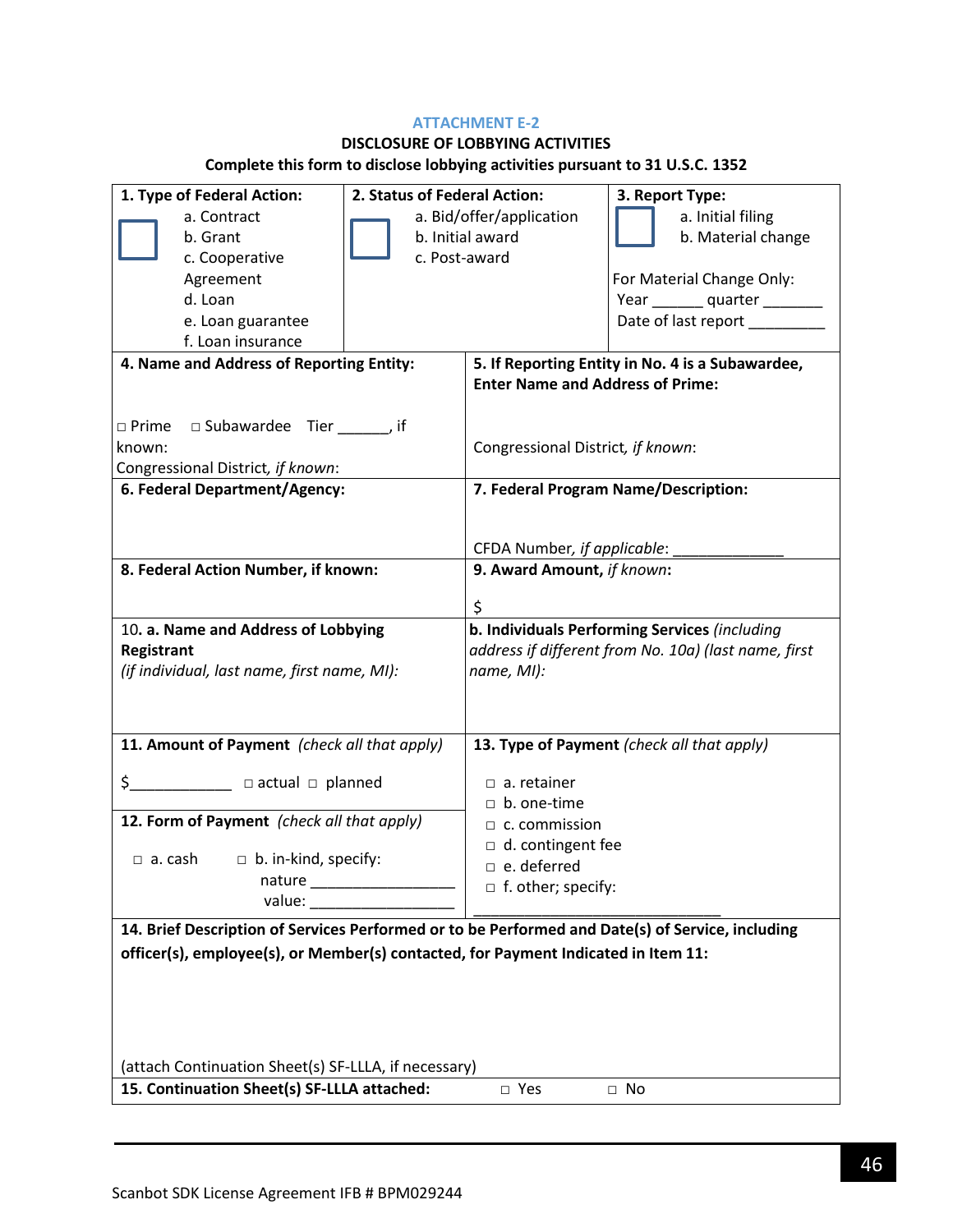| 16. Information requested through this form is<br>authorized by title 31 U.S.C. Section 1352. This<br>disclosure of lobbying activities is a material                                                                                                                                                                                                                                                                                  | Signature:                                                         |  |  |
|----------------------------------------------------------------------------------------------------------------------------------------------------------------------------------------------------------------------------------------------------------------------------------------------------------------------------------------------------------------------------------------------------------------------------------------|--------------------------------------------------------------------|--|--|
| representation of fact upon which reliance was<br>placed by the tier above when this transaction<br>was made or entered into. This disclosure is<br>required pursuant to 31 U.S.C. 1352. This<br>information will be available for public<br>inspection. Any person who fails to file the<br>required disclosure shall be subject to a civil<br>penalty of not less than\$10,000 and not more<br>than \$100,000 for each such failure. | Print Name:                                                        |  |  |
|                                                                                                                                                                                                                                                                                                                                                                                                                                        | Title:                                                             |  |  |
|                                                                                                                                                                                                                                                                                                                                                                                                                                        | Telephone No.:<br>Date:                                            |  |  |
| <b>Federal Use Only</b>                                                                                                                                                                                                                                                                                                                                                                                                                | Authorized for Local Reproduction<br>Standard Form LLL (Rev. 7-97) |  |  |

## **INSTRUCTIONS FOR COMPLETION OF SF-LLL, DISCLOSURE OF LOBBYING ACTIVITIES**

This disclosure form shall be completed by the reporting entity, whether sub-awardee or prime Federal recipient, at the initiation or receipt of a covered Federal action, or a material change to a previous filing, pursuant to title 31 U.S.C. Section 1352. The filing of a form is required for each payment or agreement to make payment to any lobbying entity for influencing or attempting to influence an officer or employee of any agency, a Member of Congress, an officer or employee of Congress, or an employee of a Member of Congress in connection with a covered Federal action. Complete all items that apply for both the initial filing and material change report. Refer to the implementing guidance published by the Office of Management and Budget for additional information.

1. Identify the type of covered Federal action for which lobbying activity is and/or has been secured to influence the outcome of a covered Federal action.

2. Identify the status of the covered Federal action.

3. Identify the appropriate classification of this report. If this is a follow-up report caused by a material change to the information previously reported, enter the year and quarter in which the change occurred. Enter the date of the last previously submitted report by this reporting entity for this covered Federal action.

4. Enter the full name, address, city, State and zip code of the reporting entity. Include Congressional District, if known. Check the appropriate classification of the reporting entity that designates if it is, or expects to be, a prime or sub-award recipient. Identify the tier of the sub-awardee, e.g., the first sub-awardee of the prime is the 1st tier. Sub-awards include but are not limited to subcontracts, sub-grants and contract awards under grants.

5. If the organization filing the report in item 4 checks "Sub-awardee," then enter the full name, address, city, State and zip code of the prime Federal recipient. Include Congressional District, if known.